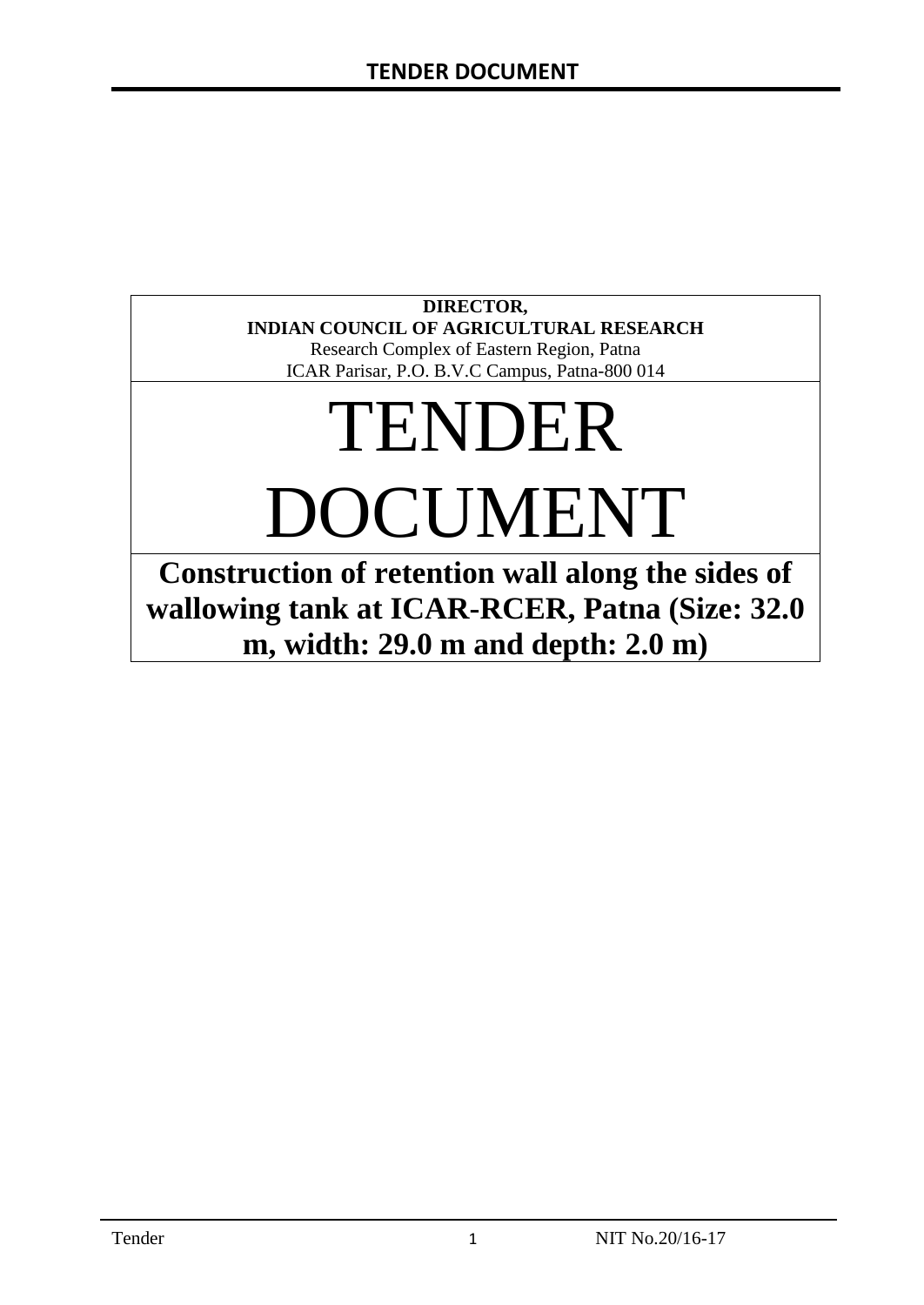# **INDIAN COUNCIL OF AGRICULTURAL RESEARCH RESEARCH COMPLEX OF EASTERN REGION PATNA**

# **TENDER DOCUMENT**

**Construction of retention wall along the sides of wallowing tank at ICAR-RCER, Patna (Size: 32.0 m, width: 29.0 m and depth: 2.0 m)**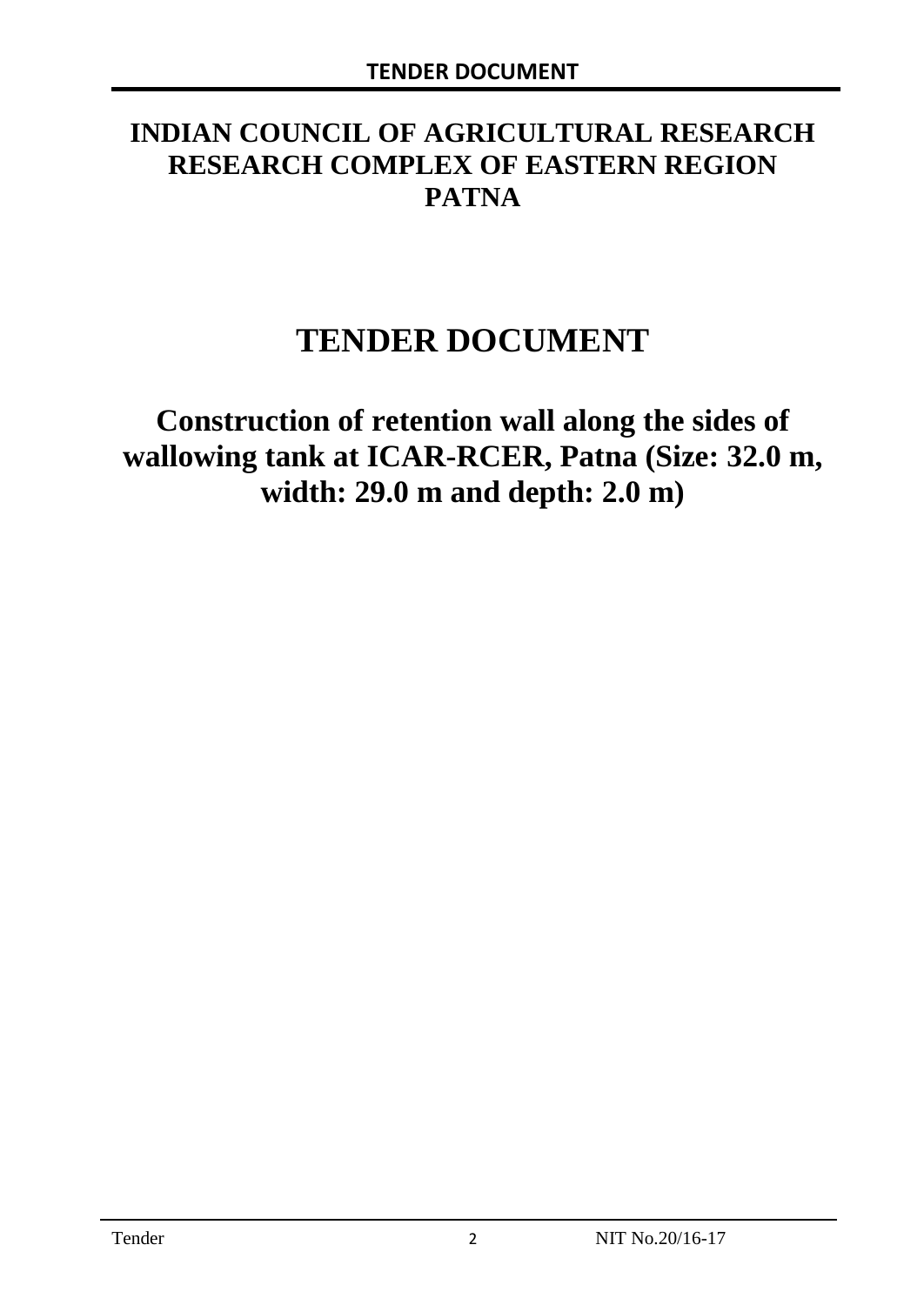# **INDEX**

| Sl. No.                 | <b>Details</b>                                    | Page no.       |
|-------------------------|---------------------------------------------------|----------------|
| 1.                      | <b>NOTICE INVITING TENDERS</b>                    |                |
| 2.                      | <b>INSTRUCTIONS TO TENDERERS</b>                  | 6              |
| A)                      | General                                           | 6              |
| B)                      | Tender document                                   | $\overline{7}$ |
| $\mathcal{C}$           | Preparation of tenders                            | $\overline{7}$ |
| D)                      | Submission of tenders                             | 9              |
| E)                      | Tender opening and evaluation                     | 10             |
| F)                      | Award of contract                                 | 11             |
| $\overline{\mathbf{3}}$ | <b>QUALIFICATION INFORMATION (ANNEXURE-I)</b>     | 12             |
|                         | <b>CHECKLIST TO ACOMPANY THE TENDER</b>           |                |
| 4                       | <b>CONDITIONS OF CONTRACT</b>                     | 13             |
|                         | <b>TENDER</b>                                     | 13             |
| $\overline{A}$          | General                                           | 16             |
| B                       | Time for completion                               | 19             |
| $\overline{C}$          | Quality control                                   | 21             |
| D                       | Cost control                                      | 22             |
| E                       | Finishing the contract                            | 25             |
| $\mathbf{F}$            | Special conditions                                | 26             |
| 5                       | <b>ADDITIONAL CONDITIONS TO TENDER NOTICE</b>     | 38             |
| 6                       | <b>GENERAL SPECIFICATIONS</b>                     | 39             |
| $\overline{7}$          | <b>DRAWINGS</b>                                   | 40             |
| 8                       | <b>BILL OF QUANTITIES</b>                         | 41             |
| 9                       | SCHEDULE - A: PRICE SCHEDULE & BILL OF QUANTITIES | 45             |
| A)                      | Price schedule of contract                        | 46             |
| B)                      | Price summary                                     | 48             |
| $\mathcal{C}$           | Price schedule and Plan/Layout                    | 49             |
| 10                      | <b>Contract Form</b>                              | 50             |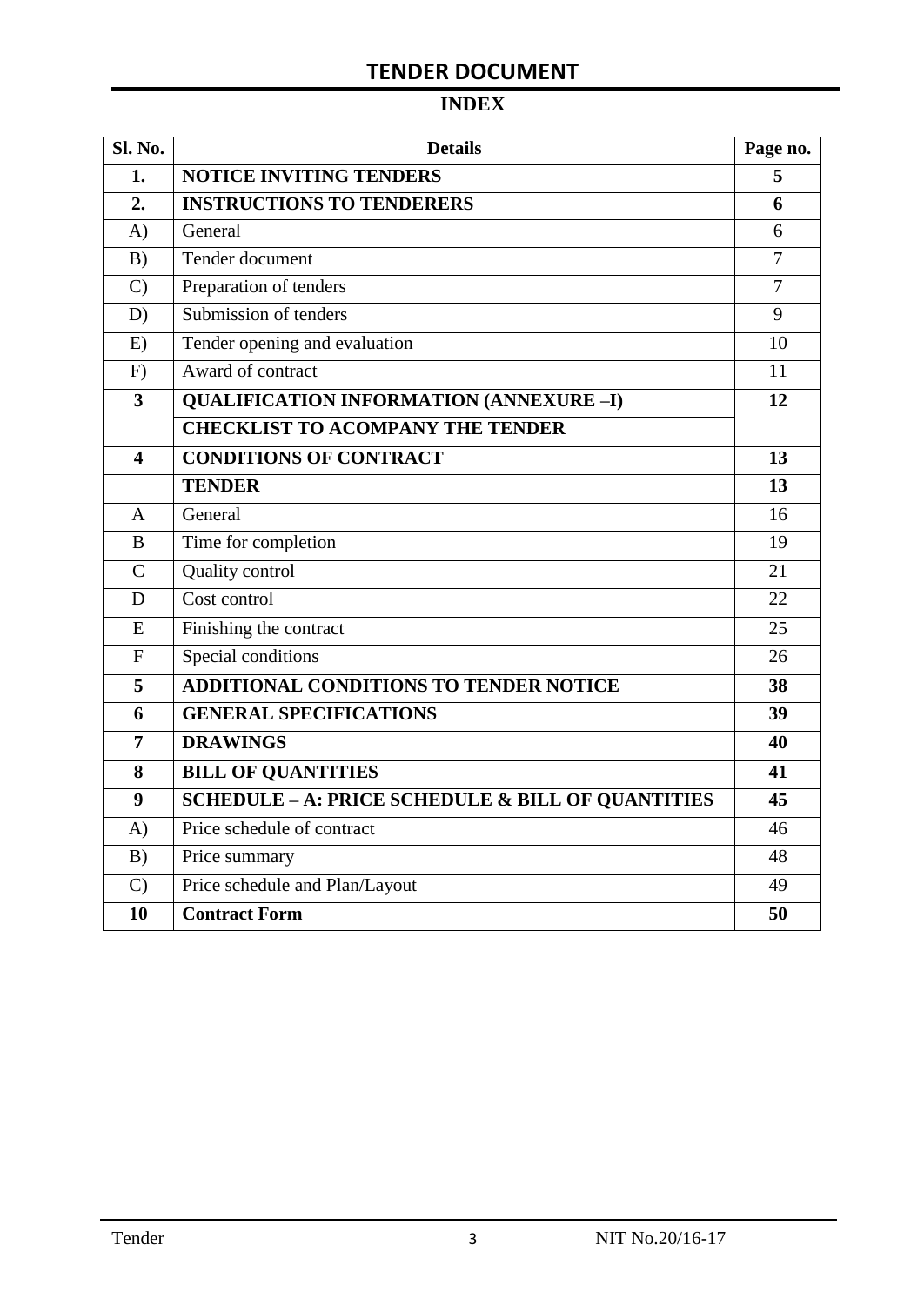# **NOTICE INVITING TENDERS**

# **No. 20/16-17**

# **INDIAN COUNCIL OF AGRICULTURAL RESEARCH RESEARCH COMPLEX OF EASTERN REGION PATNA**

**Name of Work: Construction of retention wall along the sides of wallowing tank at ICAR-RCER, Patna (Size: 32.0 m, width: 29.0 m and depth: 2.0 m)**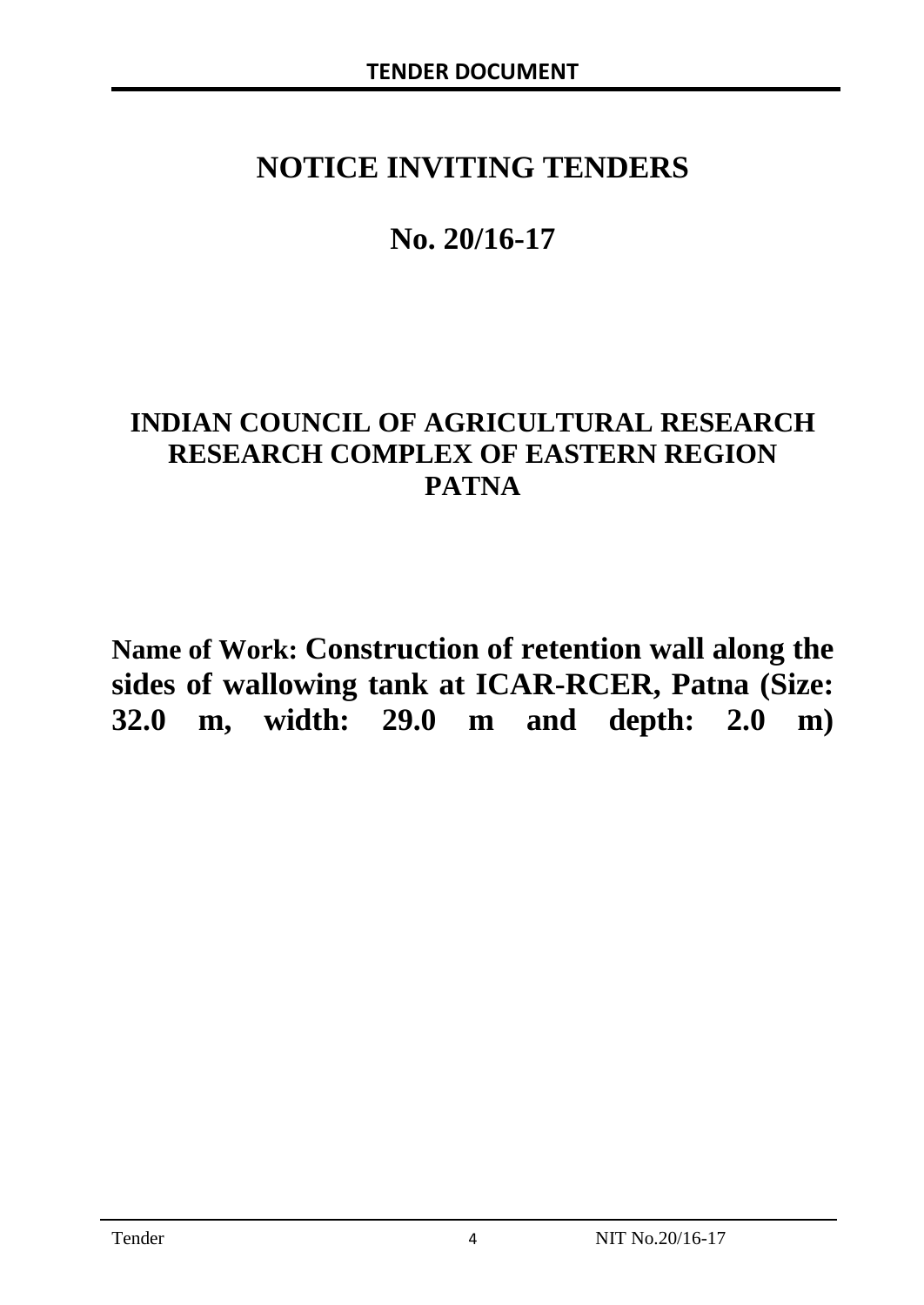# **Notice Inviting Tenders No. 20/16-17**

I) Tenders are invited from eligible Contractors for the work mentioned below:-

| 1.               | <b>Name of the Work</b>                                    | Construction of retention wall along the sides of<br>wallowing tank at ICAR-RCER, Patna (Size: 32.0) |  |
|------------------|------------------------------------------------------------|------------------------------------------------------------------------------------------------------|--|
|                  |                                                            | m, width: $29.0$ m and depth: $2.0$ m)                                                               |  |
| 2.               | <b>Rs. 4.82 lakhs</b><br><b>Estimated cost of the work</b> |                                                                                                      |  |
| $\overline{3}$ . | Period of completion of work                               | 30 days from the award of the work                                                                   |  |
| $\overline{4}$ . | Form of contract / class of firms                          | contractor<br>PWD/<br>Registered<br>from<br>CCW/                                                     |  |
|                  | eligible.                                                  | CPWD/RWD and similar govt. agencies undertaking                                                      |  |
|                  |                                                            | construction work of similar nature.                                                                 |  |
| 5.               | E.M.D to be paid in the shape of                           | Rs. 12100.00 (Rs. Twelve thousand one hundred                                                        |  |
|                  | Demand Draft obtained from                                 | only)                                                                                                |  |
|                  | Nationalized Bank only.                                    |                                                                                                      |  |
| 6.               | Issue of tender document                                   | Tender documents can be purchased on payment of                                                      |  |
|                  |                                                            | Rs.500/- for the work which estimated cost is less than                                              |  |
|                  |                                                            | Rs.3.0 lakhs and Rs. 1000/- for the work which                                                       |  |
|                  |                                                            | estimated cost is higher than 3.0 lakhs) in shape of                                                 |  |
|                  |                                                            | demand draft towards cost of tender document or                                                      |  |
|                  |                                                            | down loaded from website: www.icarreer.in in which                                                   |  |
|                  |                                                            | case, a demand draft for Rs.500/- or Rs.1000/- per                                                   |  |
|                  |                                                            | work to be enclosed alongwith tender in favour of                                                    |  |
|                  |                                                            | "ICAR Unit-ICAR-RCER, Patna", payable at Patna.                                                      |  |
| 7.               | Last<br>date<br>for<br>time<br>and                         | 17.09.2016 up to 11.00 A.M.                                                                          |  |
|                  | submission of tender.                                      |                                                                                                      |  |
| 8.               | Date and time of opening of   17.09.2016 at 11.30 A.M.     |                                                                                                      |  |
|                  | tender.                                                    |                                                                                                      |  |

#### II) **Eligibility criteria for tenderer.**

- a) Registered contractor from CCW/CPWD/ PWD/ RWD and similar govt. agencies undertaking construction work of similar nature.
- b) Any type of single civil work of not less than Rs.3.50 lakhs in preceding three years.
- c) Should have a net worth of at least Rs.3.50 lakhs
- d) Certificates in support of existing Commitments.
- e) Valid Labour license and Income Tax Clearance certificate for last Financial Year must be submitted alongwith tender document.
- III) To purchase tender documents by paying an amount of Rs. 500/- or Rs. 1000/- (as applicable) towards cost of tender document including VAT etc. Those not able to purchase tender document can down load the application from web site www.icarrcer.in and submit the D.D for Rs.500/- or Rs. 1000/- (as applicable) along with EMD in the shape of Demand Draft @ 2.5% on Tender Value issued by any Nationalized Bank/Scheduled Commercial bank in favour of "**ICAR Unit: ICAR-RCER, Patna**" to be valid for 3 months from the date of NIT along with bid. The tenderer shall invariably furnish original DD towards EMD to the tender inviting authority along with the Tender Document.
- IV) The tenders will be opened by the Tender Cum Works committee, ICAR-RCER, Patna in the presence of tenderers/or their authorized representatives on the date mentioned above.
- V) If the office happens to be closed on the dates specified above, the respective activity will be performed at the designated time on the next working day without any notification.
- VI) Any other details can be obtained from the Office of the **AAO (P), ICAR-RCER, Patna or www.icarrcer.in**.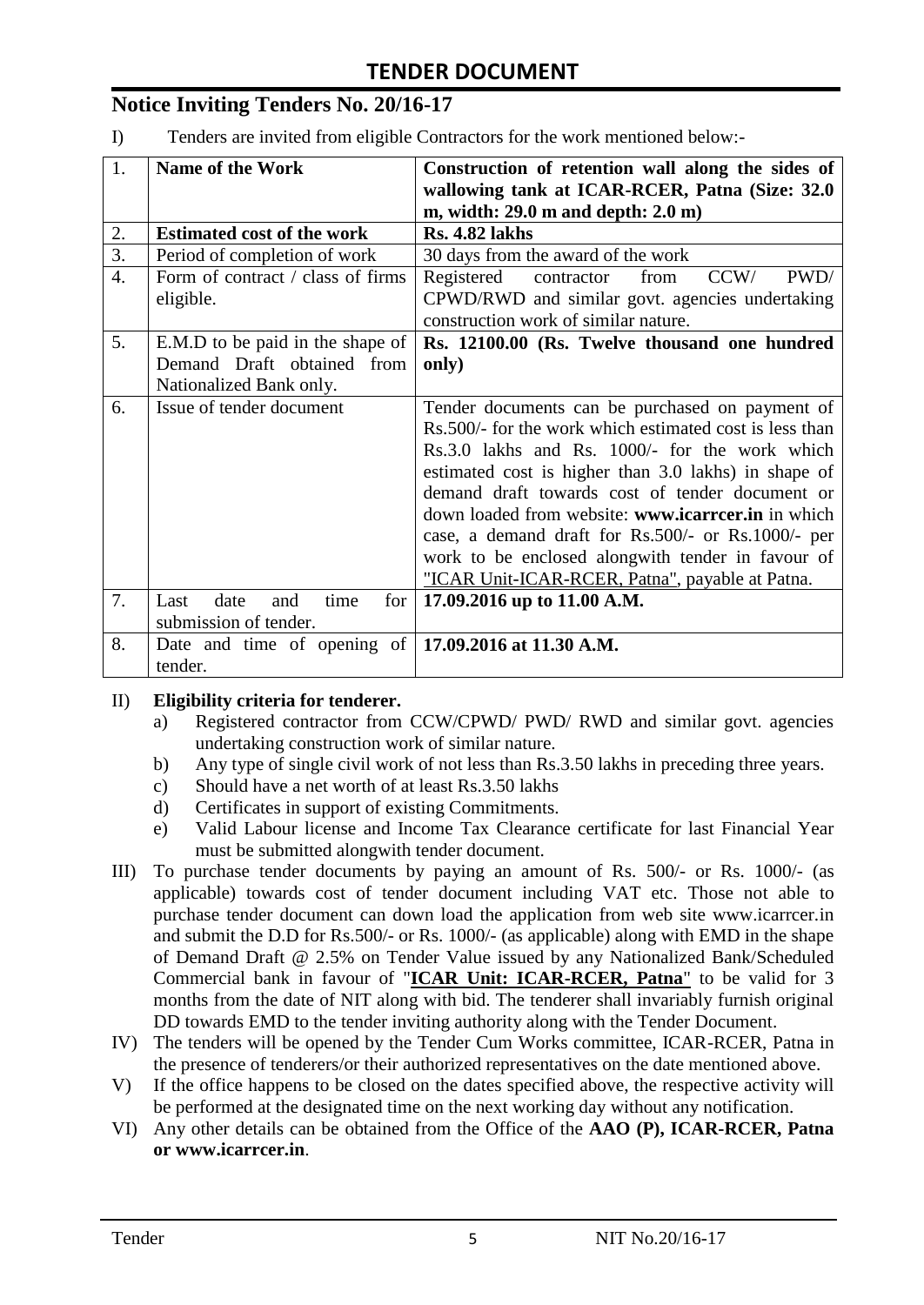#### **INSTRUCTIONS TO TENDERERS A – GENERAL**

#### **1. Name & Scope of work:**

1.1 Brief details of the work are as follows:

|                  | A   Brief description and   Construction of retention wall along the sides of wallowing |
|------------------|-----------------------------------------------------------------------------------------|
| location of work | tank at ICAR-RCER, Patna (Size: 32.0 m, width: 29.0 m and                               |
|                  | depth: $2.0 \text{ m}$ )                                                                |
| Scope of work:   | Civil work                                                                              |
| Period           | of $\vert$ 30 days from the award of the work                                           |
| Completion       |                                                                                         |

- **1.2 The Director, ICAR-RCER, Patna invites tenders along with** EMD of Rs. **12100/-** in the shape of Demand Draft issued by any Nationalized Bank**, Payable at Patna** to be valid for 3 months from the date of NIT along with bid. Bids without EMD will be summarily rejected.
- **1.3** The successful tenderer is expected to complete the work within the stipulated time period, as specified in 1.1 C.

#### **2. Firms Eligible to Tender:**

- 2.1 The Firms who are having;
	- a) Registered contractor from CCW/PWD/CPWD/RWD and similar govt. agencies undertaking construction work of similar nature.
	- b) Any type of single civil work of not less than **Rs.3.50** lakhs in preceding the years.
	- c) Should have net worth of at least **Rs.3.50** Lakhs.
	- d) Experience in any type of civil work.
	- e) Certificates in support of Existing Commitments.
	- f) Valid Labour license and Income Tax Clearance certificate for last Financial Year must be submitted alongwith tender document.

#### **3. Qualification data of the Tenderers:**

- 3.1 The tenderer shall furnish the following particulars in the formats enclosed, supported by documentary evidence as specified in the formats.
	- a) Check slip to accompany the tender **(in Annexure-I)**.
	- b) Attested copies of documents relating to experience in the similar type of works.
- 3.2 Even though the tenderers meet the above qualifying criteria, they are liable to be disqualified / debarred / suspended / blacklisted if they have
	- Furnished false / fabricated particulars in the forms, statements and /annexure submitted in proof of the qualification requirements and/or
	- Not turned up for entering into agreement, when called upon.
	- Record of poor progress such as abandoning the work, not properly completing the contract, inordinate delays in completion, litigation history or financial failures etc. and/or
	- Participated in the previous bidding for the same work and had quoted unreasonably high tender rate and
	- Even while execution of the work, if found that the work was awarded to the Contractor based on false / fake certificates of experience, the Contractor will be blacklisted and work will be taken over invoking relevant standard rules of GOI.
- 3.3 **A tenderer submitting a Tender which the tender accepting authority considers excessive and or indicative of insufficient knowledge of current prices or definite attempt of profiteering will render him liable to be debarred permanently from tendering or for such period as the tender accepting authority may decide. The tenderer overall quote should be based on the controlled prices for the materials, if**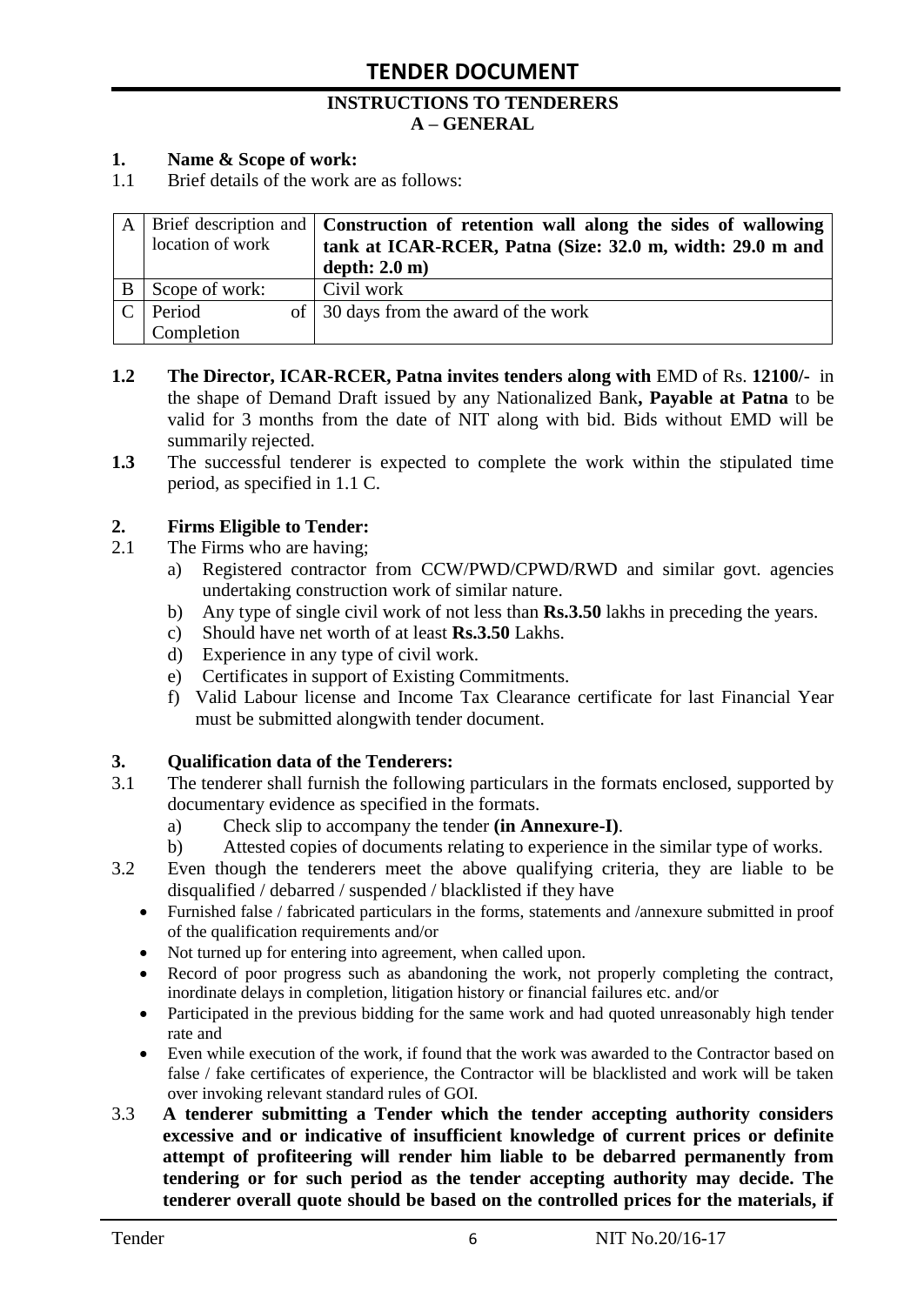**any, fixed by the Government or the reasonable prices permissible for the tenderer to charge a private purchaser under the provisions of clause-6 of the hoarding and profiteering prevention ordinance of 1943 as amended from time to time and on similar principle in regard to labour supervision on the construction.**

#### **4. One Tender per Tenderer:**

4.1 Each Tenderer shall submit only one Tender for the work. A Tenderer who submits more than one Tender will cause disqualification of all the Tenders submitted by the Tenderer.

#### **5. Cost of Tendering**

5.1 The Tenderer shall bear all costs associated with the preparation and submission of his Tender and the tender inviting authority will in no case be responsible and liable for those costs.

#### **6. Site Visit.**

6.1 The Tenderer, at the Tenderer"s own responsibility and risk is advised to visit and examine the Site of Work and its surroundings and obtain all information that may be necessary for preparing the Tender for entering into a contract, for construction of the work. The costs of visiting the site shall be at the Tenderer's own expenses.

# **B. TENDER DOCUMENT**

#### **7. Contents of Tender document.**

- 7.1 One set of Tender document, comprises of the following:
	- 1) **Notice Inviting Tenders (NIT)**
	- **2) Instruction to Tenderers**
	- **3) Forms of Tender and qualification information**
	- **4) Conditions of Contract.**
	- **5) Specifications.**
	- **6) Drawings.**
	- **7) Forms of Securities. i.e., EMD, Additional Security etc.**
	- **8) Bill of quantities and Price.**

#### **8. Clarification on Tender Documents.**

8.1 A prospective Tenderer requiring any clarification on Tender documents may contact the Administrative Officer at the address **indicated in the NIT**. The Administrative Officer will also respond to any request for clarification, received through post.

#### **9. Amendment to Tender Documents.**

- 9.1 Before the last date for submission of Tenders, the Tender Inviting Officer may modify any of the Contents of the Tender Notice, Tender documents by issuing amendment / Addendum.
- 9.2 Any addendum/amendments issued by the Tender Inviting Officer shall be part of the Tender Document and it shall either be communicated in writing to all the purchasers of the Tender documents or notified in the News Papers in which NIT was published.
- 9.3 To give prospective Tenderers reasonable time to take an addendum into account in preparing their bids, the Tender Inviting Officer may extend if necessary, the last date for submission of tenders.

### **C. PREPARATION OF TENDERS**

**10. Language of the Tender:** All documents relating to the tender shall be in the English Language only.

#### **11. Documents comprising of the Tender.**

11.1 The bidders are requested to submit a proposal as detail in this document.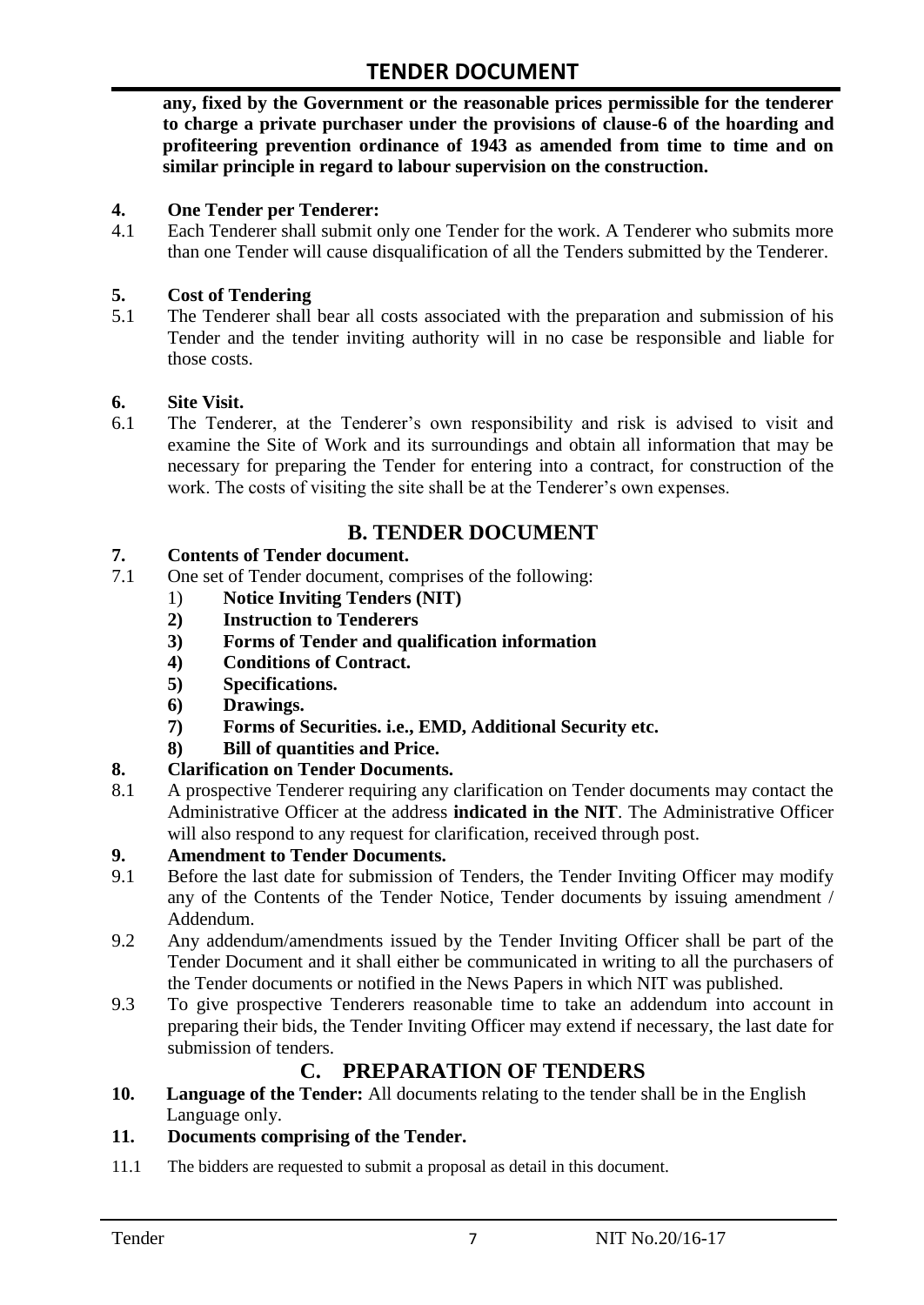- 11.2 The bidders, who are desirous of participating in the Tender, shall sign on all the statements, documents, certificates, tender document purchased by him, owning responsibility for their correctness/authenticity.
- 11.3 **Earnest Money Deposit (EMD):** The bidders shall submit EMD as indicated earlier along with the Proposal. The proposals without EMD are liable for rejection.
- **11.4 The tenderer should place two bids in separate envelopes namely;**
	- **a) Technical bid**
	- **b) Financial bid or Price bid Both the envelope should clearly mention the NIT No. and type of bid i.e. technical or financial or price bid.**

#### **11.5 Proposal of Technical Bid**

- a. In preparing the Technical bid, bidders are expected to examine the documents comprising this tender document in detail. Material deficiencies in providing the information requested may result in rejection of a Proposal.
- b. While preparing the Technical bid, bidders must give particular attention to the following:
	- I) If a bidder considers that they do not have all the expertise for the Assignment, it may obtain a full range of expertise by associating with other firms as appropriate.
	- II) The Technical Proposal should provide the following information using the attached Standard Forms, where ever applicable
	- III) A brief description of the bidder organization and an outline of recent experience on assignments of a similar nature. For each assignment, the outline should indicate, inter alia, duration of the assignment, contract amount, and bidder involvement.
	- IV) List of equipment make, model etc with technical brochures, if any equipment is to be supplied.
	- V) List of personnel who will be looking after the work execution.
	- VI) Any comments or suggestions on the proposed scope of work, list of services, and any facilities expected to be provided by the **ICAR-RCER, Patna**.
	- VII) Any additional comments/ remarks.
- c. The Technical Proposal shall not include any financial information.
- **11.6** The Technical proposal will be reviewed by Tender cum Works Monitoring Committee of the **ICAR-RCER, Patna** and the clarifications, particulars if any required from the bidders will be obtained or in the conventional method by addressing the bidders.
- **11.7 The Tender Document will be opened in front of Tender cum Works Monitoring Committee of the ICAR-RCER, Patna at the time and date as specified in the tender documents.**

#### **12. Price Offer:**

- 12.1 The tenderer should however quote his lump sum tender based on this schedule of quantities. He should quote his offer as an overall tender percentage. The over all tender percentage should be written both in words and figures. The bid offers i.e., percentage shall be written both in figures and words legibly and free from erasures, over writings or corrections of figures. Corrections where unavoidable should be made by crossing out, and rewriting duly initialising with date.
- 12.2 The Schedule A contains not only the quantities but also the rates worked out by the department and the amount for each item and total value of the estimated contract. The tenderer should workout his own rates keeping in view the work, site conditions and quote his overall tender percentage with which he intends to execute the work.
- 12.3 The bid offer shall be for the whole work and not for individual items / part of the work.
- 12.4 All duties, taxes, and other levies payable by the contractor as per State / Central Government rules, shall be included in the tender percentage quoted by the tenderer.
- 12.5 **The tendered contract amount as computed based on overall tender percentage is subject to variation during the performance of the Contract in accordance with variation in quantities etc.**
- **13. Validity of Tenders:**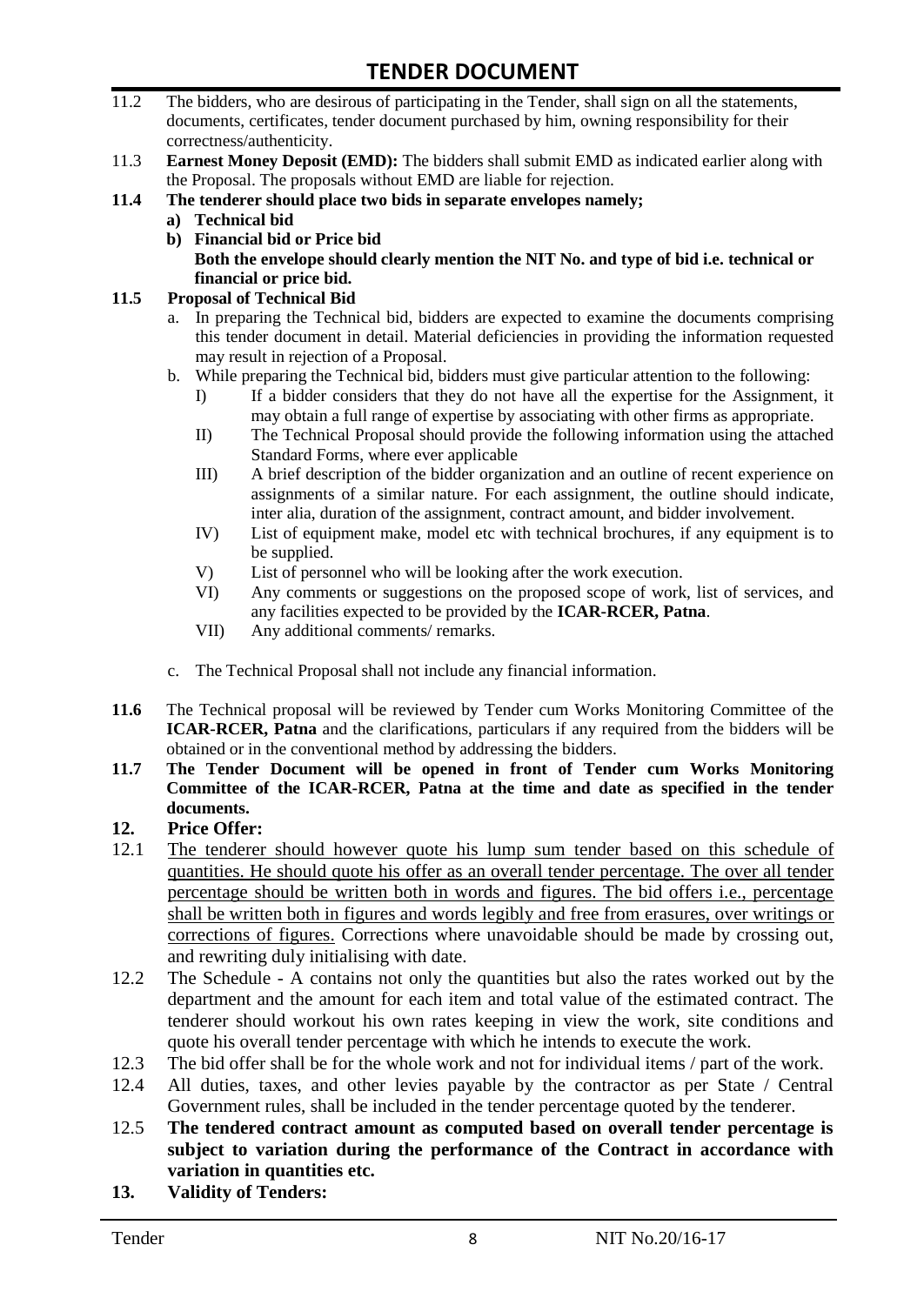- 13.1 Tenders shall remain valid for a period of not less than six months from the last date for receipt of Tender.
- 13.2 During the above mentioned period no plea by the tenderer for any sort of modification of the tender based upon or arising out of any alleged misunderstanding or misconceptions or mistake or for any reason will be entertained.
- 13.3 In exceptional circumstances, prior to expiry of the original time limit, the Tender Inviting Officer may request the bidders to extend the period of validity for a specified additional period. Such request to the Tenderers shall be made in writing. A Tenderer may refuse the request without forfeiting his E.M.D. A tenderer agreeing to the request will not be permitted to modify his Tender, but will be required to extend the validity of his E.M.D for a period of the extension.

# **14.** Signing of Tenders<br>14.1 If the tender is made

- If the tender is made by an individual, it shall be signed with his full name and his address shall be given. If it is made by a firm, it shall be signed with the co-partnership name by a member of the firm, who shall also sign his own name, and the name and address of each member of the firm shall be given, if the tender is made by a corporation it shall be signed by a duly authorized officer who shall produce with his tender satisfactory evidence of his authorization. Such tendering corporation may be required before the contract is executed, to furnish evidence of its corporate existence. Tenders signed on behalf of G.P.A holder will be rejected.
- 14.2 The tender shall contain no alterations or additions, except those to comply with instructions issued by the tender inviting officer, or as necessary to correct errors made by the tenderer, in which case all such corrections shall be initialled by the person signing the tender.
- 14.3 No alteration which is made by the tenderer in the contract form, the conditions of the contract, the drawings, specifications or statements / formats or quantities accompanying the same will be recognized, and, if any such alterations are made the tender will be void.

### **D. SUBMISSION OF TENDERS.**

#### **15. Submission of Tenders:**

- 15.1 The tenderer shall invariably ensure that the following are to be submitted along with tender document.
	- **a) Check slip**
	- **b) Copy of Experience Certificate in Similar type of Work.**
	- **c) Any type of single civil work of not less than Rs.3.50 lakhs in preceding three years.**
	- **d) DD towards EMD.**
	- **e) Declaration towards the genuineness of the certificates**
- 15.2 The successful tenderer shall furnish the original hard copies of all the documents/ EMD / certificates / statements by them before concluding the agreement.
- 15.3 Submit tenders in as explained above. The tender should be submitted in a water proof covers and duly sealed. The cover should clearly indicate the Tender Number, Name of work tendered, due date for opening, address of the bidder and the Bid schedule. The EMD should be enclosed prominently along with the BID.
- **16. Last date / time for submission of the tenders.**
- 16.1 Tenders must be submitted not later than the date and time specified in NIT. In the event of the specified date / time for the submission of bids declared as holiday, the bids will be received on the next working day.
- 16.2 The Director, ICAR-RCER may extend the dates for issue and receipt of Tenders by issuing an amendment in which case all rights and obligations of the Incharge and the Tenderers will remain same as previously.

#### **17. Late tenders**

17.1 Any tender received after the last date / time prescribed will be summarily rejected.

#### **18. Modification to the tender**

18.1 No tender shall be modified after the last date / time of submission of tenders.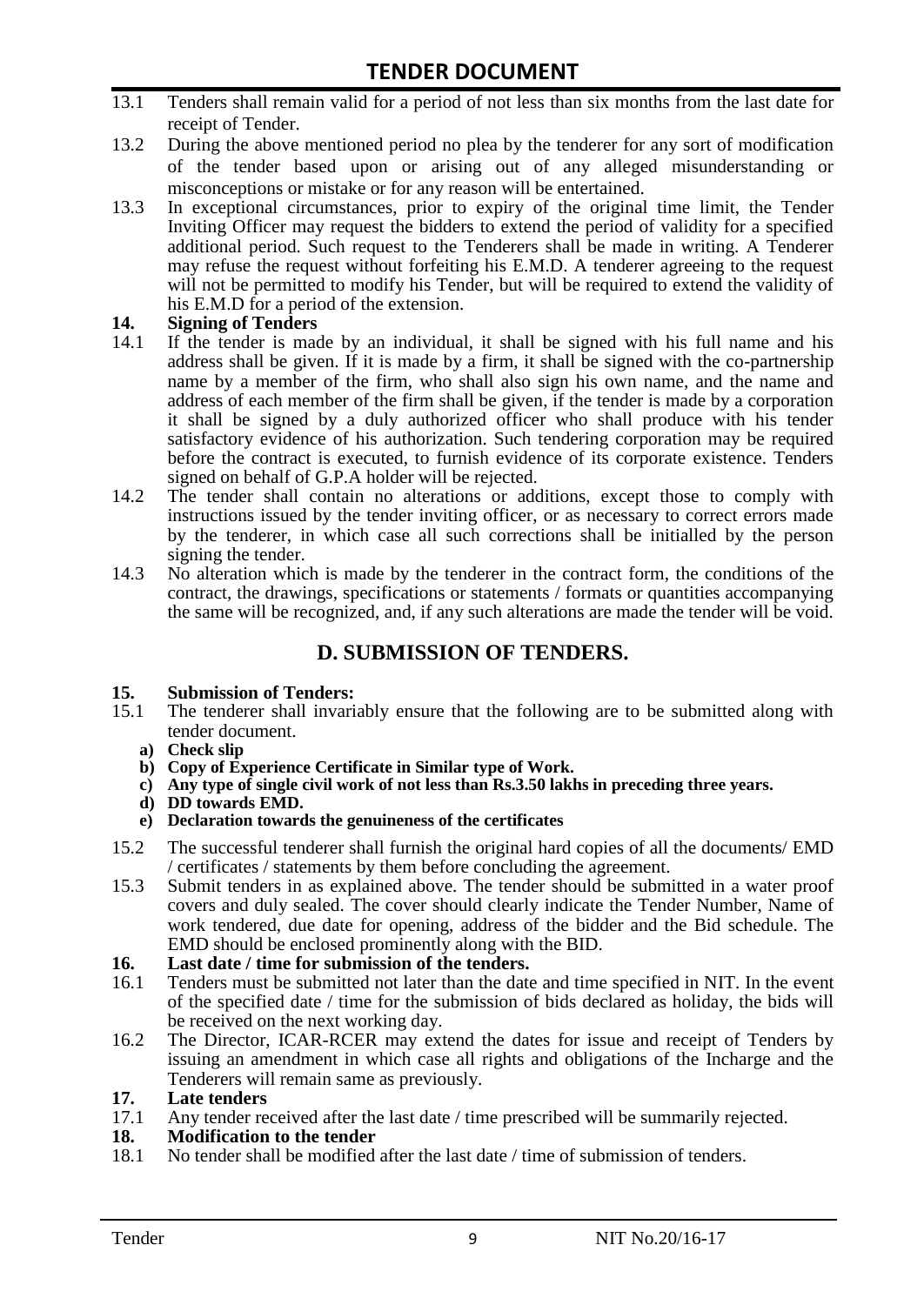### **E. TENDER OPENING AND EVALUATION**

- **19. Tender opening**
- 19.1 **The tenderers or their authorized representatives can be present at the time of opening of the tenders. Either the tenderer himself or one of his representative with proper authorization only will be allowed at the time of tender opening. If any of the tenderer is not present at the time of opening of tenders, the tender opening authority will, on opening the tender of the absentee tenderer, reads out and record the deficiencies if any, which shall be binding on the tenderer.**
- 19.2 **The technical bid containing qualification requirements as per Annexure: I and statement I to VII in 11:5 (b) will be evaluated by the tender opening authority and the minutes are recorded which will be signed by the tender opening authority as well as tenderers or their authorized representatives present.**

#### **20. Clarification of the Tender Document.**

- 20.1 The tender opening authority may call upon any tenderer for clarification on the statements, documentary proof relating to the Tender Document. The request for clarification and response thereto shall be in writing and it shall be only on the qualification information furnished by the tenderer. The clarification called for from the tenderers shall be furnished within the stipulated time, which shall not be more than a week.
- 20.2 The tenderer if so desirous, shall agree in writing to furnish the clarification called for within the stipulated time and, for disqualification and rejection of his tender in the event of failure to do so.

# **21. Examination of Tender Document and determination of responsiveness**

- 21.1 The Director, ICAR-RCER will evaluate whether each tenderer is satisfying the eligibility criteria prescribed in the tender document and declares them as a qualified tenderer.
- 21.2 If any alteration is made by the tenderer in the tender documents, the conditions of the contract, the drawings, specifications or statements / formats or quantities the tender will be rejected.
- 21.3 Tenders shall be scrutinized in accordance with the conditions stipulated in the Tender document. In case of any discrepancy of non-adherence conditions the tender accepting authority shall communicate the same which will be binding both on the tender opening authority and the tenderer. In case of any ambiguity, the decision taken by the tender accepting authority on tenders shall be final.
- 21.4 Those proposals which are found to meet the minimum standards as prescribed by the Director, ICAR-RCER will be treated as responsive bids.

# **22. Evaluation and comparison of price.**

- The committee will evaluate and compare the price of all the qualified tenderers.
- 22.2 Negotiations at any level are strictly prohibited. However, good gesture rebate, if offered by the lowest tenderer prior to finalization of tenders may be accepted by the tender accepting authority.
- 22.3 Selection of tenderer among the lowest and equally quoted tenderers will be in the following orders:
	- **a) The tenderer whose bid capacity is higher will be selected.**
	- **b) In case the bid capacity is also same the tenderer whose annual turnover is more will be preferred.**
	- **c) Even if the criteria incidentally become the same, the turnover on similar works and thereafter machinery available for the work and then the clean track record will be considered for selection.**

#### **23. Process to be confidential**

- 23.1 Information relating to the examination, clarification, evaluation and comparison of tenders and recommendations for the award of a contract shall not be disclosed to tenderers or any other persons not officially concerned with such process until the award to the successful tenderer has been announced by the tender accepting authority. Any effort by a tenderer to influence the processing of tenders or award decisions may result in the rejection of his tender.
- 23.2 No Tenderer shall contact the Director, ICAR-RCER or any authority concerned with finalisation of tenders on any matter relating to its Tender from the time of the Tender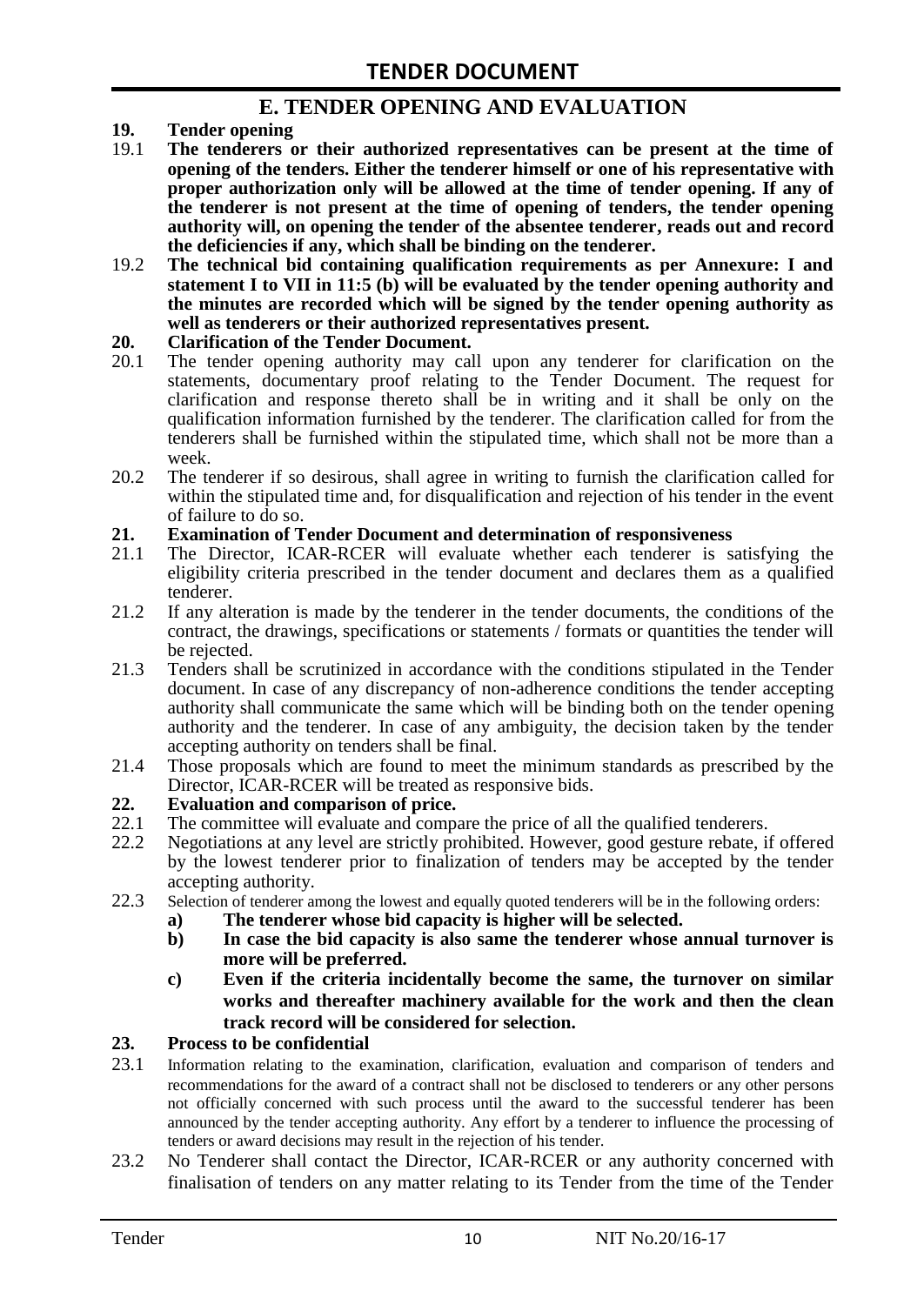opening to the time the Contract is awarded. If the Tenderer wishes to bring additional information to the notice of the Director, it should do so in writing.

23.3 Before recommending / accepting the tender, the tender recommending / accepting authority shall verify the correctness of certificates submitted to meet the eligibility criteria and specifically experience. The authenticated agreements of previous works executed by the lowest tenderer shall be called for.

# **F. AWARD OF CONTRACT**

### **24. Award Criteria**

- 24.1 The Director, ICAR-RCER will award or recommend to the competent tender accepting authority for award of the contract to the tenderer who is found technically qualified as per the tender conditions and whose price is lowest.
- 24.2 The tender accepting authority reserves the right to accept or reject any tender or all tenders and to cancel the tendering process, at any time prior to the award of contract, without thereby incurring any liability to the affected tenderer or tenderers or any obligation to inform the affected tenderer or tenderers of the reasons for such action.
- 25. Notification of award and signing of agreement
- 25.1 **The Tenderer whose Tender has been accepted will be notified of the award of the work by The Director ICAR-RCER prior to expiration of the Tender validity period by registered letter. This letter (hereinafter and in the Conditions of Contract called "Letter of Acceptance") will indicate the sum that the Government will pay the Contractor in consideration of the execution, completion, and maintenance of the Works by the Contractor as prescribed by the Contract (hereinafter and in the Contract called the "Contract Amount").**
- 25.2 The successful tenderer has to sign an agreement within a period of 15 days from the date of receipt of communication of acceptance of his tender. On failure to do so his tender will be cancelled duly forfeiting the E.M.D., paid by him without issuing any further notice and action will be initiated for black listing the tenderer.

#### **26. Corrupt or fraudulent practices**

- 26.1 The Government requires that the bidders / suppliers / contractors under Government financed contracts, observe the highest standard of ethics during the procurement and execution of such contracts. In pursuance of this policy, the Government
- (a) Define for the purposes of the provision, the terms set forth below as follows:
- (i) "corrupt practices" means the offering, giving, receiving or soliciting of anything of value to influence the action of a Government official in procurement process or in contract execution: and
- (ii) "fraudulent practice" means a misrepresentation of facts in order to influence a procurement process or the execution of a contract to the detriment of the Government and includes collusive practice among Tenderers (prior to or after Tender submission) designed to establish in Tender prices at artificial noncompetitive levels and to deprive the Government of the benefits of free and open competition.
- (b) Will reject a proposal for award if it determines that the tenderer recommended for award has engaged in corrupt or fraudulent practices in competing for the contract in question.
- (c) Will blacklist / or debar a firm, either indefinitely or for a stated period of time, if at any time determines that the firm has engaged in corrupt or fraudulent practices in competing for, or in executing a Government contract.
- (d) Further more, tenderers shall be aware of the provisions stated in the general conditions of contract.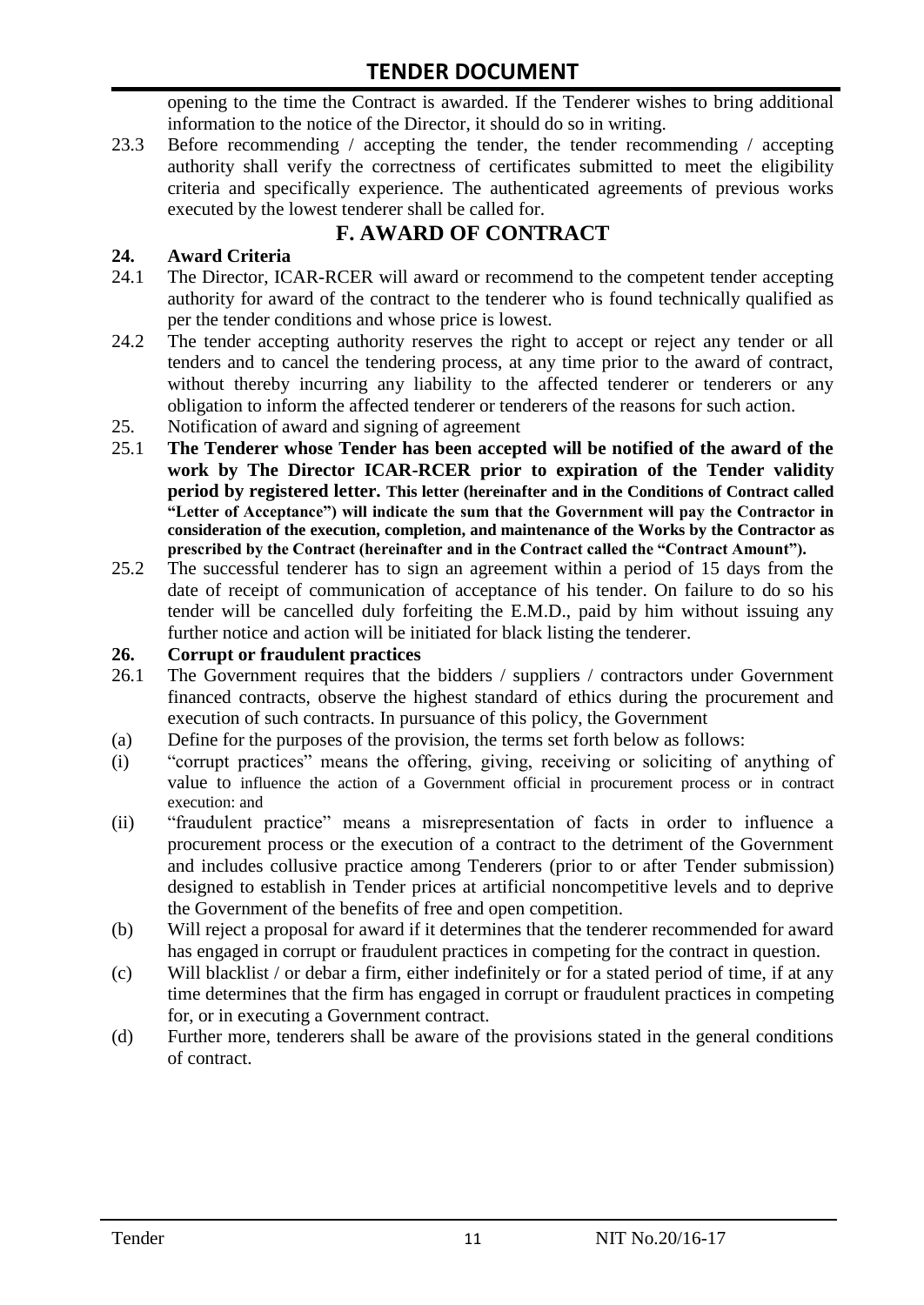# **QUALIFICATION INFORMATION Annexure –I**

| <b>CHECKLIST TO ACOMPANY THE TENDER</b> |  |  |  |  |
|-----------------------------------------|--|--|--|--|
|                                         |  |  |  |  |

| SI.<br>No.   | <b>Description</b>                                                                                                                                    | <b>Submitted</b><br>Yes/No | Page No.<br>(see Note<br>below) |
|--------------|-------------------------------------------------------------------------------------------------------------------------------------------------------|----------------------------|---------------------------------|
| 1            | 2                                                                                                                                                     | 3                          | 4                               |
| $\mathbf{1}$ | Attested photocopy of Registered contractor from<br>CCW/CPWD/ PWD/ RWD and similar govt. agencies<br>undertaking construction work of similar nature. | Yes / No                   |                                 |
| 2            | Any type of single civil work of not less than Rs.3.50<br>Yes / No<br>lakhs in preceding three years.                                                 |                            |                                 |
| 3            | Certificates in support of Existing Commitments.                                                                                                      | Yes / No                   |                                 |
| 4            | DD towards EMD.<br>Yes / No                                                                                                                           |                            |                                 |
| 5            | Declaration towards the genuineness of the certificates<br>Yes / No                                                                                   |                            |                                 |
| 6            | <b>Experience :</b> Experience in any type of civil work<br>Yes / No                                                                                  |                            |                                 |
| $\tau$       | Valid Labour license and Income Tax Clearance<br>certificate for last Financial Year must be submitted<br>alongwith tender document.                  | Yes / No                   |                                 |

#### **Notes:-**

- 1) All the statements copies of the certificates, documents etc., enclosed to the Tender Document shall be given page numbers on the right corner of each certificate, which will be indicated in column (4) against each item. The statements furnished shall be in the formats appended to the tender document.
- 2) The information shall be filled-in by the Tenderer in the checklist and **statements VI & VII** of section 11.5 (b) and shall be enclosed to the Technical bid for the purposes of verification as well as evaluation of the tenderer"s Compliance to the qualification criteria as provided in the Tender document. All the Certificates, documents, statements as per check-list shall be submitted by the tenderer.
- 3) The bidder shall sign all the statements/documents/certificates received by him owing responsibility for their correctness/authenticity. The successful tenderer shall furnish the original hard copies of all the documents / certificates / statements received by them before concluding the Agreement.

#### **DECLARATION**

I / WE ………………………………………………………………. have gone through carefully all the Tender conditions and solemnly declare that the certificates or the documents uploaded by me/us are genuine and I/We will abide by any penal action such as disqualification or black listing or determination of contract or any other action deemed fit, taken by, the Institute against us, if it is found that the statements, documents, certificates produced by me/us are false/fabricated.

I / WE hereby declare that, I / WE have not been blacklisted / debarred / Suspended / demoted in any department in any State due to any reasons.

Signature of the Tenderer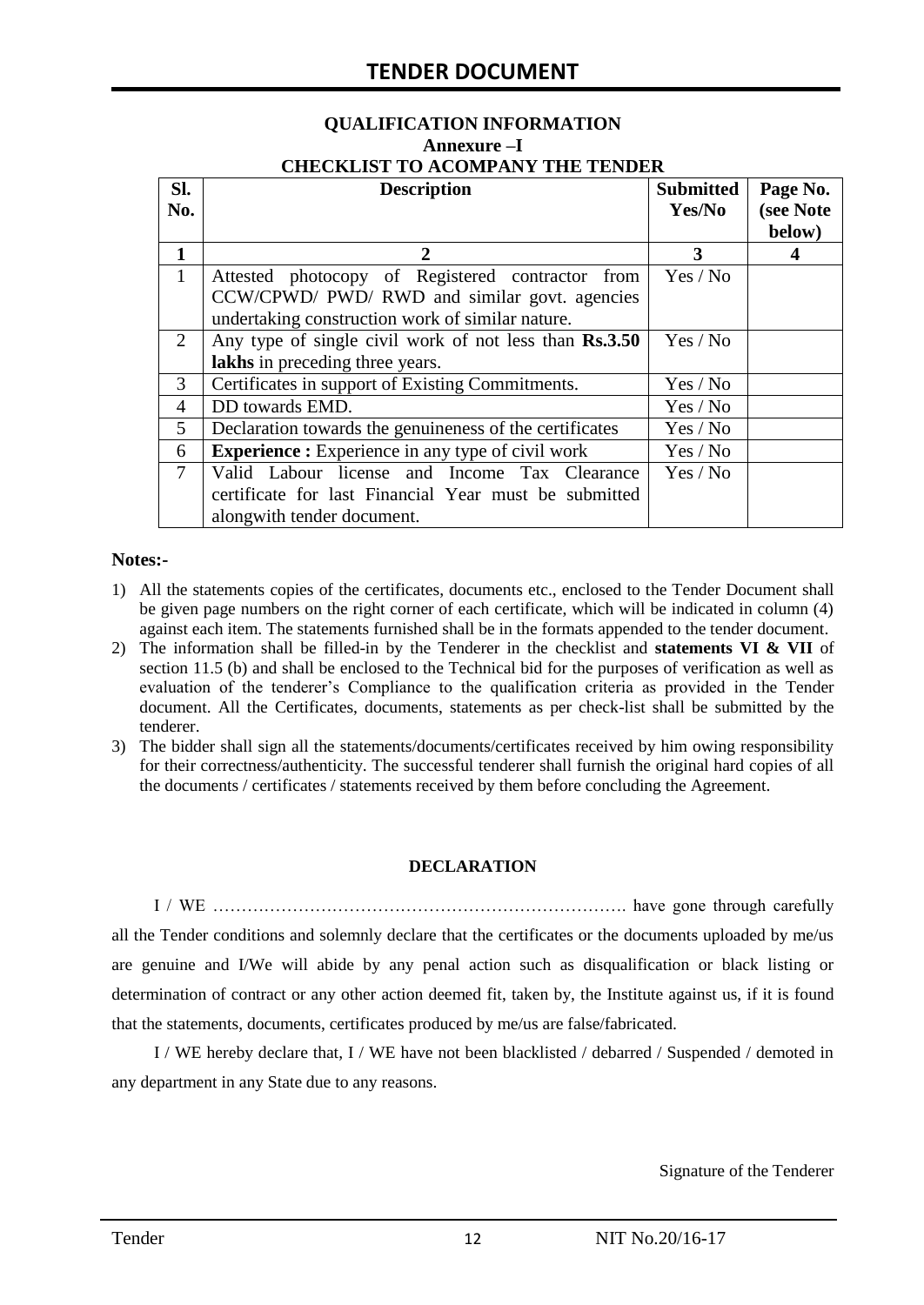### **CONDITIONS OF CONTRACT**

#### **TENDER**

Date: ……………

To The Director, ICAR-RCER, Patna

Sir,

I / We do hereby tender and if this tender be accepted, under take to execute the work entitled "**Construction of retention wall along the sides of wallowing tank at ICAR-RCER, Patna (Size: 32.0 m, width: 29.0 m and depth: 2.0 m)"** as shown in the drawings and as per specifications described in this document of ICAR-RCER, Patna for the sum of **Rs. 4.82 lakhs** or such other sum as may be arrived under the clause of the standard preliminary specifications relating to "Payment by final measurement at unit rates"

I/WE have also quoted rates in Schedule "A", annexed (in words and figures) for which I/We agree to execute the work when the lumpsum payment under the terms of the agreement is varied by payment on measurement quantities.

I/WE have quoted rates in Schedule "A" both in words & figures. In case of any discrepancy between the Percentage excess or less on E.C.V., in words and figures, the rates quoted words only shall prevail.

I/WE agreed to keep the offer in this tender valid a period of six month(s) mentioned in the tender notice and not to modify the whole or any part of it for any reason within above period. If the tender is withdrawn by me/us for any reasons whatsoever, the earnest money paid by me/us will be forfeited to Government

I/WE hereby distinctly and expressly, declare and acknowledge that, before the submission of my/our tender I/We have carefully followed the instructions in the tender notice and have read the preliminary specifications and that I/We have made such examination of the contract documents and the plans, specifications and quantities and of the location where the said work is to be done, and such investigation of the work required to be done, and in regard to the material required to be furnished as to enable me/us to thoroughly understand the intention of same and the requirements, covenants, agreements, stipulations and restrictions contained in the contract, and in the said plans and specifications and distinctly agree that I/We will not hereafter make any claim or demand upon the Government based upon or arising out of any alleged misunderstanding or misconception /or mistake on my/or our part of the said requirement, covenants, agreements, stipulations, restrictions and conditions.

I / WE enclosed to my/our application for tender schedule a crossed demand draft (No.

dated:  $\qquad \qquad$  ) for Rs:

as earnest money not to bear interest.

I / WE shall not assign the contractor or sublet any portion of the same. In case if it becomes necessary such subletting with the permission of the shall be limited to (1) Labour contract, (2) Material contract, (3) Transport contract and (4) Engaging specialists for special item of work.

IF MY / OUR tender is not accepted the sum shall be returned to me/us on application when intimation is sent to me/us of rejection or at the expiration of three months from last date of receipt of this tender, whichever is earlier. If my/our tender is accepted the earnest money shall be retained by the Government as security for the due fulfilment of this contract. If upon written intimation to me/us by the Office, I/We fail to attend the said office on the date herein fixed or if upon intimation being given to me/us or acceptance of my/our tender, and if I/We fail to make the additional security deposit or to enter into the required agreement as defined in tender document, then I/We agree the forfeiture of the earnest money. Any notice required to be served on me/us here under shall be sufficiently served on me/us if delivered to me/us hereunder shall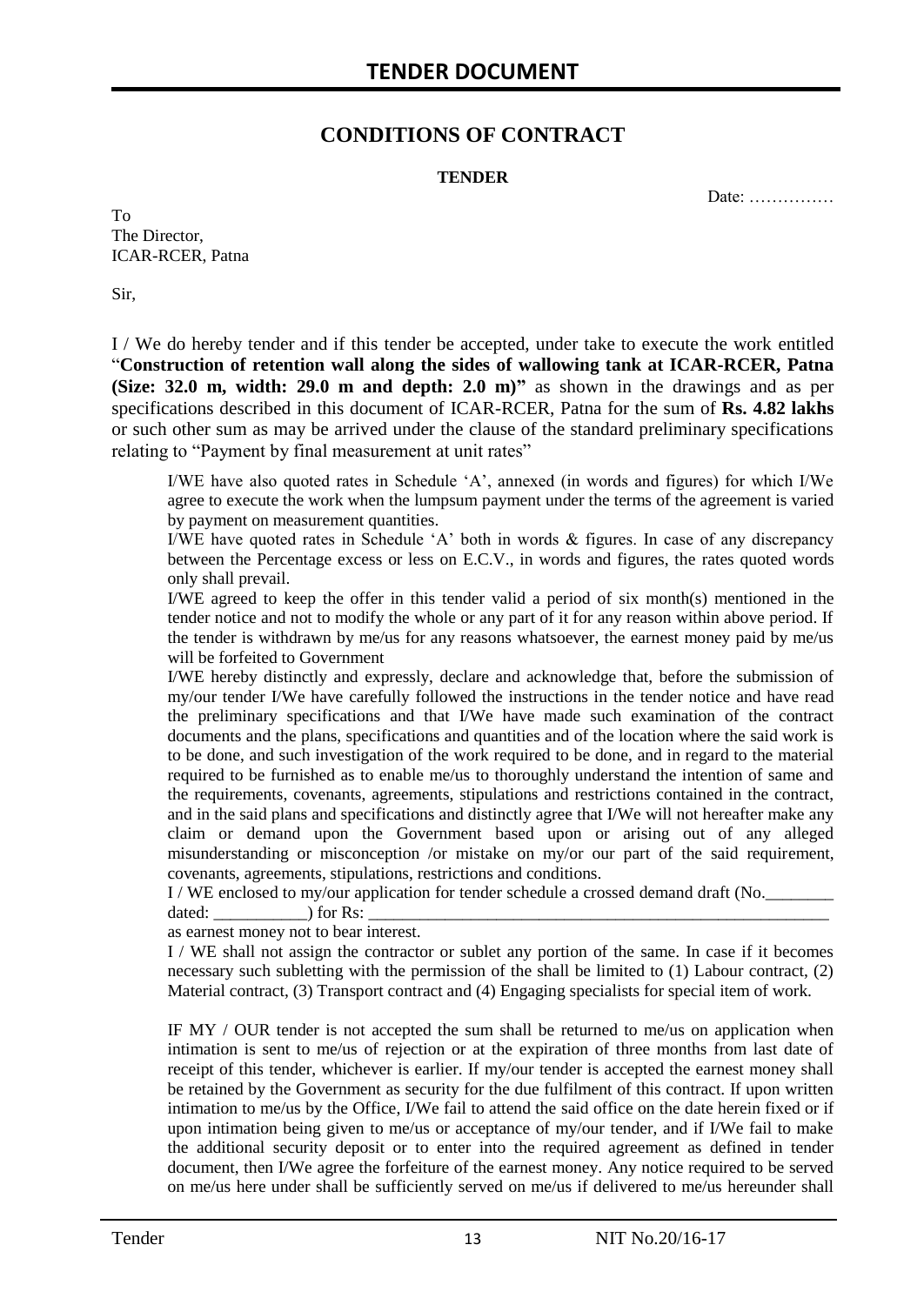be sufficiently served on me/us if delivered to me/us personally or forwarded to me/us by post to (registered or ordinary) or left at my/our address given herein. Such notice shall if sent by post be deemed to have been served on me/us at the time when in due course of post it would be delivered at the address to which it is sent.

I/WE fully understand that the written agreement to be entered into between me/us and Government shall be the foundation of the rights of the both the parties and the contract shall not be deemed to be complete until the agreement has first been signed by me/us and then by the proper officer authorized to enter into contract on behalf of Government.

I AM/WE ARE professionally qualified and my/our qualifications are given below:

| S. No. | Name | Qualification |
|--------|------|---------------|
|        |      |               |
|        |      |               |
|        |      |               |
|        |      |               |
|        |      |               |
|        |      |               |
|        |      |               |
|        |      |               |

I/WE will employ the following technical staff for supervising the work and will see that one of them is always at site during working hours, personally checking all items of works and paint extra attention to such works as required special attention (eg) Main panel boards, Cable connections etc.,

| S. No. | Name | Qualification |
|--------|------|---------------|
|        |      |               |
|        |      |               |
|        |      |               |
|        |      |               |
|        |      |               |
|        |      |               |

I / WE declare that I / WE agree to recover the salaries of the technical staff actually engaged on the work by the department, from the work bills, if I / We fail to employ technical staff as per the tender condition.

#### **TENDERERS / CONTRACTOR'S CERTIFICATE.**

- (1) I/WE hereby declare that I/We have perused in detail and examined closely the Indian Standard Specifications, all clauses of the preliminary specifications with all amendments and have either examined all the standards specifications or will examine all the standard specifications for items for which I/We tender, before I/We submit such tender and agree to be bound and comply with all such specifications for this agreement which I/We execute in the different Government Departments.
- (2)I/WE certify that I/We have inspected the site of the work before quoting my price, I /We have satisfied about the quality, availability and transport facilities for all the materials.
- (3)I / WE am/are prepared to furnish detailed data in support of all my quoted rates, if and when called upon to do so without any reservations.
- $(4)$  I / WE hereby declare that I / We will not claim any price escalation.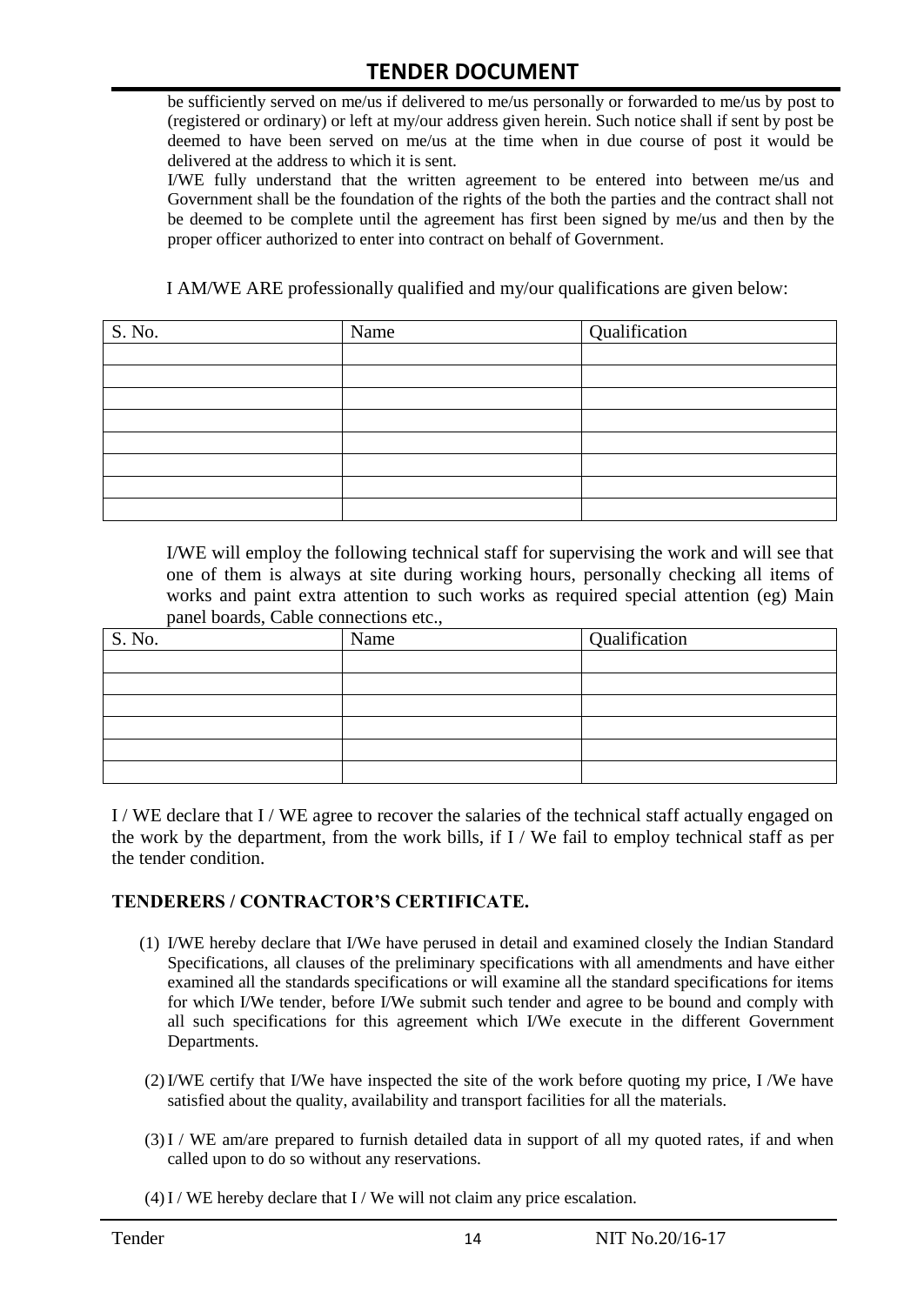- (5)I / WE hereby declare that I am / We are accepting for the defect liability period as 24 months.
- (6)I / WE declare that I / WE will not claim any extra amount towards any material used for the work other than the quoted works for respective schedule 'A' items.
- $(7)$  I / WE declare that I / WE will execute the work as per the mile stone programme, and if I / WE fail to complete the work as per the mile stone programme I abide by the condition to recover liquidated damages as per the tender conditions.
- $(8)$  I / WE declare that I / WE will abide for settlement of disputes as per the tender conditions.

#### **DECLARATION OF THE TENDERER**

- 1) I/WE have not been black listed in any department due to any reasons.
- 2) I/We declare that all the Certificates/Documents submitted by Me/US are Genuine.
- 3) I/WE agree to disqualify me/us for any wrong declaration in respect of the above and to summarily reject my/our tender.

Address of the Tenderer:

Phone No.: Fax No.: CONTRACTOR.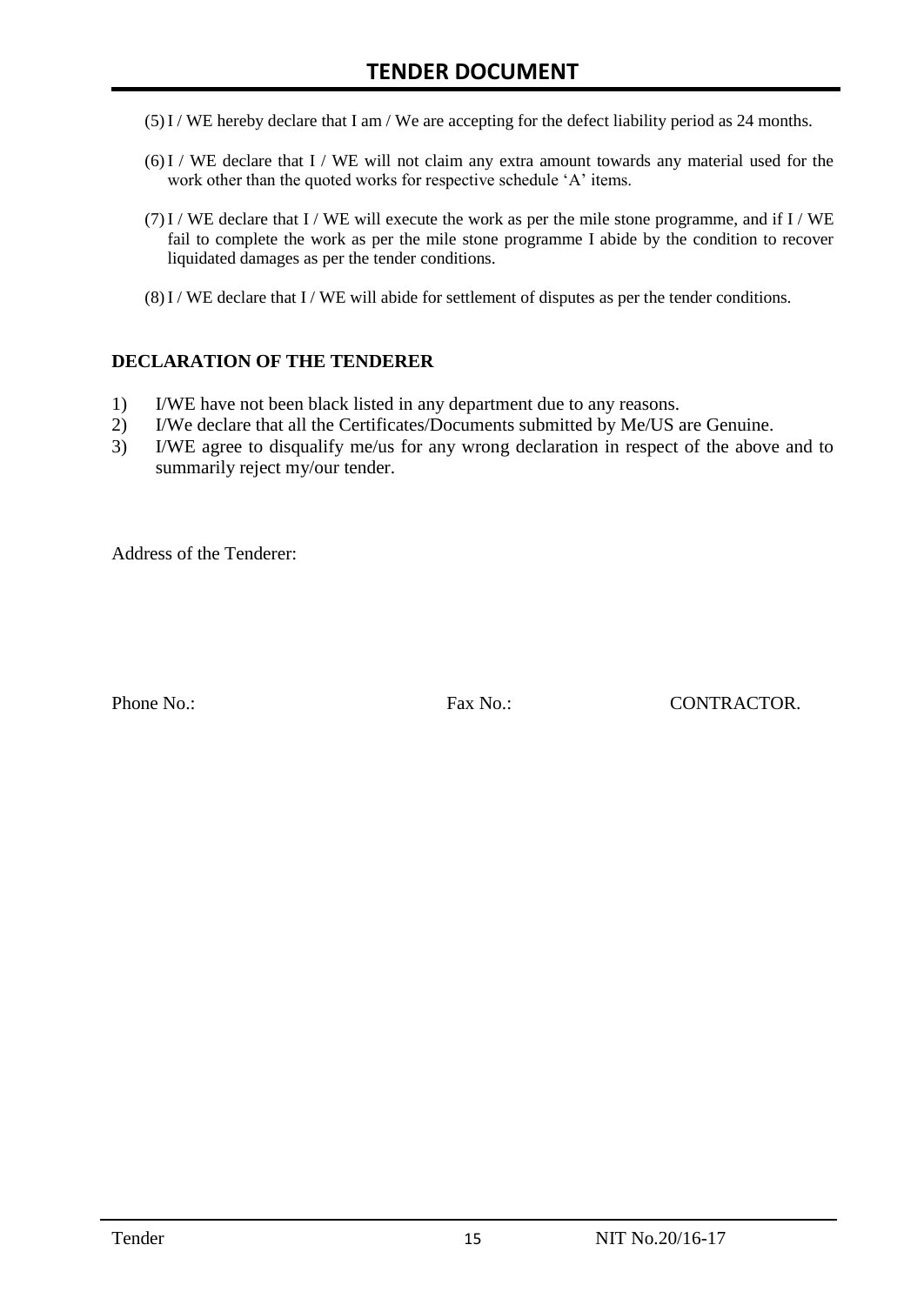# **CONDITIONS OF CONTRACT**

# **A. GENERAL**

#### **1. Interpretation:**

- 1.1 In interpreting these Conditions of Contract, singular also means plural, male also means female, and vice-versa. Headings have no significance. Works have their normal meaning under the language of the contract unless specifically defined. The Incharge will provide instructions clarifying queries about the conditions of Contract.
- 1.2 The documents forming the Contract shall be interpreted in the following order of priority:
- **1) Agreement**
- **2) Letter of Acceptance, notice to proceed with the works**
- **3) Contractor's Tender**
- **4) Conditions of contract**
- **5) Specifications**
- **6) Drawings**
- **7) Bill of quantities**
- **8) Any other document listed as forming part of the Contract.**

#### **2. Decisions:**

2.1 Except where otherwise specifically stated, the Director will decide the contractual matters between the Department and the Contractor in the role representing the Department.

#### **3. Delegation:**

3.1 The Director may delegate any of his duties and responsibilities to other officers and may cancel any delegation by an official order issued.

#### **4. Communications:**

4.1 Communications between parties, which are referred to in the conditions, are effective only when in writing. A notice shall be effective only when it is delivered **(in terms of Indian Contract Act)**

#### **5. Sub-contracting:**

**5.1 If the prime contractor desires to sub-let a part of the work, he should submit the same at the time of filing tenders itself or during execution, giving the name of the proposed Sub-contractor, along with details of his qualification and experience. The Tender Accepting Authority should verify the experience of the Sub-contractor and if the Sub-contractor satisfies the qualification criteria in proportion to the value of work proposed to be sub-let, he may permit the same. The total value of works to be awarded on sub-letting shall not exceed 50% of contract value. The extent of subletting shall be added to the experience of the sub-contractor and to that extent deducted from that of the main contractor.**

#### **6. Other Contractors:**

6.1 The Contractor shall cooperate and share the Site with other contractors, Public authorities, utilities, and the Department. The Contractor shall also provide facilities and services for them as directed by the Incharge.

#### **7. Personnel:**

- 7.1 The Contractor shall employ the required Key Personnel named in the Schedule of Key Personnel to carry out the functions stated in the Schedule or other personnel approved by the Incharge. The Incharge will approve any proposed replacement of Key Personnel only if their qualifications, abilities, and relevant experience are substantially equal to or better than those of the personnel listed in the Schedule.
- 7.2 Failure to employ the required technical personnel by the contractor the institute will depute its own technical person and expenditure of salary will be recovered from contractor.
- 7.3 The technical personnel should be on full time and available at site whenever required by Incharge to take instructions.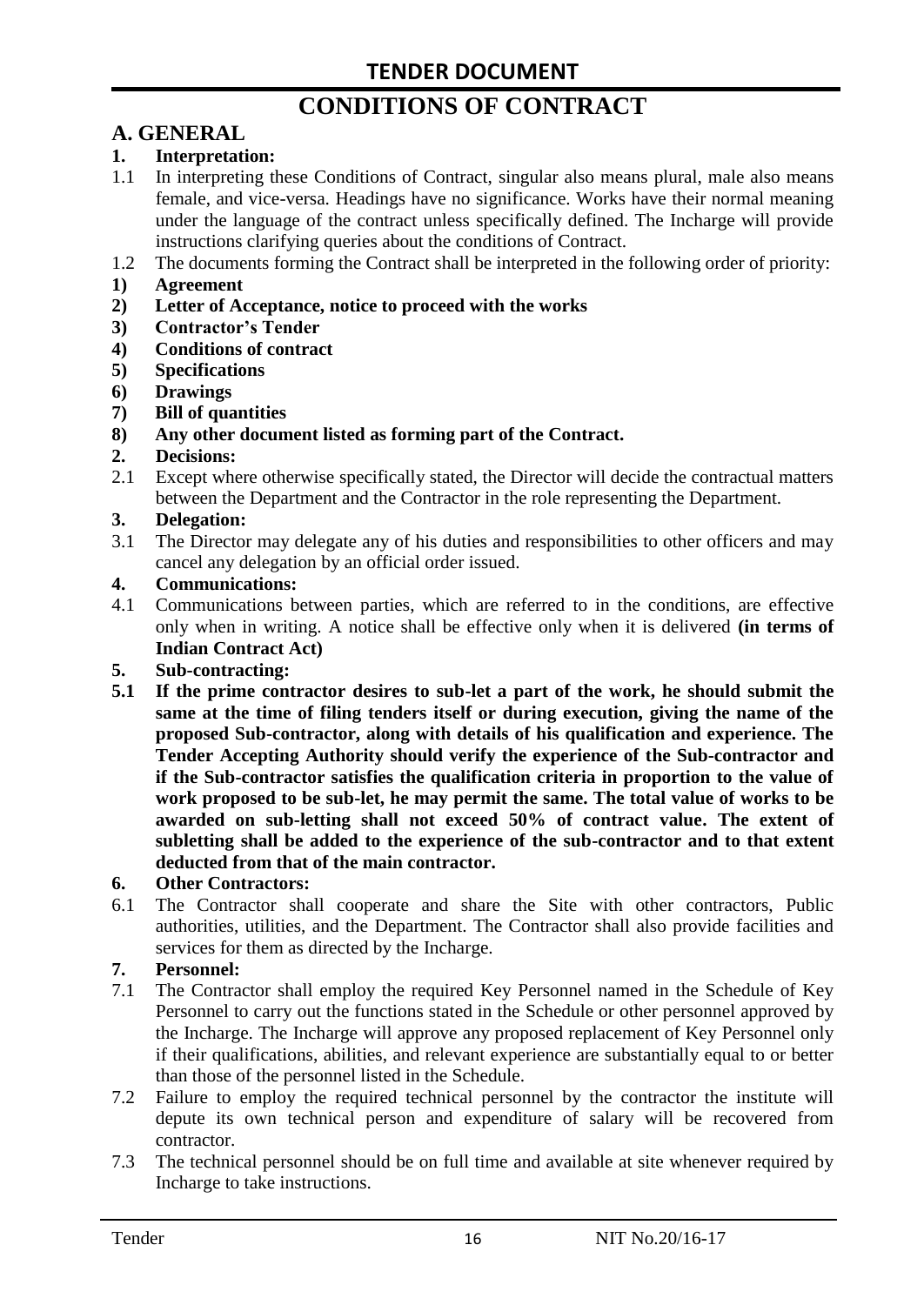- 7.4 The names of the technical personnel to be employed by the contractor should be furnished in the statement enclosed separately.
- 7.5 In case the contractor is already having more than one work on hand and has undertaken more than one work at the same time, he should employ separate technical personnel on each work.
- 7.6 If the contractor fails to employ technical personnel the work will be suspended or department will engage a technical personnel and recover the cost thereof from the contractor.
- 7.7 If the Incharge asks the Contractor to remove a person who is a member of Contractor"s staff or his work force stating the reasons the Contractor shall ensure that the person leaves the site forthwith and has no further connection with the work in the contract.

#### **8. Contractor's Risks:**

- 8.1 All risks of loss of or damage to physical property and of personnel injury and death, which arise during and in consequence of the performance of the Contract are the responsibility of the Contractor.
- **9. Insurance:**
- **9.1 The Contractor shall provide, in the joint names of the Department and the contractor, insurance cover from the Start Date to the end of the Defects Liability Period i.e., 24 months after completion for the following events which are due to the Contractor's risks.**
- **a) loss of or damage to the Works, Plant and Materials;**
- **b) loss of or damage to the Equipment;**
- **c) loss of or damage of property in connection with the Contract; and**
- **d) Personal injury or death of persons employed for construction.**
- **9.2 Policies and certificates of insurance shall be delivered by the Contractor to the Incharge at the time of concluding Agreement. All such insurance shall provide for compensation to be payable to rectify the loss or damage incurred.**
- **i) The contractor shall furnish insurance policy in force in accordance with proposal furnished in the Tender and approved by the Department for concluding the agreement.**
- **ii) The contractor shall also pay regularly the subsequent insurance premia and produce necessary receipt to the Incharge well in advance.**
- **iii) In case of failure to act in the above said manner the department will pay the premium and the same will be recovered from the Contractors payments.**
- **9.3 Alterations to the terms of insurance shall not be made without the approval of the Incharge.**

#### **10. Site Inspections:**

- 10.1 The contractor should inspect the site and also proposed quarries of choice for materials source of water and quote his rate including quarrying, conveyance and all other charges etc.
- 10.2 The responsibility for arranging the land for borrow area rests with the Contractor and no separate payment will be made for procurement or otherwise. The contractor's quoted rate will be inclusive of land cost.

#### **11. Contractor to Construct the Works:**

11.1 The Contractor shall construct and Commission the Work in accordance with the specifications and Drawings.

#### **12. Power Supply.**

- 12.1 The contractor shall make his own arrangements for obtaining power from the Electricity dept., at his own cost. The contractor will pay the bills of Electricity Department for the cost of power consumed by him till the **(Name of work**) is handed over to ICAR-RCER.
- 12.2 **The contractor shall satisfy all the conditions and rules required as per Indian Electricity Act 1910 and under Rule-45(I) of the Indian Electricity Rules, 1956 as amended from time to time and other pertinent rules.**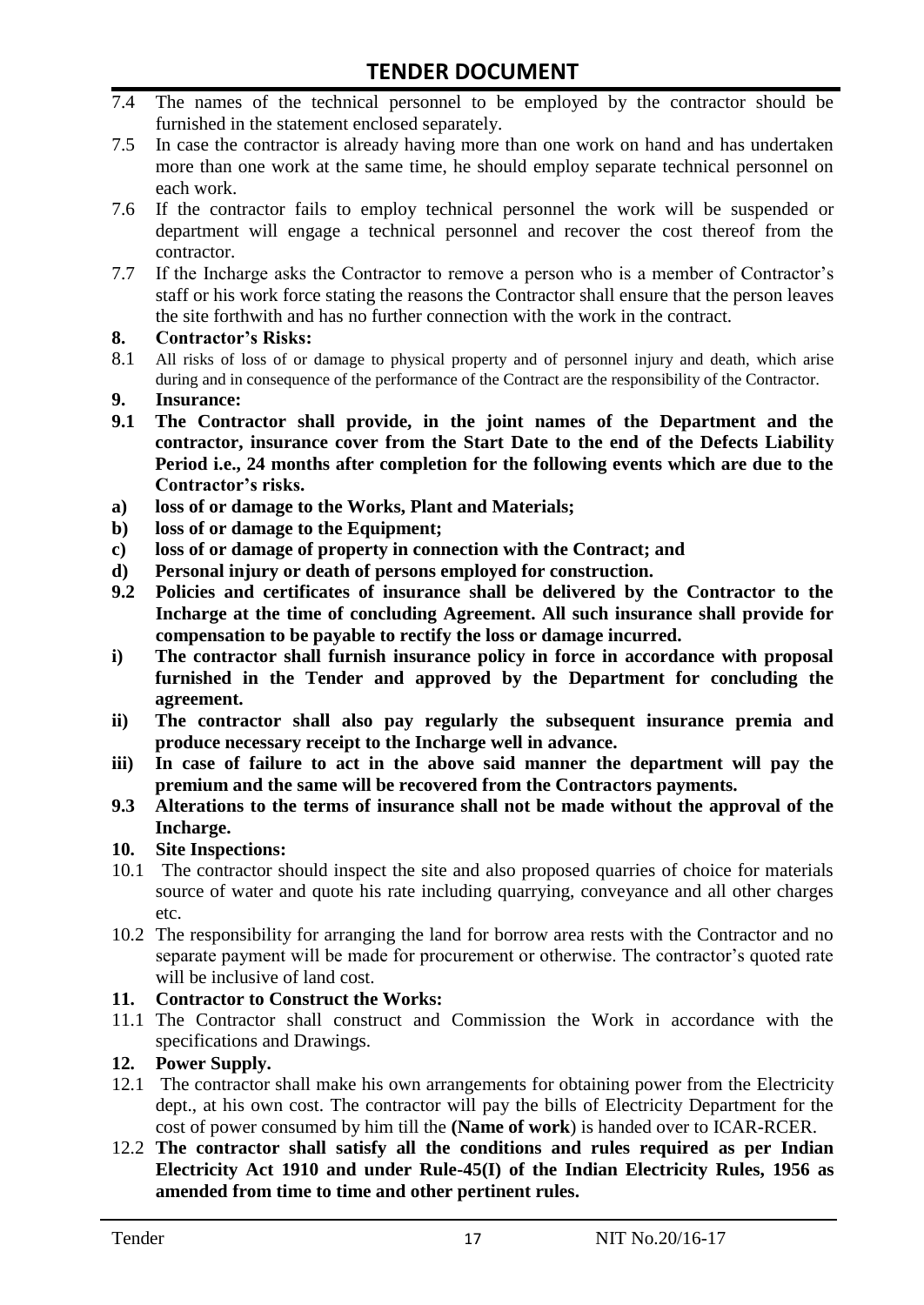12.3 The power shall be used for bonafide Departmental work only.

#### **13. Monsoon Damages:**

Damages due to rain or flood shall have to be made good by the contractor till the work is handed over to the Department. The responsibility of damages making good the damages due to rain or flood rests with the contractor. **No extra payment is payable** for such operations and the contractor shall therefore, have to take all necessary precautions to protect the work done during the construction period.

#### **14. The works to be Completed by the Intended Completion Date:**

14.1 The Contractor may commence execution of the Works on the Start Date and shall carry out the Works in accordance with the programme submitted by the Contractor, as updated with the approval of the Incharge, and complete the work by the Intended Completion Date.

#### **15. Safety:**

15.1 The Contractor shall be responsible for the safety of all activities on the Site.

#### **16. Discoveries:**

16.1 Anything of historical or other interest or of significant value unexpectedly discovered on the Site is the property of the Government. The Contractor is to notify the Incharge of such discoveries and carry out the Incharge instructions for dealing with them.

#### **17. Possession of the Site.**

17.1 The Department shall give possession of the site to the Contractor.

#### **18. Access to the Site:**

18.1 The Contractor shall provide the Incharge and any person authorised by the Incharge, access to the site and to any place where work in connection with the Contract is being carried out or is intended to be carried out.

#### **19. Instructions:**

- 19.1 The Contractor shall carry out all instructions of the Incharge and comply with all the applicable local laws where the Site is located.
- **20. Settlement of disputes:**
- 20.1 **If any dispute of difference of any kind whatsoever arises between the department and the Contractor in connection with, or arising out of the Contract, whether during the progress of the works or after their completion and whether before or after the termination, abandonment or breach of the Contract, it shall in the first place, be referred to and settled by the Incharge who shall, within a period of thirty days after being requested by the Contractor to do so, give written notice of his decision to the Contractor. Upon receipt of the written notice of the decision of the Incharge the Contractor shall promptly proceed without delay to comply with such notice of decision.**
- 20.2 **If the Incharge fails to give notice of his decision in writing within a period of thirty days after being requested or if the Contractor is dissatisfied with the notice of the decision of the Incharge the Contractor may within thirty days after receiving the notice of decision appeal to the Department who shall offer an opportunity to the contractor to be heard and to offer evidence in support of his appeal, the Department shall give notice of his decision within a period of thirty days after the Contractor has given the said evidence in support of his appeal, subject to arbitration, as hereinafter provided. Such decision of the Department in respect of every matter so referred shall be final and binding upon the Contractor and shall forthwith be given effect to by the Contractor, who shall proceed with the execution of the works with all due diligence whether he requires arbitration as hereinafter provided, or not. If the Department has given written notice of his decision to the Contractor and no claim to arbitration, has been communicated to him by the Contractor within a period of thirty days from receipt of such notice the said decision shall remain final and binding upon the Contractor. If the Department fail to give notice of his decision, as**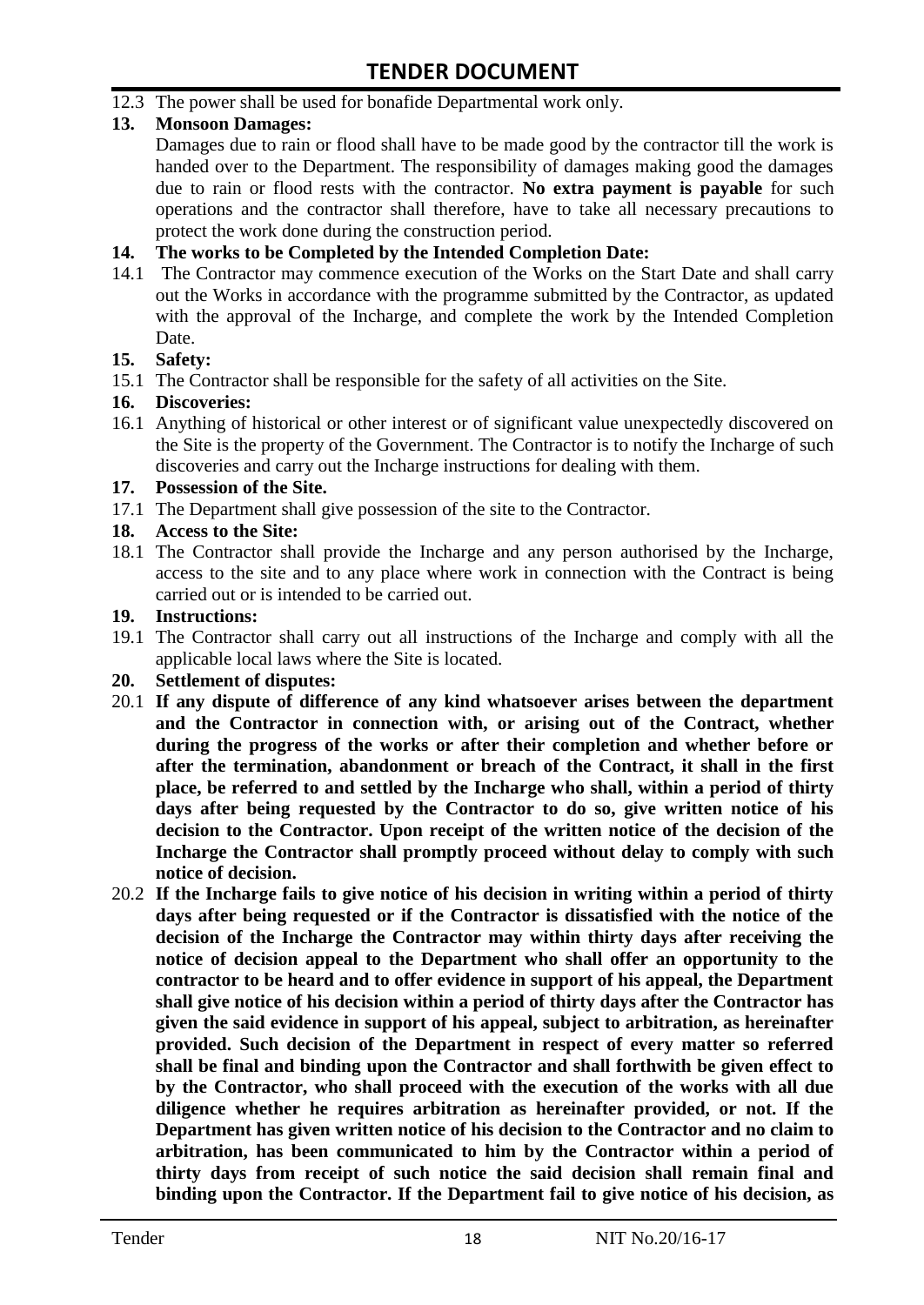**aforesaid within a period of thirty days after being requested as aforesaid, or if the Contractor be dissatisfied with any such decision, then and in any such case the contractor within thirty days after the expiration of the first named period of thirty days as the case may be, require that the matter or matters in dispute be referred to arbitration: jurisdiction of Patna limits.**

### **B. TIME FOR COMPLETION**

#### **21. Program:**

- 21.1 The total period of completion is (**duration of 30 days**) from the date of receipt of Work Order.
- 21.2 The attention of the tenderer is directed to the contract requirement at the time of beginning of the work. The rate of progress and proportionate value of work done from time to time as will be indicated by the Certificate for the value of work done will be required. Date of commencement of their programme will be the date for concluding agreement but not the date of handing over site.
- 21.3 After signing the agreement, the contractor shall forthwith begin the work, shall regularly and continuously proceed with them.
- 21.4 The contractor shall commence the works on site within the period specified under condition 23.1 to 23.2 after the receipt by him of a written order to this effect from the concerned authority and shall proceed with the same with due expedition and without delay, except as may be expressly sanctioned or ordered.
- 21.5 Save in so far as the contractor may prescribe, the extent of portions of the site of which the contractor is to be given possession from time to time and the order in which such portions shall be made available to him and, Subject to any requirement in the contract as to the order in which the works shall be executed, the "s written order to commence the works, give to the contractor possession of so much of the site as may be required to enable the contractor to commence proceed with the execution of the works in accordance with the programme if any, and otherwise in accordance with such reasonable proposals of the contractor as he shall by written notice to the Incharge, make and will from time to time as the works proceed, give to the contractor possession of such further portions of the site as may be required to enable the contractor to proceed with the execution of the works with due dispatch in accordance with the said programme or proposals as the case maybe; if the contractor suffers delay or incurs cost from failure on the part of the Concerned authority to give possession in accordance with the terms of this clause, the Concerned authority shall grant an extension of time for the completion of works.
- 21.6 The contractor shall bear all costs and charges for special or temporary way leases required by him in connection with access to the site. The contractor shall also provide at his own cost any additional accommodation outside the site required by him for the purposes of the work.
- 21.7 Subject to any requirement in the contract as to completion of any section of the works before completion of the whole of the works shall be completed in accordance with provisions of clauses in the Schedule within the time stated in the contract calculated from the last day of the period named in the statement to the tender as that within which the works are to be commenced or such extended time as may be allowed.

#### 21.8 **Delays and extension of time:**

No claim for compensation on account of delays or hindrances to the work from any cause whatever shall lie, except as hereafter defined. Reasonable extension of time will be allowed by the or by the office competent to sanction the extension, for unavoidable delays, such as may result from causes, which in the opinion of the , are undoubtedly beyond the control of the contractor. The shall assess the period of delay or hindrance caused by any written instructions issued by him, at twenty five per cent in excess or the actual working period so lost.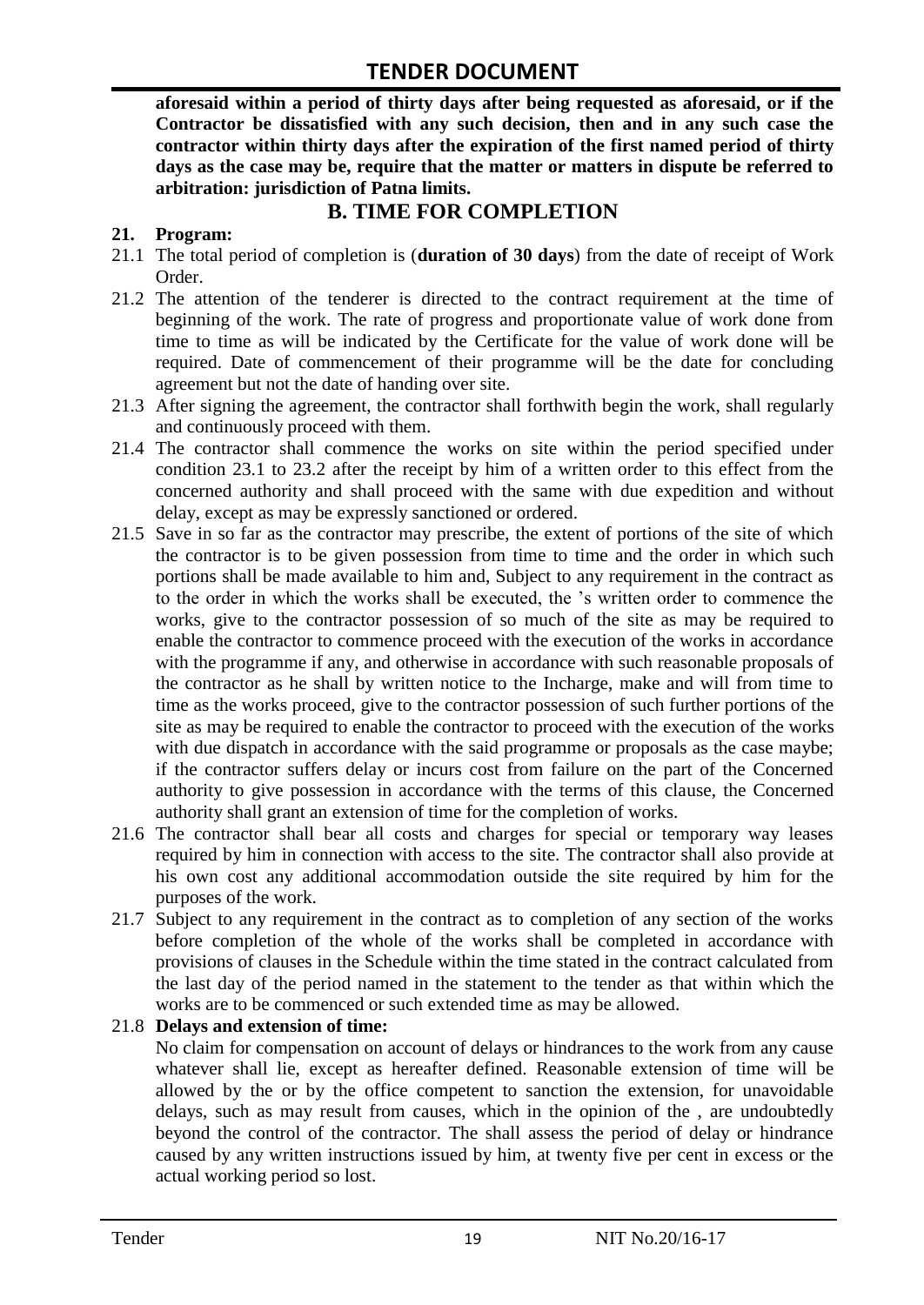In the event of the failing to issue necessary instructions and thereby causing delay and hindrance to the contractor, the latter shall have the right to claim an assessment of such delay by the Director, ICAR-RCER whose decision will be final and binding. The contractor shall lodge in writing with the statement of claim for any delay or hindrance referred to above, within fourteen days from its commencement, otherwise no extension of time will be allowed.

Whenever authorised alterations or additions made during the progress of the work are of such a nature in the opinion of the as to justify an extension of time in consequence thereof, such extension will be granted in writing by the or other competent authority when ordering such alterations or additions.

#### **22. Construction Programme:**

- 22.1 The Contractor shall furnish within 15 days of the order of the work a programme showing the sequence in which he proposed to carry out the work, monthly progress expected to be achieved, also indicating date of procurement of materials plant and machinery. The schedule should be such that it is practicable to achieve completion of the whole work within the time limit fixed and shall obtain the approval of the Incharge. Further rate of the progress as in the program shall be kept up to date. In case it is subsequently found necessary to alter this program, the contractor shall submit sufficiently in advance the revised program incorporating necessary modifications and get the same approved by the Incharge. No revised program shall be operative with out approval of Incharge.
- 22.2 The Director, ICAR-RCER shall have all times the right, without any way violating this contract, or forming grounds for any claim, to alter the order of progress of the works or any part thereof and the contractor shall after receiving such directions proceed in the order directed. The contractor shall also report the progress to the Director, ICAR-RCER within 7 days of the Incharge direction to alter the order of progress of works.
- 22.3 The Contractor shall give written notice to the Incharge whenever planning or progress of the works is likely to be delayed or disrupted unless any further drawings or order including a direction, instruction or approval is issued by the Incharge within a reasonable time. The notice shall include details of the drawing or order required and of why and by when it is required and of any delay or disruption likely to be suffered if it is late.
- 22.4 Rate of progress/percentage of work:

#### i) **(30 days) 100% of contract value**

#### **23. Speed of Work**

- 23.1 The Contractor shall at all times maintain the progress of work to conform to the latest operative progress schedule approved by the Incharge. The contractor should furnish progress report indicating the programme and progress once in a month. The Incharge may at any time in writing direct the contractor to slow down any part or whole of the work for any reason (which shall not be questioned) whatsoever, and the contractor shall comply with such orders of the Incharge. The compliance of such orders shall not entitle the contractor to any claim of compensation. Such orders of the Incharge for slowing down the work will however be duly taken into account while granting extension of time if asked by the contractor for which no extra payment will be entertained.
- 23.2 Delays in Commencement or progress or neglect of work and forfeiture of earnest money, Security deposit and withheld amounts:

If, at any time, the Incharge shall be of the opinion that the Contractor is delaying Commencement of the work or violating any of the provisions of the Contractor is neglecting or delaying the progress of the work as defined by the tabular statement. "Rate of progress" in the Articles of Agreement", he shall so advise the Contractors in writing and at the same time demand compliance in accordance with conditions of Tender notice. If the Contractor neglects to comply with such demand within seven days after receipt of such notice, it shall then or at any time there after, be lawful for the Director, ICAR-RCER to take suitable action in accordance with relevant Clauses.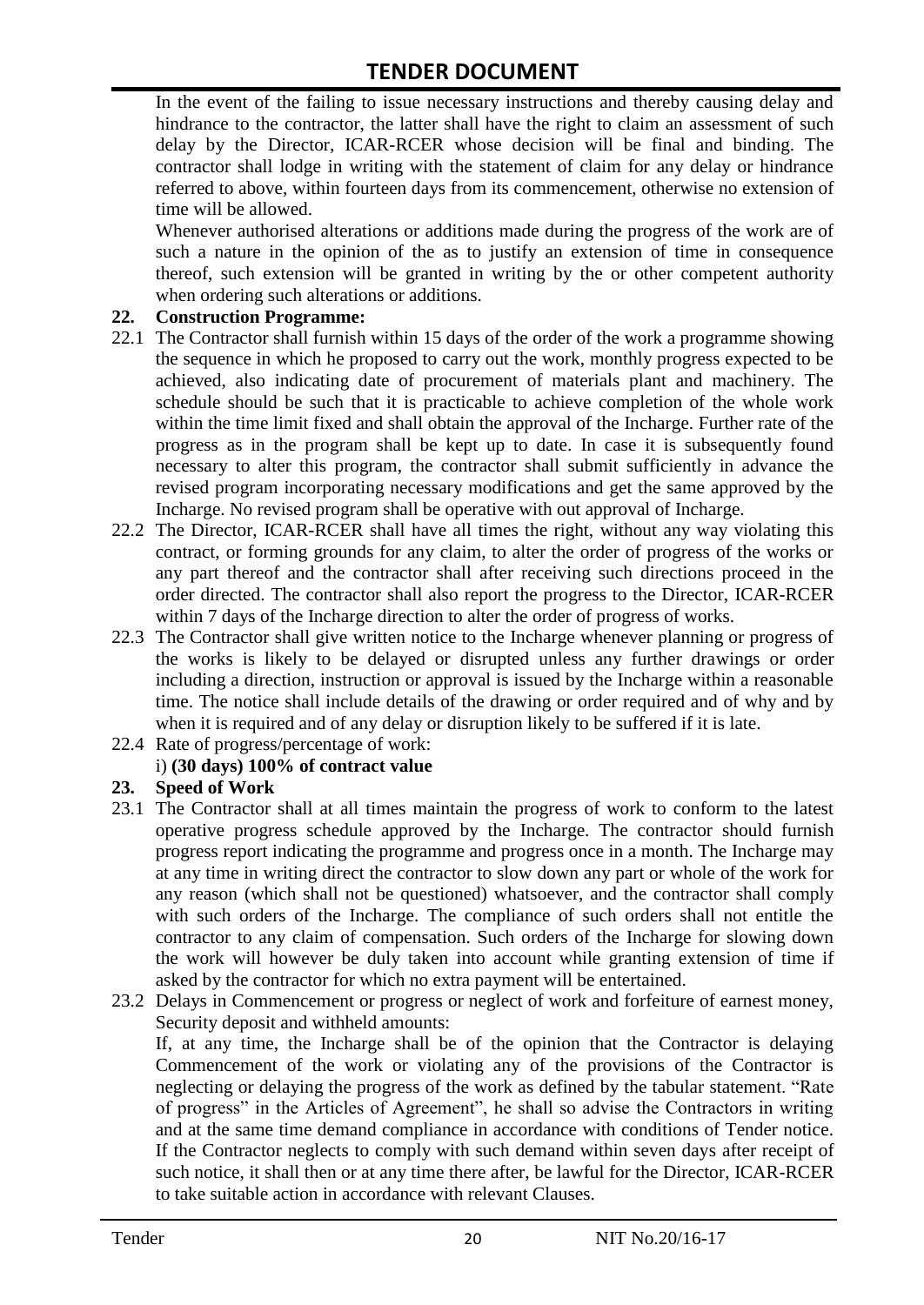#### **24. Suspension of works by the Contractor:**

- 24.1 If the Contractor shall suspend the works, or sublet the work without sanction of the Incharge, or in the opinion of the Incharge shall neglect or fail to proceed with due diligence in the performance of his part of the Contract as laid down in the Schedule rate of progress, or if he shall continue to default or repeat such default in the respects mentioned in relevant rules of GOI, Incharge shall take action in accordance with related Clauses.
- 24.2 If the Contractor stops work for 28 days and the Stoppage has not been authorised by the Incharge the Contract will be terminated as per the law.
- 24.3 If the Contractor has delayed the completion of works the Contract will be terminated under relavant Clauses.

#### **25. Extension of the Intended Completion Date:**

- 25.1 The Incharge shall extend or recommend for extension, in accordance with the Government orders in force, the Intended Completion Date if a Variation is issued which makes it impossible for Completion to be achieved by the Intended Completion Date.
- 25.2 The Incharge shall decide whether and by how much to extend the Intended Completion Date within 21 days of the Contractor asking the Engineer for a decision upon the effect of a Variation and submitting full supporting information. If the Contractor has failed to give early warning of a delay or has failed to cooperate in dealing with a delay, the delay by this failure shall not be considered in assessing the new Intended Completion Date.

#### **26. Delays Ordered by the Incharge**

26.1 The Incharge may instruct the Contractor to delay the start or progress of any activity within the Work.

#### **27. Early Warning:**

- 27.1 The contractor is to warn the Incharge at the earliest opportunity of specific likely future events or circumstances that may adversely affect the Execution of Works.
- 27.2 The Contractor shall cooperate with the Incharge in making and considering proposals for how the effect of such an event or circumstance can be avoided or reduced by anyone involved in the work and in carrying out any resulting instruction of the Incharge.

#### **28. Management Meetings:**

28.1 **The Incharge may require the Contractor to attend a management meeting. The business of a management meeting shall be to review the progress work.**

# **C. QUALITY CONTROL**

#### **29. Identifying Defects:**

29.1 The Incharge shall check the Contractor's work and notify the Contractor of any Defects that are found. Such checking shall not affect the Contractor"s responsibilities. The Incharge may instruct the Contractor to verify the Defect and to uncover and test any work that the Engineer considers may be a Defect.

#### **30. Tests:**

30.1 If the Incharge instructs the Contractor to carry out a test not specified in the Specification to check whether any work has a Defect and the Contractor shall pay for the test and any samples.

#### **31. Correction of Defects:**

- 31.1 The Incharge shall give notice to the Contractor of any Defects before the end of the Defects Liability Period, which begins on Completion. The defects liability period shall be extended for as long as defects remain to be corrected by the Contractor.
- 31.2 Every time notice of a Defect is given, the Contractor shall correct the notified defect within the length of time specified by the Incharge's notice.

#### **32. Uncorrected defects**

32.1 If the contractor has not corrected the defect within the time specified in the Incharge"s notice, the Incharge will assess the cost of having the defect corrected and the contractor will pay this amount.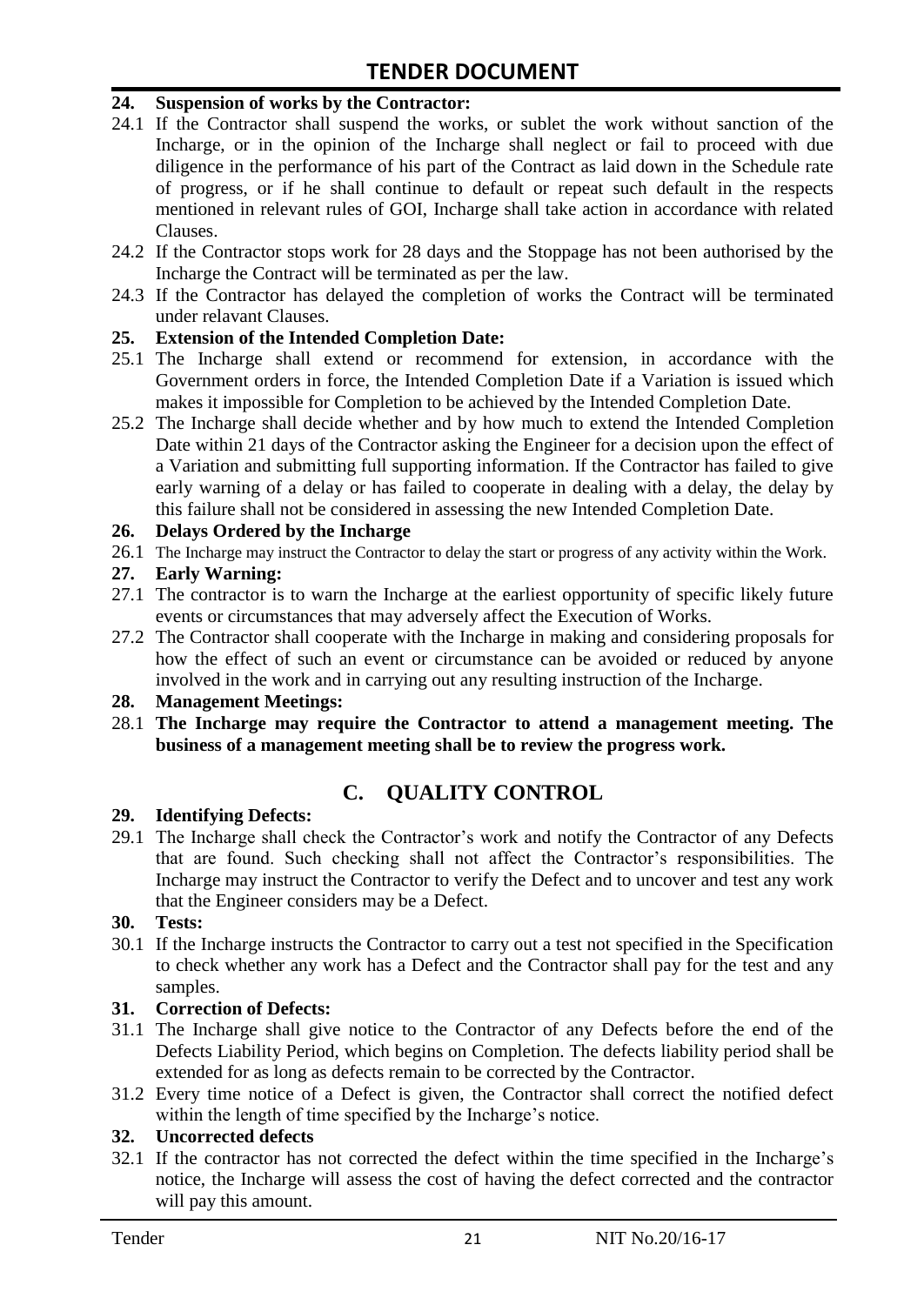#### **33. Quality Control:**

In addition to the normal inspection by the regular staff in charge of the execution of work, the work may also be inspected by the, Quality control Circle or by the State or District level Vigilance Cell Unit and any other authorised external Agency if any sub-standard work or excess payments are noticed with reference to measurement books etc., during inspection, action will be taken based on their observations and these will be effected by the Incharge of the execution of the work.

# **D. COST CONTROL**

#### **34. Bill of Quantities:**

- 34.1 The Bill Quantities shall contain items for the construction work to be done by the Contractor.
- 34.2 The Contractor is paid for the quantity of the work done as per quoted rate in the Bill of Quantities for each item.

#### **35. Changes in the Quantities:**

- 35.1 The contractor is bound to execute all supplemental works that are found essential, incidental and inevitable during execution of main work.
- 35.2 The payment of rates for such supplemental items of work will be regulated as under; Supplemental items directly deducible from similar items in the original agreement.
- 35.2.1 The rates shall be derived by adding to or subtracting from the agreement rate of such similar item the cost of the difference in the quantity of materials labour between the new items and similar items in the agreement worked out with reference to the Standard Schedule of Rates adopted in the sanctioned estimate with which the tenders are accepted.
- 35.2.2 (a) Similar items but the rates of which cannot be directly deduced from the original agreement.

(b) Purely new items which do not correspond to any item in the agreement.

35.2.3 The rates of all such items shall be Estimated Rates plus or minus overall Tender premium.

#### **36. Extra Items:**

- 36.1 Extra items of work shall not vitiate the contract. The contractor shall be bound to execute extra items of work as directed by the Incharge. The rates for extra items shall be worked out by the as per the conditions of the Contract and the same are binding on the Contractor.
- 36.2 The contractor shall before the 15th day of each month, submit in writing to the a statement of extra items if any that they have executed during the preceding month failing which the contractor shall not be entitled to claim any.

#### **36.3 Entrustment of additional items:**

- 36.3.1 Where ever additional items not contingent on the main work and outside the scope of original agreement are to be entrusted to the original contractor dispensing with bids and if the value of such items exceeds the limits up to which the officer is empowered to entrust works initially to contractor without calling for tenders, approval of next higher authority shall be obtained. Entrustment of such items on nomination shall be at rates not exceeding the estimated rates.
- 36.3.2 Entrustment of the additional items contingent on the main work will be authorised by the officers upto the monetary limits upto which they themselves are competent to accept items in the original agreement so long as the total amounts upto which they are competent to accept in an original agreement rates for such items shall be worked out in accordance with the procedure (I) For all items of work in excess of the quantities shown in the Bill of Quantities of the Tenders, the rate payable for such items shall be estimate rates for the items accepted by the competent authority.
- 36.3.3 Entrustment of either the additional or supplemental items shall be subject to the provisions of the agreement entered into by a Competent Authority after the tender is accepted. The Director being the authority next higher to the Director, who entered into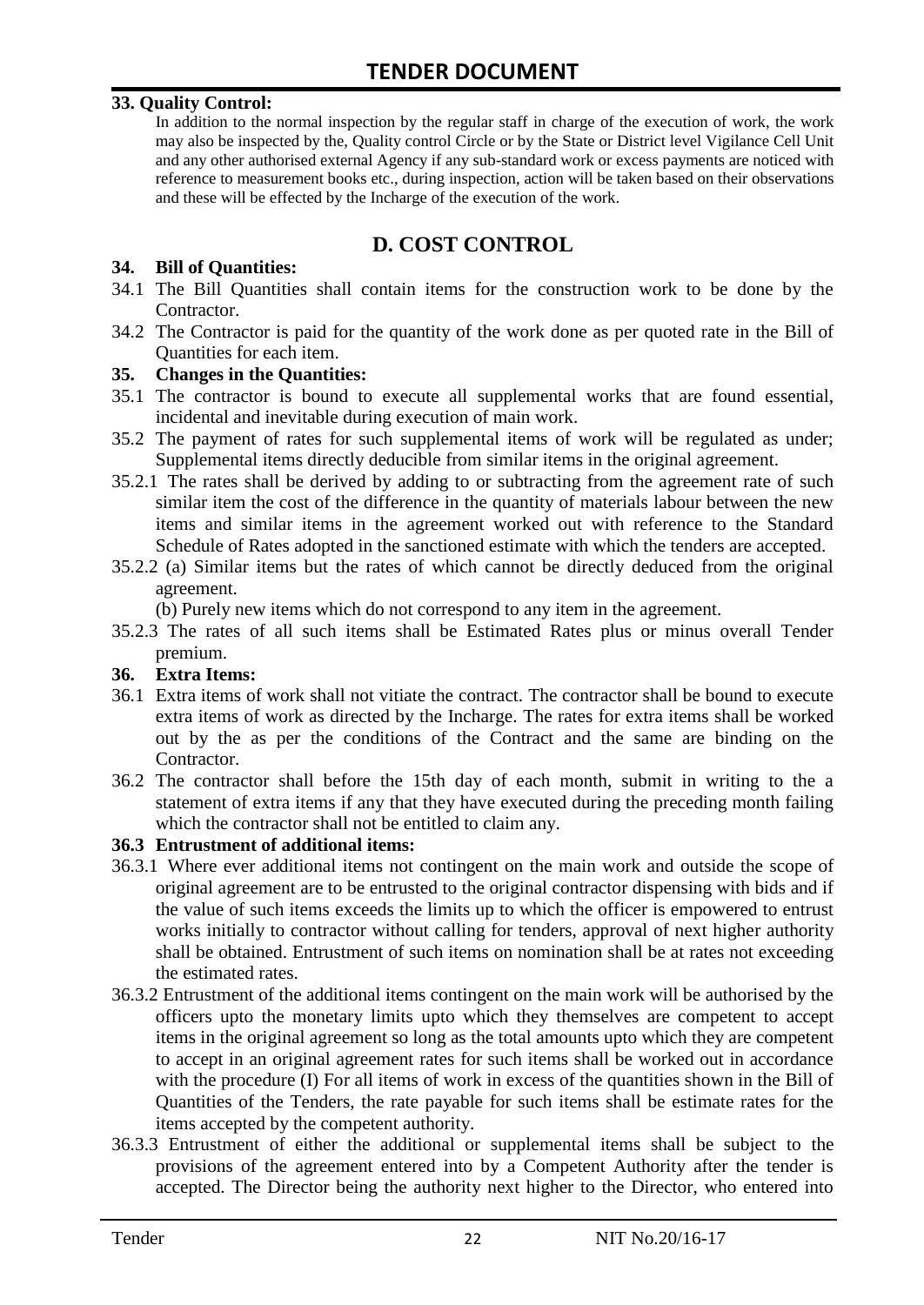the agreement approves the rate for the items / variation in quantity in the current agreement. The items shall not be ordered by an officer on his own responsibility if the revised estimate or deviation statement providing for the same requires the sanction of Director.

- Note:It may be noted that the term Estimate Rate used above means the rate in the sanctioned estimate with which the tenders are accepted, or if no such rates is available in the estimate, the rate derived will be with reference to the Standard Schedule of Rates adopted in the sanctioned estimate with which tenders are accepted.
- **37. Cash flow forecasts:**
- **37.1 When the program is updated, the contractor is to provide the Incharge with an updated cash flow forecast.**
- **38. Payment Certificates:**
- **38.1 The Contractor shall submit to the Incharge monthly statements of the estimated value of the work completed less the cumulative amount certified previously.**
- **38.2 The Incharge shall check the Contractor's monthly statement within 14 days.**
- **38.3 The value of work executed shall be determined by the Incharge.**
- **38.4 The value of work executed shall comprise the value of the quantities of the items in the Bill of Quantities completed.**
- **38.5 The Incharge may exclude any item certified in a previous certificate or reduce the proportion of any item previously certified in any certificate in the light of later information.**
- **39. Payments:**
- **39.1 Payment will be made after satisfactory completion of the work.**
- 39.2 Part Payment if any will be consider as per Govt. of India norms.
- 39.3 Part payment if any will be adjusted against the final payment
- **39.3 Payments and Certificates:**
- 39.3.1 In case of over payments or wrong payment if any made to the contractor due to wrong interpretation of the provisions of the contract a n d c ontract conditions etc., such unauthorized payment will be deducted in the subsequent bills or final bill for the work or from the bills under any other contracts with the Government or at any time there after from the deposits available with the Government.
- 39.3.2 Any recovery or recoveries advised by the Government Department either state or central, due to non-fulfilment of any contract entered into with them by the contractor shall be recovered from any bill or deposits of the contractor.
- 39.3.3 No claim shall be entertained, if the same is not represented in writing to the Incharge within 15 days of its occurrence.
- 39.3.4 The contractor is not eligible for any compensation for inevitable delay in handing over the site or for any other reason. In such case, suitable extensions of time will be granted after considering the merits of the case.

#### **40. Interest on Money due to the Contractor:**

- 40.1 No omission by the or the sub-divisional officer to pay the amount due upon certificates shall vitiate or make void the contract, nor shall the contractor be entitled to interest upon any guarantee fund or payments in arrear, nor upon any balance which may, on the final settlement of his accounts, found to be due to him.
- **41. Certificate of Completion of works:**
- **41.1 Certificate of Completion of works:**
- **41.1.1 When the whole of the work has been completed and has satisfactory passed any final test that may be prescribed by the Contract, the Contractor may give a notice to that effect to the Incharge accompanied by an undertaking to carryout any rectification work during the period of maintenance, such notice and undertaking shall be in writing and shall be deemed to be request by the Contractor for the Incharge to issue a Certificate of completion in respect of the Works. The Incharge**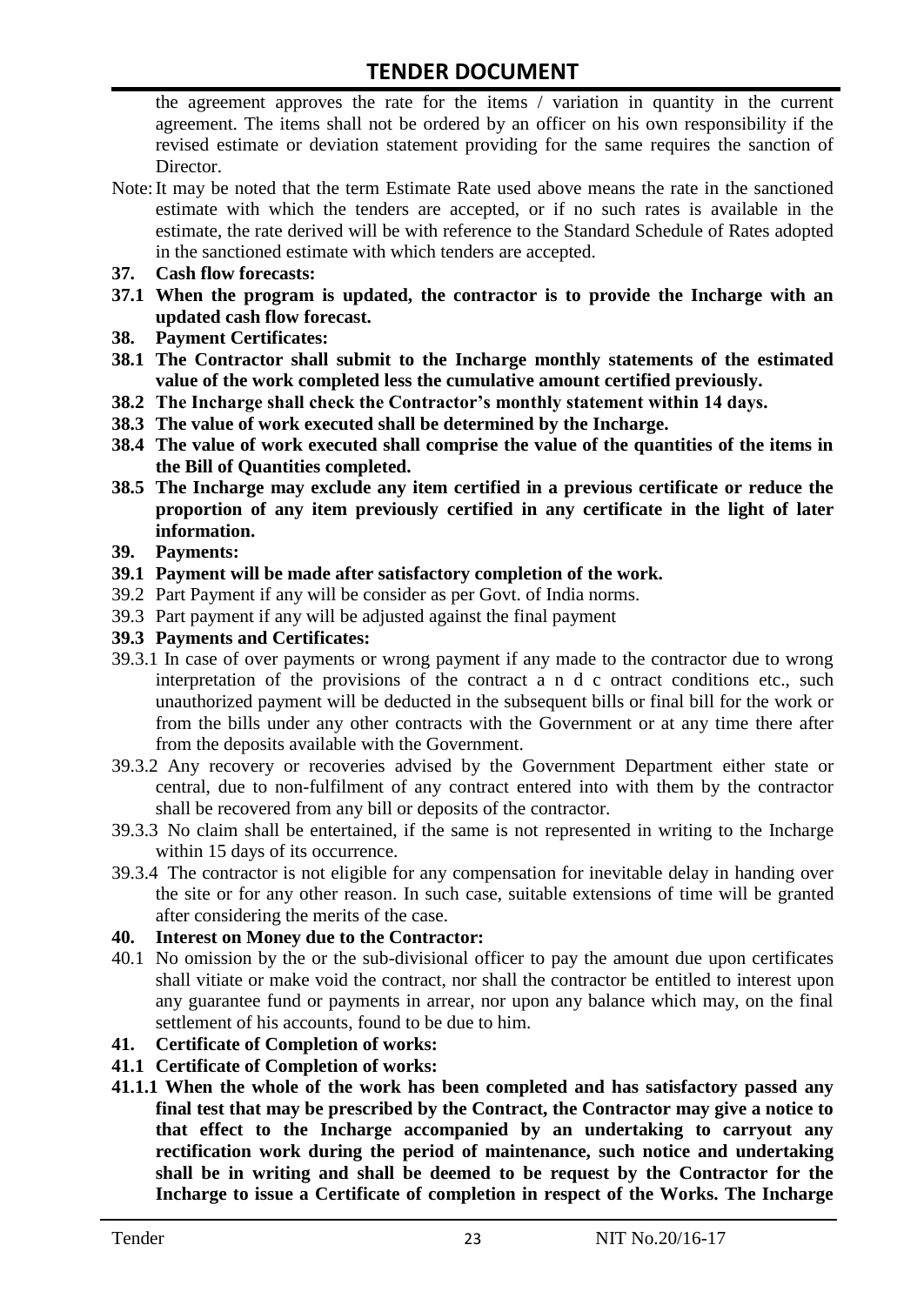**shall, within twenty one days of the date of delivery of such notice either issue to the Contractor, a certificate of completion stating the date on which, in his opinion, the works were completed in accordance with the Contract or give instructions in writing to the Contractor specifying all the Works which, in the Incharge'' opinion, required to be done by the Contractor before the issue of such Certificate.**

- **41.1.2 Incharge shall also notify the Contractor of any defects in the Works affecting completion that may appear after such instructions and before completion of the Works specified there in. The Contractor shall be entitled to receive such Certificate of the Completion within twenty one days of completion to the satisfaction of the Incharge of the Works so specified and making good of any defects so notified.**
- **41.1.3 Similarly, the Contractor may request and the Incharge shall issue a Certificate of Completion in respect of:**
- **a) Any section of the Permanent works in respect of which a separate time for completion is provided in the Contract, and**
- **b) Any substantial part of the Permanent Works which has been both completed to the satisfaction of the Incharge and occupied or used by the Department.**
- **41.1.4 If any part of the Permanent Works shall have been completed and shall have satisfactorily passed any final test that may be prescribed by the Contract, the Incharge may issue such certificate, and the Contractor shall be deemed to have undertaken to complete any outstanding work in that part of the Works during the period of Maintenance.**

#### **42. Taxes included in the Price:**

42.1 The rates quoted by the contractor shall be deemed to be inclusive of the sales Tax and other taxes on all materials that the contractor will have to purchase for performance of this contract.

#### **43. Liquidated Damages:**

- 43.1 If for any reason, which does not entitle the contractor to an extension of item, the rate of progress of works, or any section is at any time, in the opinion of the Director, ICAR-RCER too slow to ensure completion by the prescribed time or extended time for completion Director, ICAR-RCER shall so notify the contractor in writing and the contractor shall there upon take such steps as are necessary and the Director, ICAR-RCER may approve to expedite progress so as to complete the works or such section by the prescribed time or extended time. The contractor shall not be entitled to any additional payment for taking such steps. If as a result of any notice given by the Director, ICAR-RCER under this clause the contractor shall seek the Director, ICAR-RCER permission to do any work at night or on Sundays, if locally recognised as days or rest, or their locally recognised equivalent, such permission shall not be unreasonably refused.
- 43.2 If the contractor fails to complete whole of the works or any part thereof or section of the works within the stipulated periods of individual mile stones (including any bonafide extensions allowed by the competent authority without levying liquidated damages), the Director, ICAR-RCER may without prejudice to any other method of recovery will deduct one hundreds of one percent of contract value per calendar day or part of the day for the period of delays subject to a maximum of 10% of the contract value not as a penalty from any monies in his hands due or which may become due to the contractor. The payment or deductions of such damages shall not relieve the contractor from his obligation to complete the works, or from any other of his obligations and liabilities under the contract
- 43.3 The liquidated damages for the whole of the work are @0.05% of value of contract per day for delay. The maximum amount of liquidated damages for the whole of the works is ten percent of final contract price.

The effective date will be from the date of handing over of the site after agreement and after obtaining a Program of the work.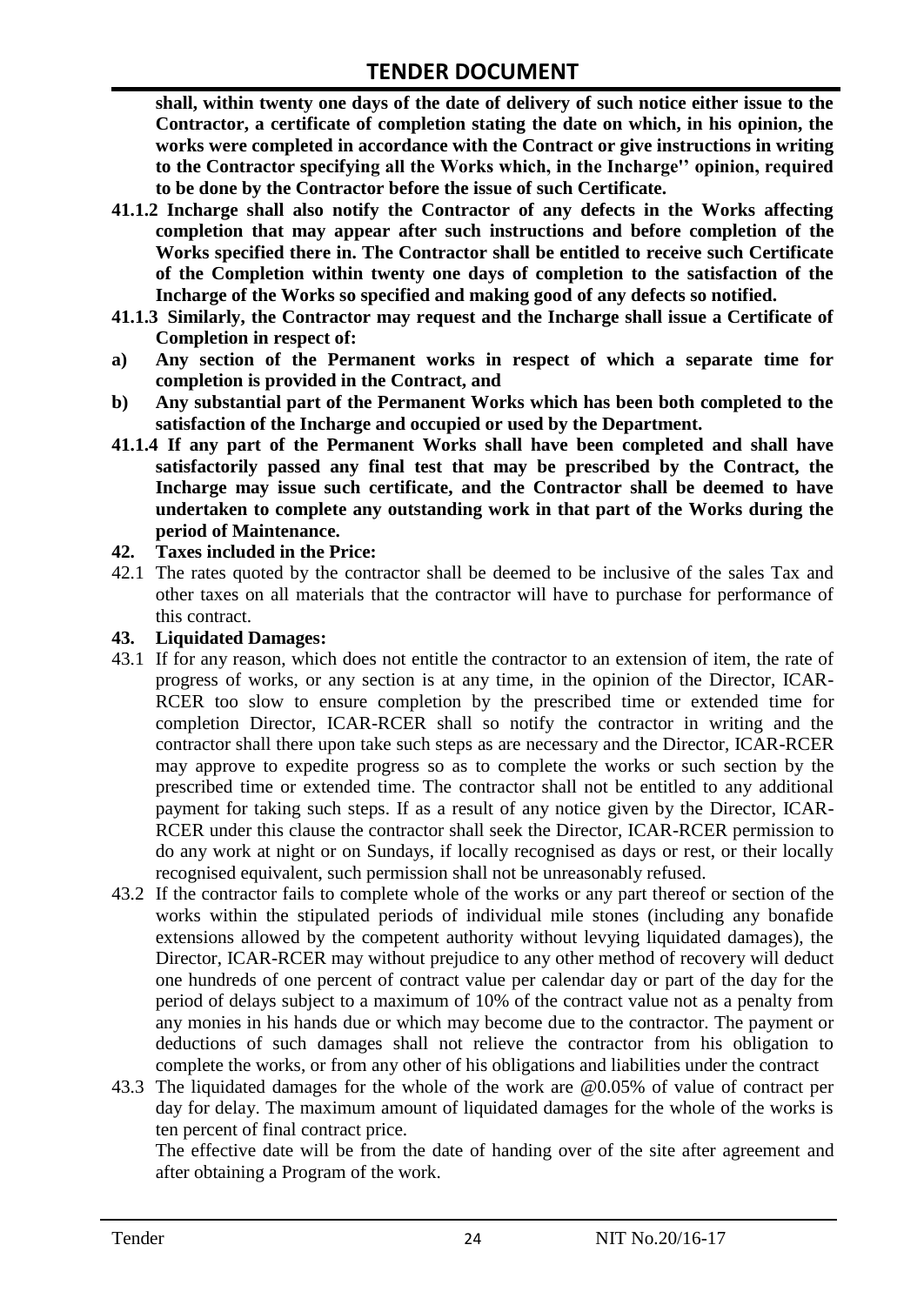#### **44. Cost of Repairs:**

44.1 Loss or damage to the works or materials to the works between the start date and the end of the defects correction periods shall be remedied by the contractor at the contractor"s cost if the loss or damage arises from the contractor's acts or omissions.

# **E. FINISHING THE CONTRACT**

#### **45. Completion:**

45.1 The Contractor shall request the Incharge to issue a Certificate of completion of the Works and the Incharge will do so upon deciding that the work is completed.

#### **46. Taking Over:**

- 46.1 The Department shall takes over the Site and the Works within seven days of the Incharge issuing a certificate of Completion based on the report given by the Consultant.
- *47. Final Account:*
- **47.1 The Contractor shall supply to the Incharge a detailed account of the total amount that the Contractor considers payable under the Contract before the end of the Defects Liability Period. The Incharge shall issue a Defects Liability Certificate and certify any final payment that is due to the Contractor within 56 days of receiving the Contractor's account if it is correct and complete. If it is not, the Incharge shall issue within 56 days a schedule that states the scope of the corrections or additions that are necessary. If the final Account is still unsatisfactory after it has been resubmitted, the Incharge shall decide on the amount payable to the Contractor and issue a payment certificate with in 56 days of receiving the Contractor's revised account.**

#### **48. Termination:**

- 48.1 The Department may terminate the Contract if the contractor causes a fundamental breach of the Contract.
- 48.2 Fundamental breaches of Contract include, but shall not be limited to the following.
- a) The Contractor stops work for 28 days when no stoppage of work is shown on the current program and the stoppage has not been authorised by the Incharge.
- b) The Contractor is made bankrupt or goes into liquidation other than for a reconstruction or amalgamation.
- c) The Incharge gives Notice that failure to correct a particular Defect is a fundamental breach of Contract and the Contractor fails to correct it within a reasonable period of time determined by the Incharge; and
- d) The Contractor does not maintain a security which is required and
- e) The Contractor has delayed the completion of works by the number of days for which the maximum amount of liquidated damages can be paid as defined.
- f) If the contractor, in the judgement of the Department has engaged in corrupt or fraudulent practices in competing for or in the executing the contract.

For the purpose of this paragraph: "corrupt practice" means the offering, giving, receiving or soliciting of any thing of value to influence the action of a public official in the procurement process or in contract execution. "Fraudulent practice" means a misrepresentation of facts in order to influence a procurement process or the execution of a contract to the detriment o the Government and includes collusive practice among Tenderers (prior to or after Tender submission) designed to establish Tender prices at artificial non-competitive levels and to deprive the Government of the benefits of free and open competition.

- 48.3 Notwithstanding the above the Department may terminate the contract for convenience.
- 48.4 If the Contract is terminated, the Contractor shall stop work immediately, make the Site safe and secured leave the Site as soon as reasonably possible.

#### **49. Payment upon Termination:**

**49.1 If the Contract is terminated because of a fundamental breach of Contract by the Contractor, the Incharge shall issue a certificate for the value of the work done less**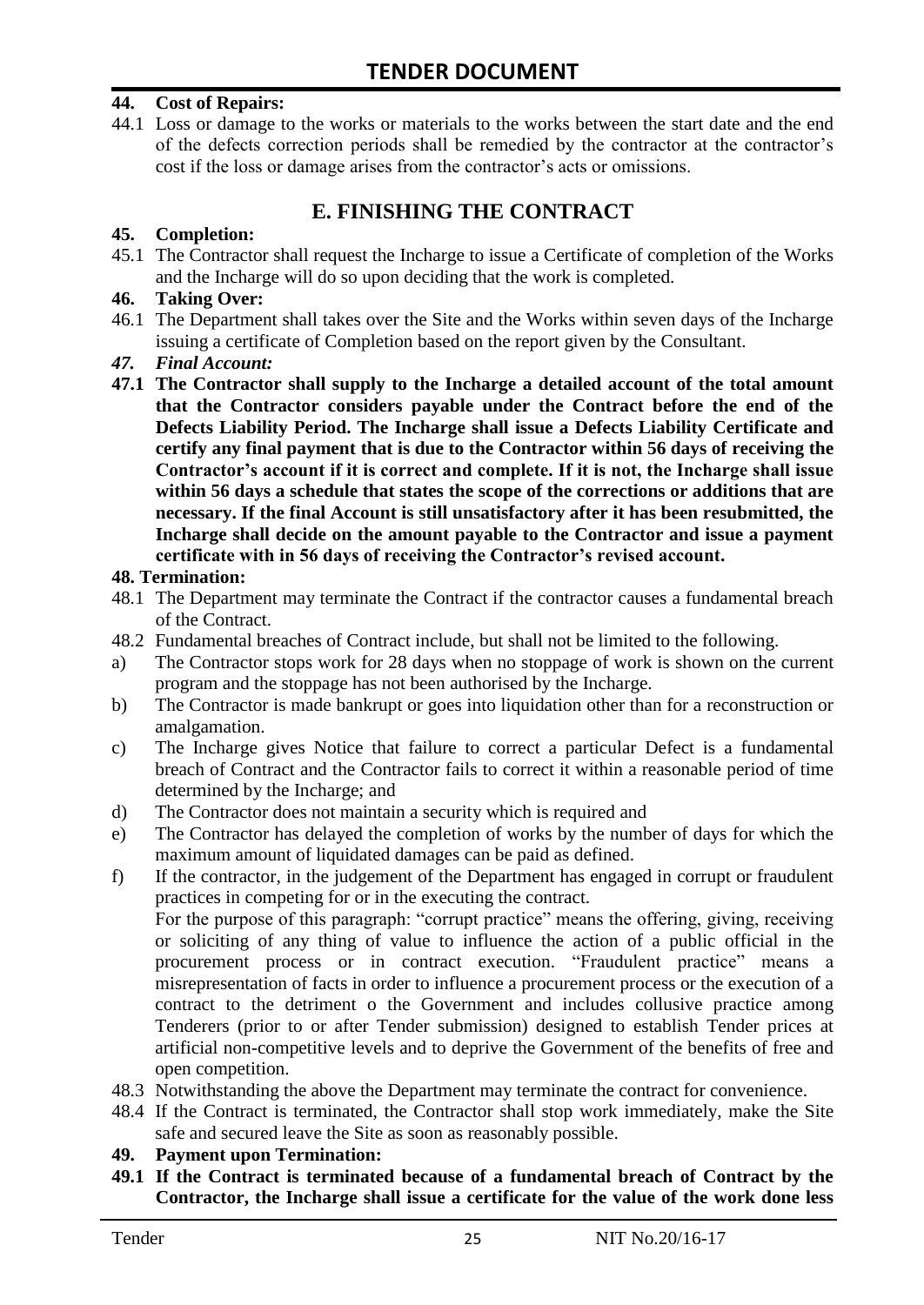**advance payments received upon the date of the issue of the certificate, less other recoveries due in terms of the Contract, less taxes due to be deducted at source as per applicable law and less the rate to apply to the work not completed.. If the total amount due to the Department exceeds any payment due to the Contractor the difference shall be a debt payable to the Department.**

- **50. Property:**
- 50.1 All materials on the Site, Plant, Equipment, Temporary Works and Works are deemed to be the property of the Department if the Contract is terminated because of Contractor's default.
- **51. Release from Performance:**
- 51.1 **If the Contract is frustrated by the outbreak of war or by any other event entirely outside the control of either the Department or the Contractor the Incharge shall certify that the contract has been frustrated. The Contractor shall make the site safe and stop work as quickly as possible after receiving this certificate and shall be paid for all works carried out before receiving it and for any work carried out after wards to which commitment was made.**

# **F. Special Conditions**

#### **52. Water Supply:**

The Contractor has to make his own arrangements for water required for the work and to the colonies and work sites, which are to be established by the Contractor.

#### **53. Electrical Power:**

The Contractors will have to make their own arrangements for drawing electric power from the nearest power line after obtaining permission from the PESU at his own cost. In case of failure of electricity, the Contractor has to make alternative arrangements for supply of electricity by Diesel Generator sets of suitable capacity at place of work. If the supply is arranged by the Department, necessary Tariff rates shall have to be paid based on the prevailing rates.

The contractor will pay the bills of Electricity Board for the cost of power consumed by him.

**The contractor shall satisfy all the conditions and rules required as per Indian Electricity Act 1910 and under rule –45(I) of the Indian Electricity Rules, 1956 as amended from time to time and other pertinent rules.**

The power shall be used for bonafide Departmental works only.

#### **53.1 Electric Power for Domestic Supply:**

- a) The contractor has to make his own arrangements for the supply of electric power for domestic purposes and the charges for this purpose have to be paid by him at the rates as fixed by the Bihar State Electricity Board from time to time.
- b) The contractor will have to make his own arrangements to lay and maintain the necessary distribution lines and wiring for the camp at his own cost. The layout and the methods of laying the lines and wiring shall have the prior approval of the Incharge. All camp area shall be properly electrified. All lines, streets, approaches for the camp etc., shall be sufficiently lighted for the safety of staff and labour of the contractor, at the cost of the Contractor and it will be subject to the approval of the Incharge.

#### **54. Land:**

#### **54.1 Land for Contractor's use:**

The contractor will be permitted to use Government land for execution of work. The contractor shall have to make his own arrangements for acquiring and clearing the site, leveling, providing drainage and other facilities for labour staff colonies, site office, workshop or stores and for related activities. The Contractor shall apply to the Department within a reasonable time after the award of the contract and atleast 30 days in advance of its use, the details of land required by him for the work at site and the land required for his camp and should any private land which has not been acquired, be required by the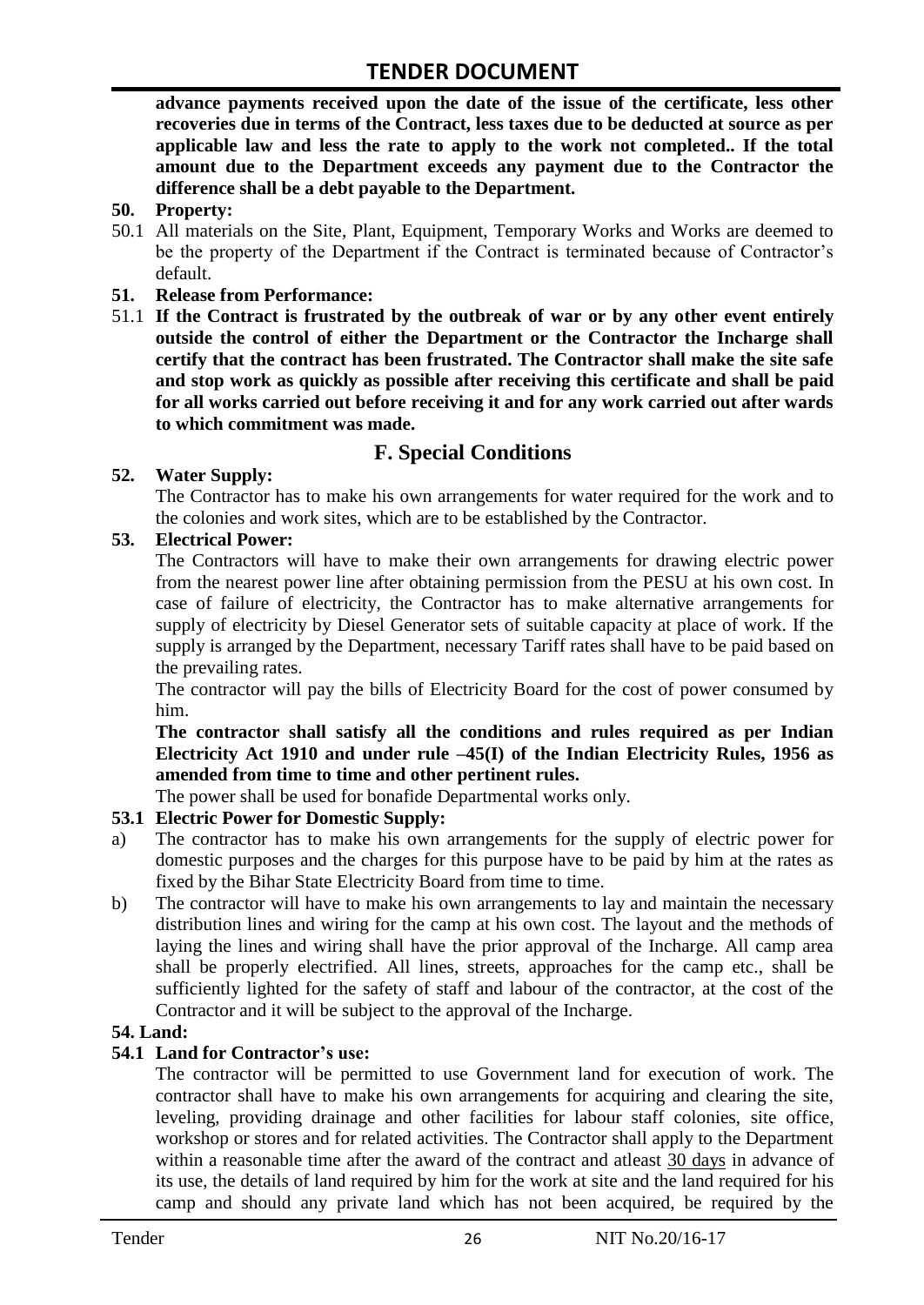contractor for his use. The same may be acquired by the contractor at his own cost by private negotiations and no claim shall be admissible to him on this account. The Incharge reserves the right to refuse permission for use of any government land for which no claim or compensation shall be admissible to the contractor. The contractor shall, however, not be required to pay cost or any rent for the Government land given to him.

#### **54.2 Surrender of occupied land**

- a) The Government land as here in before mentioned shall be surrendered to the Incharge within seven days, after issue of completion certificate. Also no land shall be held by the contractor longer than the Incharge shall deem necessary and the contractor shall on the receipt of due notice from the Incharge, vacate and surrender the land which the Incharge may certify as no longer required by the Contractor for the purpose of the work.
- b) The contractor shall make good to the satisfaction of the Incharge any damage to areas, which he has to return or to other property or land handed over to him for purpose of this work. Temporary structures may be erected by the contractor for storage sheds, offices, residences etc., for non-commercial use, with the permission of the on the land handed over to him at his own cost. At the completion of the work these structures shall be dismantled site cleared and handed over to the. The land required for providing amenities will be given free of cost from Government lands if available otherwise the contractor shall have to make his own arrangements.

#### **54.3 Contractor not to dispose off Spoil etc.,**

The contractor shall not dispose off or remove except for the purpose of fulfilment of this contract, sand, stone, clay ballast, earth, trees and shrubs or other materials obtained in the excavation made or lying on the site of the work, and all such materials and produce shall remain property of the Government. The Department may upon request from the contractor, or if so stipulated in the conditions of the contract allow the contractor to use any of the above materials for the works either free of cost or after payment as may be specifically mentioned or considered necessary during the execution of the work.

#### **55. Roads:**

In addition to existing public roads and roads Constructed by Government, if any, in work area all additional approach roads inside work area and camp required by the Contractor shall be constructed and maintained by him at his own cost. The layout design, construction and maintenance etc. of the roads shall be subject to the approval of the Incharge. The contractor shall permit the use of these roads by the Government free of charge.

It is possible that work at, or in the vicinity of the work site will be performed by the Government or by other contractors engaged in work for the Government during the contract period. The contractor shall without charge permit the government and such other contractor and other workmen to use the access facilities including roads and other facilities, constructed and acquired by the contractor for use in the performance of the works.

The contractor's heavy construction traffic or tracked equipment shall not traverse any public roads or bridges unless the contractor has made arrangement with the authority concerned. In case contractor"s heavy construction traffic or tracked equipment is not allowed to traverse any public roads or bridges and the contractor is required to make some alternative arrangements, no claim on this account shall be entertained. The contractor is cautioned to take necessary precautions in transportation of construction materials to avoid accidents.

#### **56. Payment for Camp Construction**

No payment will be made to the contractor for construction, operation and maintenance of camp and other camp facilities and the entire cost of such work shall be deemed to have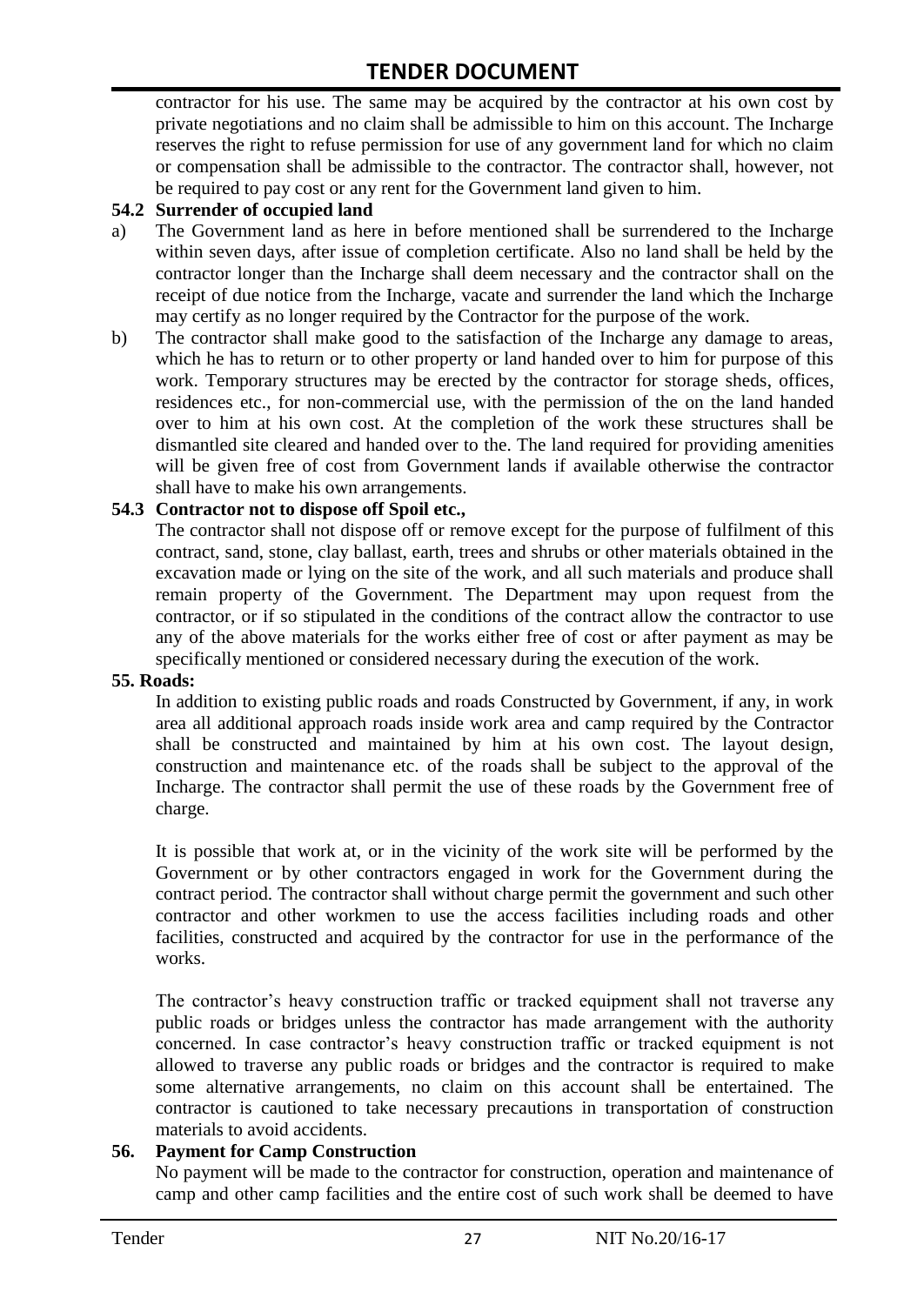been included in the tendered rate for the various items of work in the schedule of quantities and bids.

#### **57. Explosive And Fuel Storage Tanks**

No explosive shall be stored within ½ (half) KM of the limit of the camp sites. The storage of gasoline and other fuel oils or of Butane, Propane and other liquefied petroleum gases, shall confirm to the regulations of Andhra Pradesh State Government and Government of India. The tanks, above ground and having capacity in excess of 2000 liters, shall not be located within the camp area, nor within 200m, of any building.

#### **58. Labour:**

The contractor shall, make his own arrangements for the engagement of all staff and labour, local or other, and for their payment, housing, feeding and transport.

Labour importation and amenities to labour and contractor's staff shall be to the contractor's account. His quoted rate shall include the expenditure towards importation of labour amenities to labour and staff;

The contractor shall, if required by the Incharge deliver to the Incharge a written in detail, is such form and at such intervals as the Incharge may prescribe, showing the staff and the numbers of the several classes of labour from time to time employed by the contractor on the Site and such information respecting Contractor"s Equipment as the Incharge may require.

#### **58.1 Transportation of Labour:**

- I. The contractor shall make his own arrangement for the daily transportation of the labour and staff from labour camps colonies to the work spot and no labour or staff of the contractor shall stay at the work spot. No extra payment will be made to the contractor for the above transportation of the labour and his quoted rate to the work shall include the transportation charges of labour from colonies to work spot and back.
- **II. The contractor will at all times duly observe the provisions of employment of children Act XXVI of 1938 and any enactment or modification of the same and will not employ or permit any person to do any work for the purpose under the provisions of this agreement in contravention of said Act. The contractor here by agrees to indemnify the department from and against all claims, penalties which may be suffered by the department or any person employed by the department by any default on the part of the contractor in the observance and performance of the provisions of the employment of children Act. XXVI of 1938 or any enactment or modification of the same.**

**The contractor shall obtain the insurance at his own cost to cover the risk on the works to labour engaged by him during period of execution against fire and other usual risks and produce the same to the concerned before commencement of work as per govt. guidelines.**

#### **59. Safety Measures:**

- 1. The contractor shall take necessary precautions for safety of the workers and preserving their health while working in such jobs, which require special protection and precautions. The following are some of the measures listed but they are not exhaustive and contractor shall add to and augment these precautions on his own initiative where necessary and shall comply with directions issued by the or on his behalf from time to time and at all times.
- 2. Providing protective foot wear to workers situations like mixing and placing of mortar or concrete sand in quarries and places where the work is done under much wet conditions.
- 3. Providing protective head wear to workers at places like under ground excavations to protect them against rock falls.
- 4. Providing masks to workers at granulates or at other locations where too much fine dust is floating about and sprinkling water at frequent intervals by water hoses on all stone crushing area and storage bins abate to dust.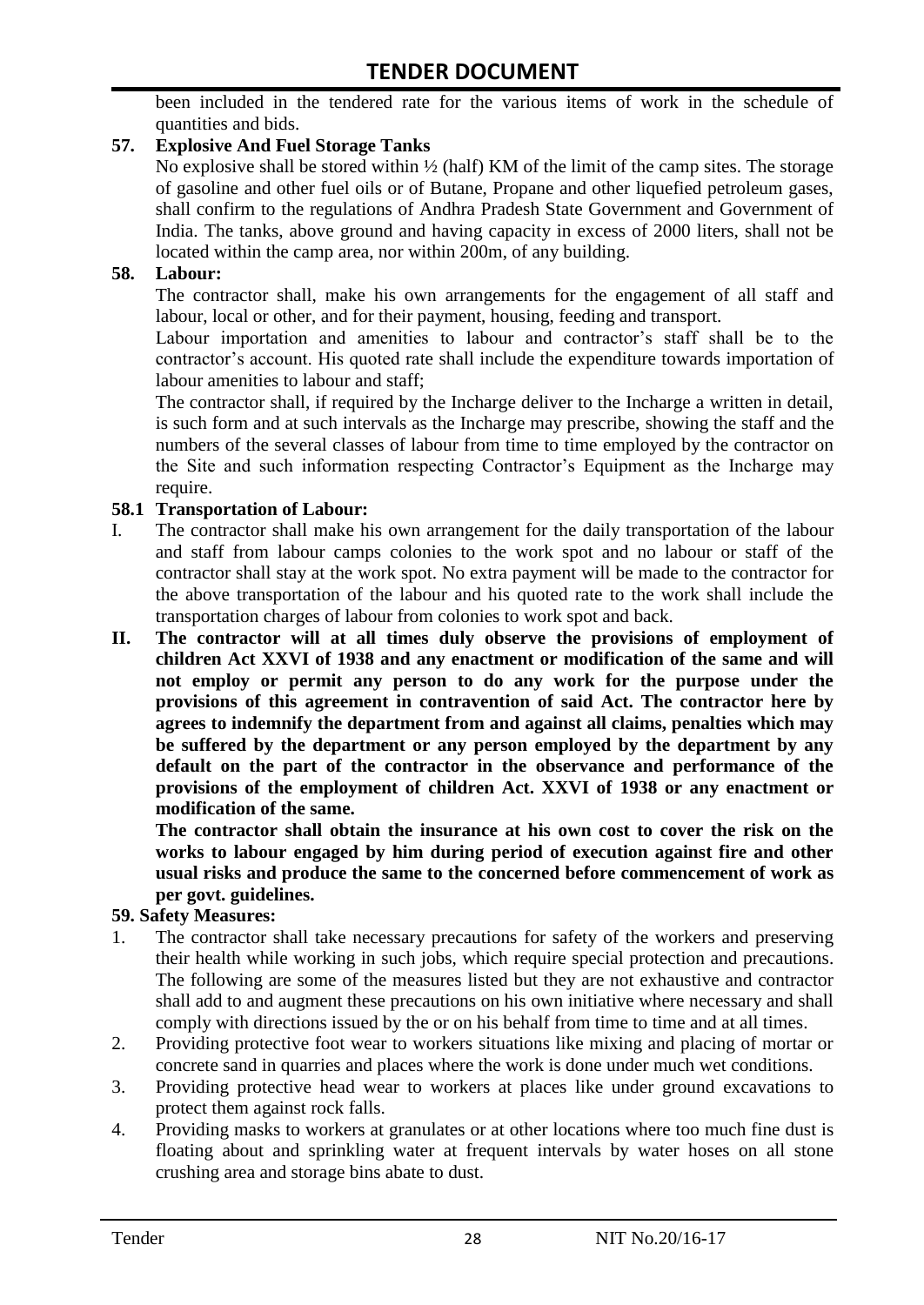- 5. Getting the workers in such jobs periodically examined for chest trouble due to too much breathing in to fine dust.
- 6. Taking such normal precautions like fencing and lightening in excavation of trenches, not allowing rolls and metal parts of useless timber spread around, making danger areas for blasting providing whistles etc.
- 7. Supply work men with proper belts, ropes etc., when working in precarious slopes etc.
- 8. Avoiding named electrical wire etc., as they would electrocute the works.
- 9. Taking necessary steps towards training the workers concerned on the machinery before they are allowed to handle them independently and taking all necessary precautions in around the areas where machines hoists and similar units are working.

#### **60. Fair Wage Clause:**

- 1. The contractor shall pay not less than fair wages to labourers engaged by him on the work.
- 2. "Fair" wages means wages whether for time of piecework notified by the Government from time in the area in which the work is situated.
- 3. The contractor shall not with-standing the revisions of any contract to the contrary cause to be paid to the labour, in directly engaged on the work including any labour engaged by the sub-contractor in connection with the said work, as if the laborers had been directly employed by him.
- 4. In respect of labour directly or indirectly employed in the works for the purpose of the contractors part of the agreement the contractor shall comply with the rules and regulations on the maintenance of suitable records prescribed for this purpose from time to time by the Government. He shall maintain his accounts and vouchers on the payment of wages to the laborers to the satisfaction of the Incharge.
- 5. The shall have the right to call for such record as required to satisfy himself on the payment of fair wages to the labourers and shall have the right to deduct from the contract amount a suitable amount for making good the loss suffered by the worker or workers by reason of the "fair wages" clause to the workers.
- 6. The contractor shall be primarily liable for all payments to be made and for the observance of the regulations framed by the Govt. from time to time without prejudice to his right to claim indemnity from his sub-contractors.
- **7. As per contract labour (Regulation and abolition) Act. 1970 the contractor has to produce the license obtained from the licensing officers of the labour department along with the tender or at the time of agreement.**
- 8. Any violation of the conditions above shall be deemed to be a breach of his contract.
- 9. Equal wages are to be paid for both men and women if the nature of work is same and similar.
- 10. The contractor shall arrange for the recruitment of skilled and unskilled labour local and imported to the extent necessary to complete the work within the agreed period as directed by the Engineer-in-charge in writing.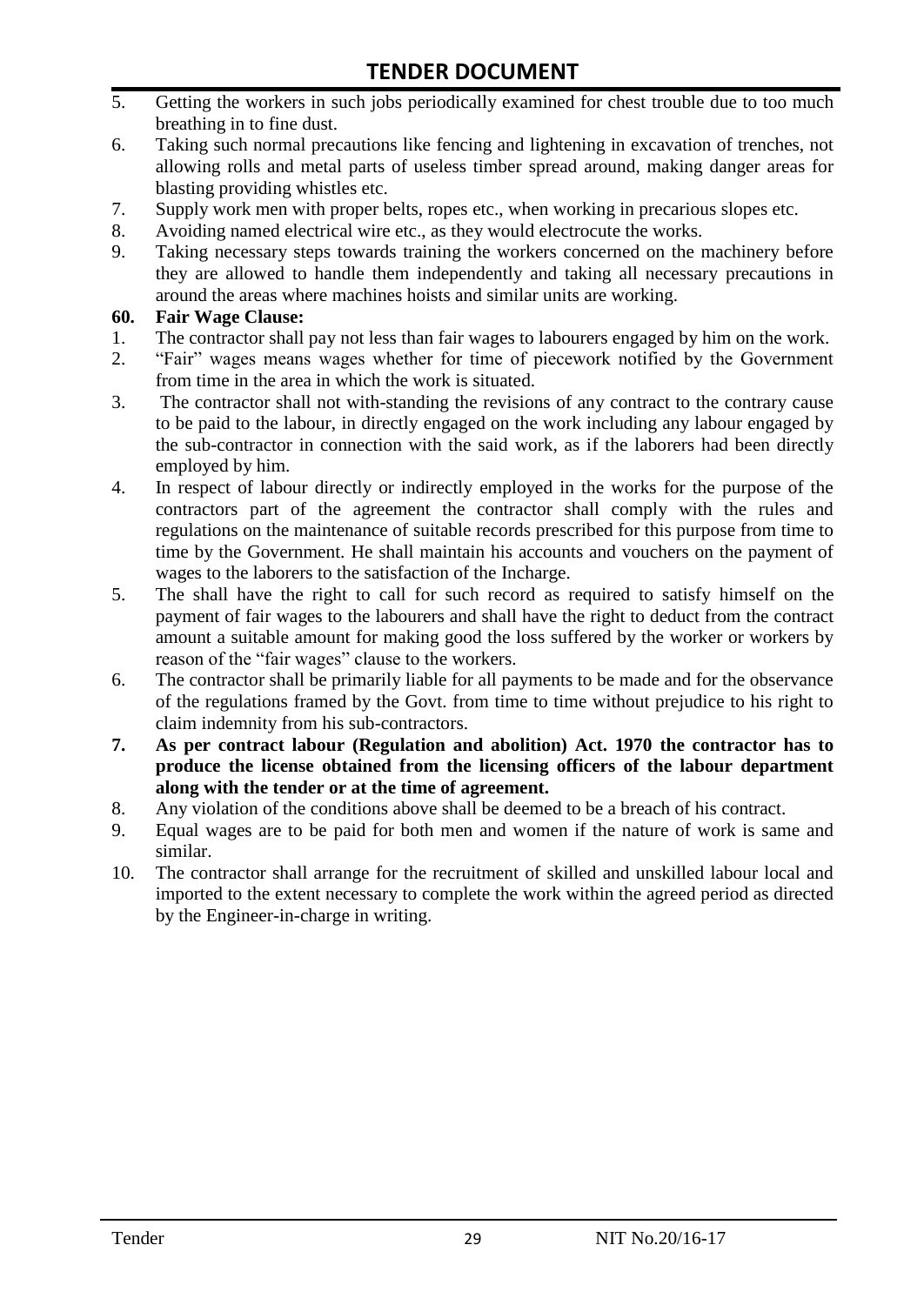#### **61. Indemnity Bond:**

**Name of work: Construction of retention wall along the sides of wallowing tank at ICAR-RCER, Patna (Size: 32.0 m, width: 29.0 m and depth: 2.0 m).**

**I …………………………………. contractor S/o……………………………………..... aged ……………………………Resident of ……………………………………………. do hereby bind myself to pay all the claims may come (a) under Workmen's Compensation Act. 1933 with any statutory modification there of and rules there under or otherwise for or in respect of any damage or compensation payable in connection with any accident or injury sustained (b) under Minimum wages Act 1948 (c) under payment of wages Act.1936 (d) under the Contractor labour (Regulation and Abolition) Act. 1970 by workmen engaged for the performance of the business relating to the above contract i.e., failing such payment of claims of workmen engaged in the above work, I abide in accepting for the recovery of such claims, effected from any of my assets with the departments.**

**62. Compliance with Labour Regulations:**

**During continuance of the contract, the contractor and his sub contractors shall abide at all times by all existing labour enactments and rules made there under, regulations, notifications and bye laws of the State or Central Government or local authority and any other labour law (including rules), regulations, bye laws that may be passed or notifications that may be issued under any labour law in future either by the State or the Central Government or the local authority and also applicable labour regulations, health and sanitary arrangements for workmen, insurance and other benefits. Salient features of some of the major labour laws that are applicable to construction industry are given below. The contractor shall keep the Department indemnified in case any action is taken against Department by the competent authority on account of contravention of any of the provisions of any Act or rules made there under, regulations or notifications including amendments. If the Department is caused to pay or reimburse, such amounts as may be necessary to cause or observe, or for non-observance of the provision stipulated in the notifications/bye laws/Acts/Rules/regulations including amendments, if any, on the part of the contractor, the Incharge /Department shall have the right to deduct any money due to the contractor including his amount of performance security. The Department/Incharge shall also have right to recover from the contractor any sum required or estimated to be required for making good the loss or damage suffered by the Department.**

**The employees of the Contractor and the Sub-contractor in no case shall be treated as the Department of the Department at any point of time.**

- **63. Salient features of some major labour laws applicable to establishment engaged in buildings and other construction work:**
- **(a) Workmen compensation Act 1923: The Act provides for compensation in case if injury by accident arising out of and during the course of employment.**
- **(b) Payment of Gratuity Act 1972: Gratuity is payable to an employee under the Act on satisfaction of certain conditions on separation if any employee has completed 5 years service or more, or on death, the rate of 15 days wages for every completed year of service. The Act is applicable to all establishments, employing 10 or more employees.**
- **(c) Employees P.F. and Miscellaneous provision Act 1952: The Act provides for monthly contributions by the Department plus workers @ 10% or 8.33%. The benefits payable under the Act are:**
- **(i) Pension or family pension on retirement or death, as the case may be.**
- **(ii) Deposit linked insurance on the death in harness of the worker.**
- **(iii) Payment of P.F. accumulation on retirement/death etc.,**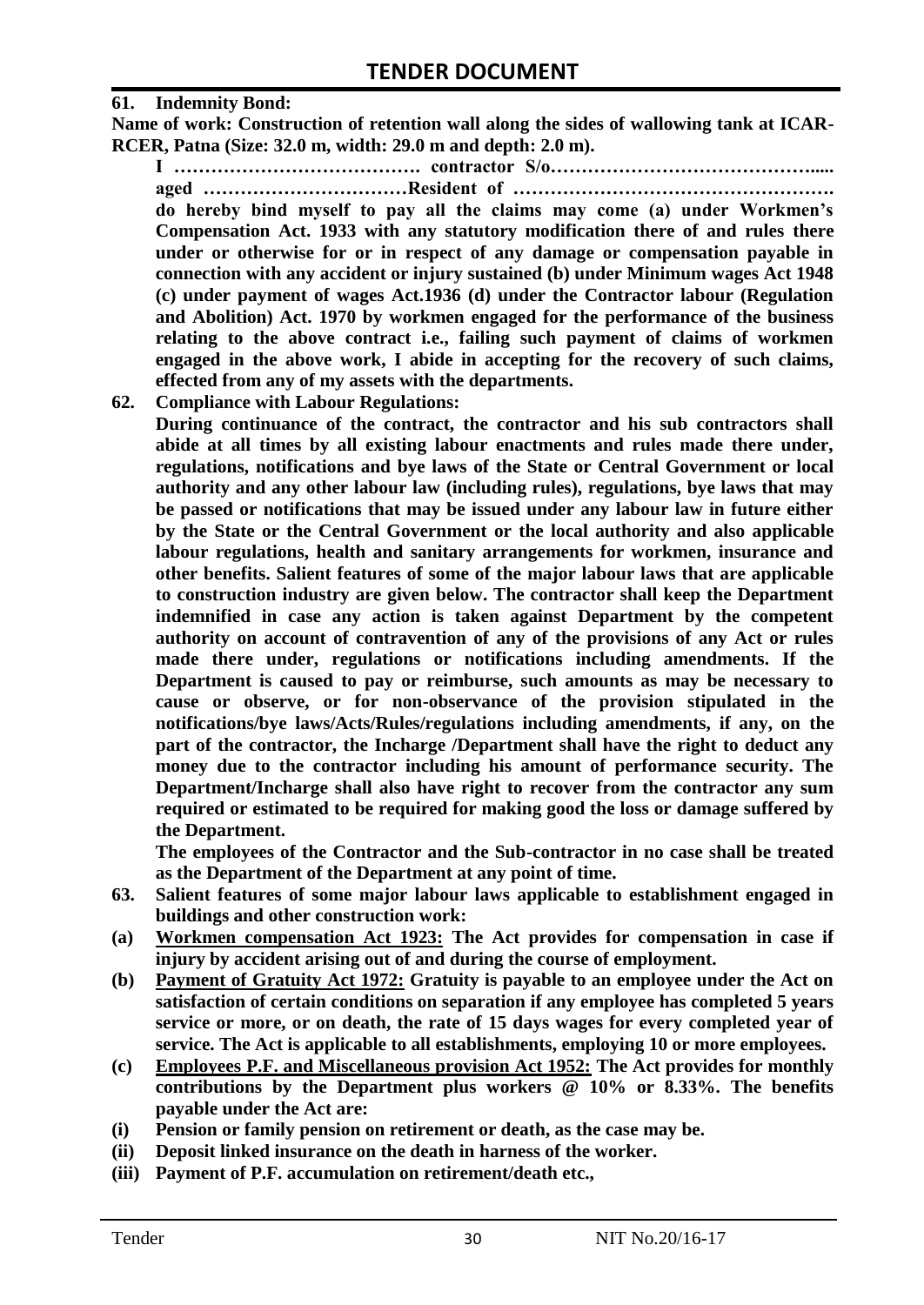- **(d) Maternity Benefit Act 1951: The Act provides for leave and some other benefits to women employees in case of confinements or miscarriage etc.**
- **(e) Contract Labour (Regulation & Abolition) Act 1970: The Act provides for certain**  welfare measures to be provided by the contractor to contract labour and in case the **Contractor fails to provide, the same are required to be provided by the Principal Department by Law. The Principal Department is required to take certificate of Registration and the contractor is required to take license from the designated Officer. The Act is applicable to the establishments or Contractor of Principal Department if they employ 20 or more contract labour.**
- **(f) Minimum wages Act 1948: The Department is supposed to pay not less than the Minimum wages fixed by appropriate Government as per provisions of the Act if the employment is a scheduled employment construction of Buildings, Roads, Runways are scheduled employments.**
- **(g) Payment of wages Act 1936: It lays down as to by what date the wages are to be paid, when it will be paid and what deductions can be made form the wages of the workers.**
- **(h) Equal Remuneration Act 1979: The Act provides for payment of equal wages for work of equal nature to Male or Female workers and for not making discrimination against Female employee in the matters of transfers, training and promotions etc.**
- **(i) Payment of Bonus Act 1965: The Act Is applicable to all establishments employing 20 or more employees. The Act provides for payment of annual bonus subject to a minimum of 8.33% of wages and maximum of 20% of wages to employees drawing Rs. 3500/- per month or less. The bonus to be paid to employees getting Rs.2500/- per months or above and upto Rs.3500/- per month shall be worked out by taking wages as Rs.2500/- per monthly only. The Act does not apply to certain establishments. The newly set-up establishments are exempted for five years in certain circumstances. Some of the State Governments have reduced the employment size from 20 to 10 for the purpose of applicability of this Act.**
- **(j) Industrial Disputes Act 1947: The Act lays down the machinery and procedure fo resolution of Industrial disputes, in what situations a strike or lock- out becomes illegal and what are the requirements for laying off or retrenching the employees or closing down the establishment.**
- **(k) Industrial Employment (Standing Orders) Act 1946: It is applicable to all establishments employing 100 or more workmen (employment size reduced by some of the State and Central Government to 50). The Act provides for laying down rules governing the conditions of employment by the Department on matters provided in the Act and get the same certified by the designated Authority.**
- **(l) Trade Unions Act 1926: The Act lays down the procedure for registration of trade unions of workmen and Departments. The Trade Unions registered under the act have been given certain immunities from civil and criminal liabilities.**
- **(m) Child Labour (Prohibition & Regulation) Act 1986: The Act prohibits employment of children below 14 years of age in certain occupations and processes and provides for regulation of employment of children in all other occupations and processes, Employment Child Labour is prohibited in Building and Construction Industry.**
- **(n) Inter-State Migrant workmen's (Regulation of Employment & Conditions of service) Act 1979: The Act applicable to an establishment, which employs 5 or more interstate migrant workmen through an intermediary (who has recruited workmen in one state for employment in the establishment situated in another State). The inter State migrant workmen, in an establishment to which this Act becomes applicable, are required to be provided certain facilities such as housing, medical aid, traveling expenses from home upto the establishment and back, etc.**
- **(o) The Building and Other Construction workers (regulation of Employment and conditions of service) Act 1996 and the Cess Act of 1996: All the establishments who**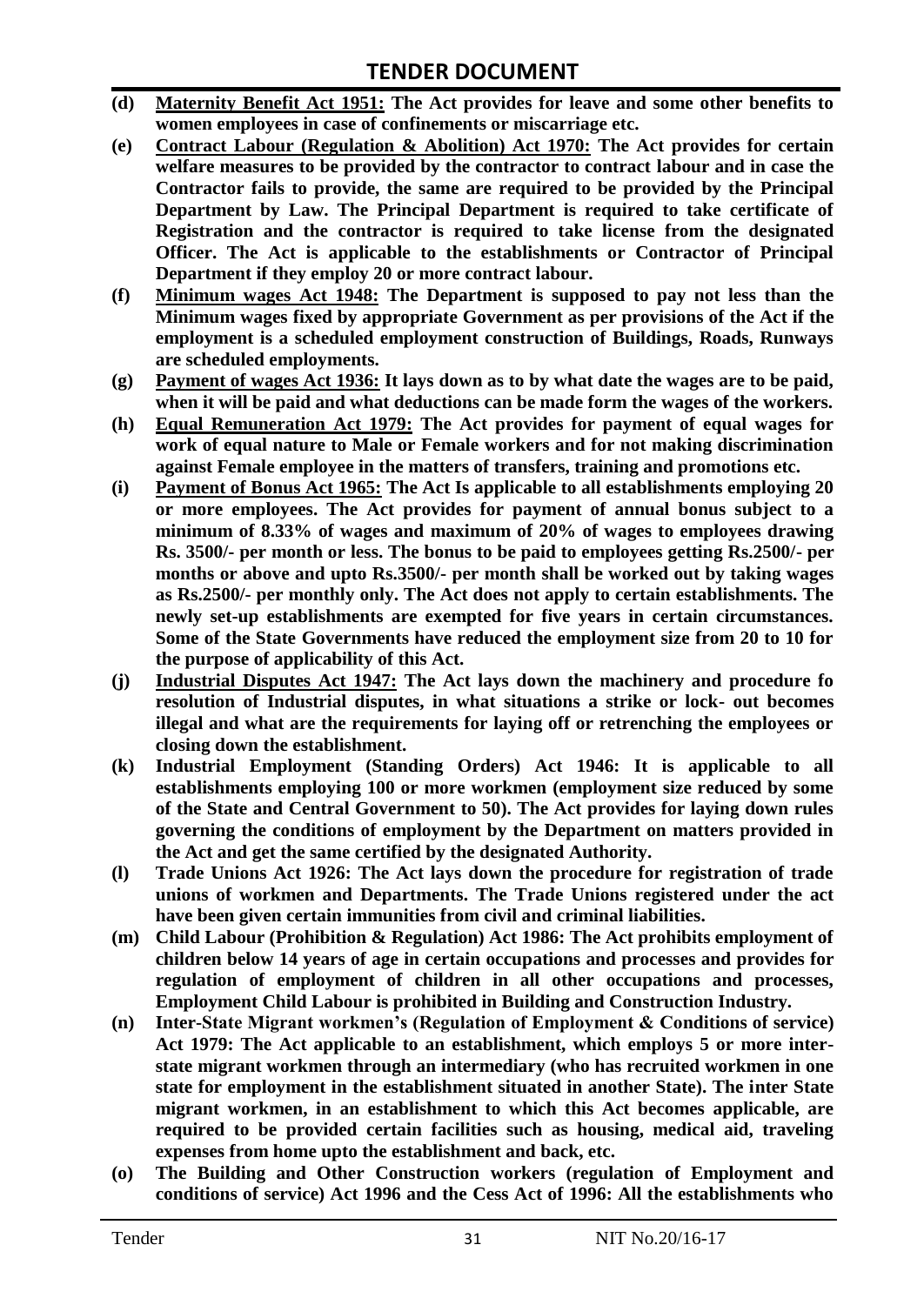**carryon any building or other construction work and employs 10 or more workers are covered under this Act. All such establishments are required to pay cess at the rate not exceeding 2% of the cost of construction as may be modified by the Government. The Department of the establishment is required to provide safety measures at the Building or construction work and other welfare measures, such as Canteens, First-aid facilities, Ambulance, Housing accommodations for workers near the work place etc. The Department to whom the Act applies has to obtain a registration certificate from the Registering Officer appointed by the Government.**

**(p) Factories Act 1948: The Act lays down the procedure for approval of plans before setting up a factory, health and safety provisions, welfare provisions, working hours, annual earned leave and rendering information regarding accidents or dangerous occurrences to designated authorities. It is applicable to premises employing 10 person or more with aid of power or 20 or more persons without the aid of power engaged in manufacturing process.**

#### **64. Liabilities of the Contractor**

64.1 Accident Relief and workmen compensation:

The contractor should make all necessary arrangements for the safety of workmen on the occurrence of the accident, which results in the injury or death of any of the workmen employed by the contractor, the contractor shall within 24 hours of the happenings of the accident and such accidents should intimate in writing to the Consultant and Incharge of the Centre. The contractor shall indemnify Centre against all loss or damage sustained by the Centre resulting directly or indirectly from his failure to give intimation in the manner aforesaid including the penalties or fines if any payable by Centre as a consequence of Centre failure to give notice under workmen"s compensation Act or otherwise conform to the provisions of the said Act in regard to such accident.

- 64.2 In the event of an accident in respect of which compensation may become payable under the workmen"s compensation Act VIII 23 whether by the contractor, by the Government it shall be lawful for the Incharge to retain such sum of money which may in the opinion of the Incharge be sufficient to meet such liability. The opinion of the Incharge shall be final in regard to all matters arising under this clause.
- 64.3 The contractor shall at all times indemnify the Centre against all claims which may be made under the workmen"s compensation act or any statutory modification thereafter or rules there under or otherwise consequent of any damage or compensation payable in consequent of any accident or injuries sustained or death of any workmen engaged in the performance of the business relating to the contractor.

#### **65. Contractor's Staff, Representatives and Labour:**

- (a) The contractor shall, at all times, maintain on the works, staff of qualified Engineers, and Supervisors of sufficient experience of similar other jobs to assure that the quality of work turned out shall be as intended in the specifications. The contractor shall also maintain at the works, a Work Manager or sufficient status, experience and office and duly authorize him to deal with all aspects of the day-today work. All communications to any commitments by the Work Manager shall be considered as binding on the Contractor.
- (b) The Contractor shall at all times submit details of skilled and unskilled labour and equipment employed to the Incharge in prescribed proforma as he may require to assess and ensure the proper progress of work.
- (c) If the contractor does not employ the technical person agreed to on the work a fine may be imposed as decided by the Competent Authority.

#### **66. Accommodation and food:**

The contractor should arrange accommodation he needs, at his own cost. The contractor shall make his own arrangements for supply of food grains, fuel and other provision to his staff and labourers including controlled commodities.

#### **67. Relationship :**

Contractor shall have to furnish information along with tender, about the relationship he is having with any officer of the Centre.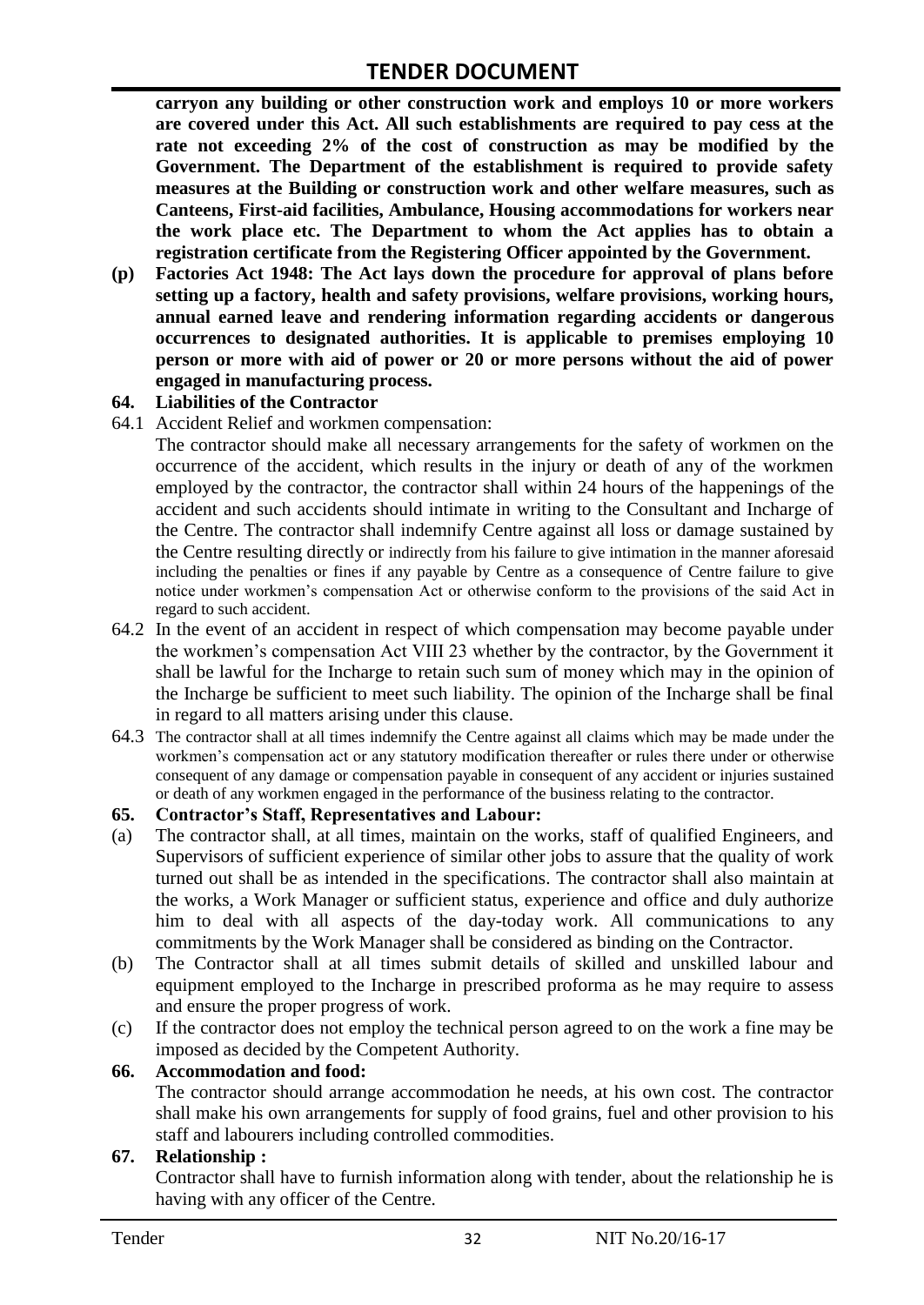#### **68. Protection of adjoining premises:**

The contractor shall protect adjoining sites against structural, decorative and other damages that could be caused by the execution of these works and make good at his cost any such damages.

#### **69. Work during night or on Sundays and holidays:**

The works can be allowed to be carried out during night, Sundays or authorised holidays in order to enable him to meet the schedule targets and the work shall require almost round the clock working keeping in view:

- (i) The provisions of relevant labour laws being adhered to:
- (ii) Adequate lighting, supervision and safety measures are established to the satisfaction of the and
- (iii) The construction programme given by the Contractor and agreed upon by the envisages such night working or working during Sundays or authorised holidays

#### **70. Layout of materials stacks:**

The contractor shall deposit materials for the purpose of the work on such parts only of the ground as may be approved by the Incharge before starting work. A detailed survey, clearly indicating position and areas where materials shall be stacked and sheds built is to be conducted by the contractor at his own cost and only after obtaining necessary approval of the plan for use of sites by the Incharge, the Contractor can use the sites accordingly.

#### **71. Use of blasting materials:**

Procurement of blasting materials and its storage is the responsibility of the contractor. The contractor shall engage licensed blaster for blasting operation. The contractor is to act in accordance with Indian Explosive Act and other rules prevailing, during the execution of work. It is the responsibility of the contractor to see, that works by other agencies in the vicinity are not hampered, in such cases if any claim is made by other agencies that should be borne by the contractor. Carriage of blasting materials, from the magazine to the work site, is the responsibility of the contractor.

#### **72. Plant and Equipment:**

- 72.1 The contractor shall have sufficient plant, equipment and labour and shall work such hours and shifts as may be necessary to maintain the progress on the work as per the approval progress schedule. The working and shifts hours shall comply with the Govt. Regulations in force.
- 72.2 It is to expressly and clearly understood that contractor shall make his own arrangements to equip himself with all machinery and special tools and plant for the speedy and proper execution of the work and the department does not undertake responsibility towards their supply.
- 72.3 The department shall supply such of the machinery that may be available on hire basis but their supply cannot be demanded as matter of right and no delay in progress can be attributed to such non-supply of the plant by the department and the department cannot be made liable for any damage to the contractor. The Contractor shall be responsible for safe custody of the departmental machinery supplied to him (which will be delivered to contractor at the machinery yard at site of work) and he has to make good all damages and losses if any other than fire, wear and tear to bring it to the conditions that existed at the time of issue to the contractor before handing over the same to the department. The hire charges for the machinery handed over to the contractor will be recovered at the rate prevalent at the time of supply. The contractor will have to execute supplemental agreement with at the time of supply of the machinery.
- 72.4 The acceptance of departmental machinery on hire is optional to the contractor.

#### **73. Steel forms:**

Steel forms should be used for all items involving and use of centering and shuttering shall be single plane without any dents and undulations.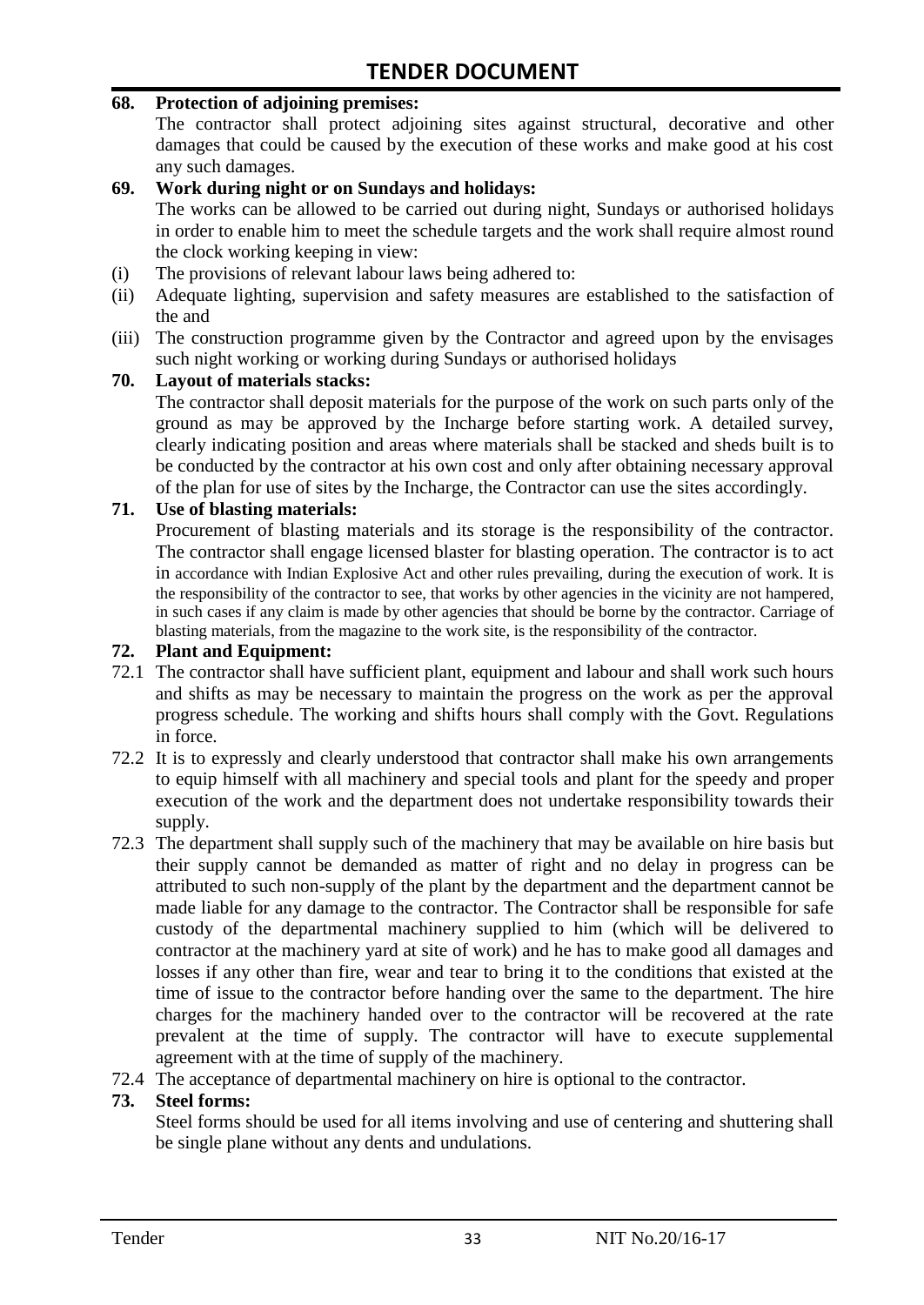#### **74. Inconvenience to public:**

The contractor shall not deposit materials at any site, which will cause inconvenience to public. The Incharge may direct the contractor to remove such materials or may undertake the job at the cost of the contractor.

**75. Conflict of interest:**

**Any bribe, commission, gift or advantage given, promised or offered by on behalf of contractor or his partner, agent or servant or any one on his behalf to any officer, servant, representatives, agents of Incharge or any persons on their behalf, in relation to the obtaining or to execution of this, or any other contract with Incharge shall in addition to any criminal liability, which it may occur, subject to the cancellation of this or all other contracts and also to payment of any loss or damage resulting from any such cancellation. Incharge shall then be entitled to deduct the amount, so payable from any money, otherwise due to the contractor under this or any other contract.**

#### **76. Contract documents and materials to be treated as confidential:**

All documents, correspondences, decisions and orders, concerning the contract shall be considered as confidential and/or restricted in nature by the contractor and he shall not divulge or allow access to them by any unauthorized person

#### **77. General obligations of Contractor:**

- 77.1 The contractor shall, subject to the provision of the contract and with due care and diligence, execute and maintain the works in accordance with specifications and drawings.
- 77.2 The contractor shall promptly inform the Department and the Incharge of any error, omission, fault and such defect in the design of or specifications for the works which are discovered when reviewing the contract documents or in the process of execution of the works.
- 77.3 If Contractor believes that a decision taken by the Incharge was either outside the authority given to the Incharge by the Contract or that the decision was wrongly taken, the decision shall be referred to the technical expert within 14 days of the notification of the Incharge"s decisions.
- 77.4 Pending finalisation of disputes, the contractor shall proceed with execution of work with all due diligence

#### **78. Security measures:**

- a) Security requirements for the work shall be in accordance with the Government's general requirements including provisions of this clause and the Contractor shall conform to such requirements and shall be held responsible for the actions of all his staff, employees and the staff and employees of his sub-contractors
- b) All contractors' employees, representatives and sub-contractor's employees shall wear identifications badges provided by the contractor. Badges shall identify the contractor, showing and employee's number and shall be worn at all times while at the site. Individual labour will not be required to wear identification badges.
- c) All vehicles used by the contractor shall be clearly marked with contractor"s name.
- d) The contractor shall be responsible for the security of the works for the duration of the contract and shall provide and maintain continuously adequate security personnel to fulfil these obligations. The requirements of security measures shall include, but not limited to maintenance of order on the site, provision of all lighting, fencing, guard flagmen and all other measures necessary for the protection of the works within the colonies, camps and elsewhere on the site, all materials delivered to the site, all persons employed in connection with the works continuously throughout working and non working period including nights, Sundays and holidays for duration of the contract.
- e) Other contractors working on the site concurrently with the contractor will provide security for their own plant and materials. However, their security provisions shall in no way relieve the contractor of his responsibilities in this respect.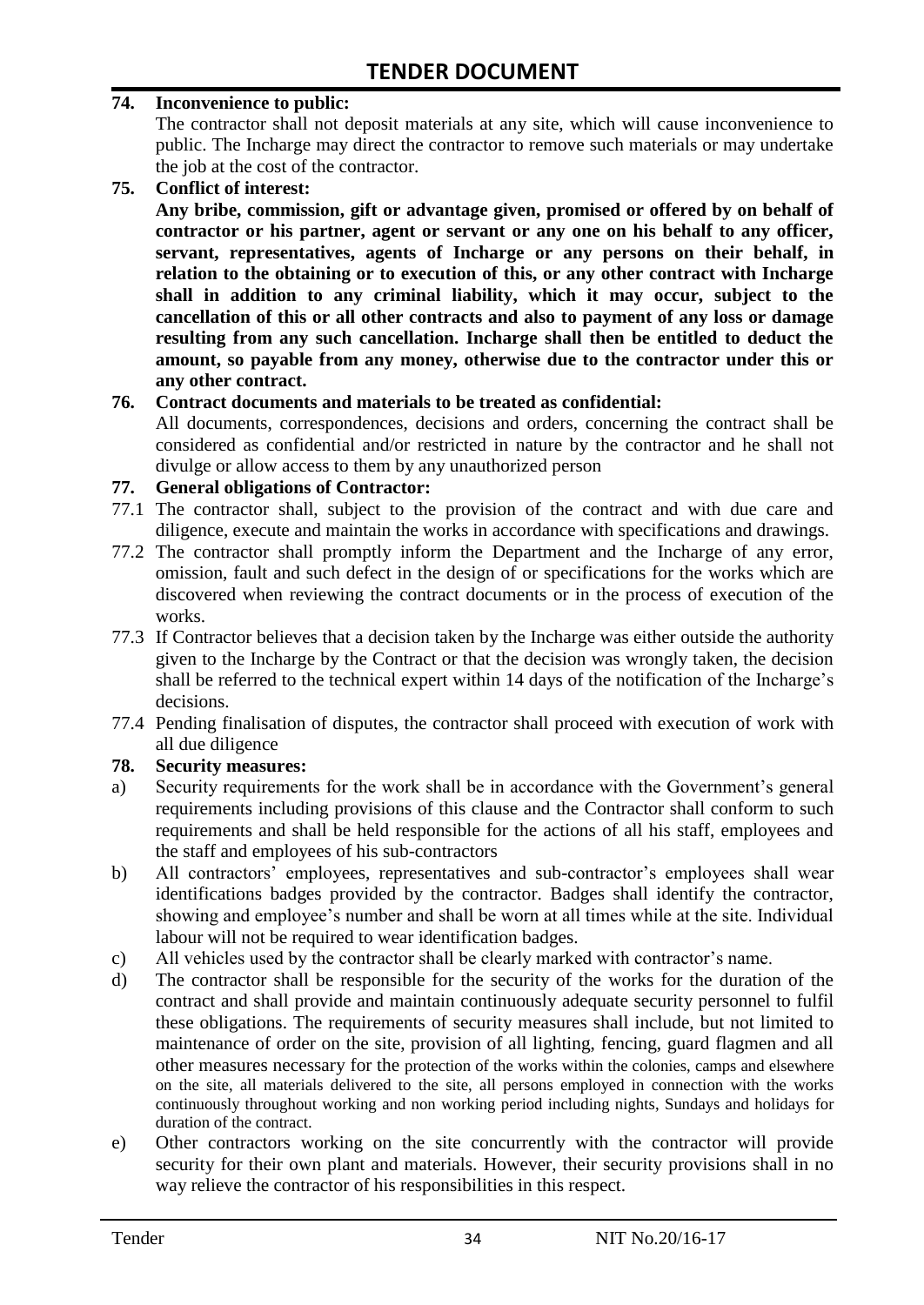f) Separate payment will not be made for provision of security services.

#### **79. Fire fighting measures:**

- a) The contractor shall provide and maintain adequate fire fighting equipment and take adequate fire precaution measures for the safety of all personnel and temporary and permanent works and shall take action to prevent damage to destruction by fire of trees shrubs and grasses.
- b) Separate payment will not be made for the provision of fire prevention measures.

#### **80. Sanitation:**

The contractor shall implement the sanitary and watch and ward rules and regulations for all forces employed under this contract and if the Contractor fails to enforce these rules, the Incharge may enforce them at the expenses of the Contractor.

#### **81. Training of personnel:**

The contractor, shall, if and as directed by the Incharge provide free of any charge adequate facilities, for vocational training of Government Officers, students, Engineers, supervisors, foremen, skilled workmen etc. not exceeding six in number at any one time on the contractor"s work. Their salaries, allowances etc. will be borne by the Government and the training schemes will be drawn up by the Incharge in consultation with the contractor.

#### **82. Ecological balance:**

- a) The contractor shall maintain ecological balance by preventing de-forestation, water pollution and defacing of natural landscape. The contractor shall so conduct his construction operation as to prevent any unnecessary destruction, scarring, or defacing of the natural surrounding in the vicinity of the work. In respect of the ecological balance, Contractor shall observe the following instructions.
- i) Where unnecessary destruction, scarring, damage or defacing may occur, as result of the operation, the same shall be repaired replanted or otherwise corrected at the contractor"s expense. The contractor shall adopt precautions when using explosives, which will prevent scattering of rocks or other debris outside the work area. All work area including borrow areas shall be smoothened and graded in a manner to conform to the natural appearances of the landscape as directed by the Incharge.
- ii) All trees and shrubbery which are not specifically required to be cleared or removed for construction purposes shall be preserved and shall be protected from any damage that may be caused by the contractor's construction operation and equipment. The removal of trees and shrubs will be permitted only after prior approval by the Incharge. Special care shall be exercised where trees or shrubs are exposed to injuries by construction equipment, blasting, excavating, dumping, chemical damage or other operation and the contractor shall adequately protect such trees by use of protective barriers or other methods approval by the Incharge. Trees shall not be used for anchorages. The contractor shall be responsible for injuries to trees and shrubs cause by his operations. The term "injury" shall include, without limitation bruising, scarring, tearing and breaking of roots, trunks or branches. All injured trees and shrubs be restored as nearly as practicable without delay to their original condition at the contractor"s expense.
- (iii) The contractor's construction activities shall be performed by methods that will present entrance or accidental spillage of solid matter contaminants, debris and other objectionable pollutants and wastage into river. Such pollutant and waste include earth and earth products, garbage, cement concrete, sewage effluent, industrial wastes, radio-active substances, mercury, oil and other petroleum products, aggregate processing, mineral salts and thermal pollution. Pollutants and wastes shall be disposed off in a manner and at sites approved by the Incharge.
- (iv) In conduct of construction activities and operation of equipments the contractor shall utilize such practicable methods and devices as are reasonably available to control, prevent and otherwise minimize the air pollution. The excessive omission of dust in to the atmosphere will not be permitted during the manufacture, handling and storage of concrete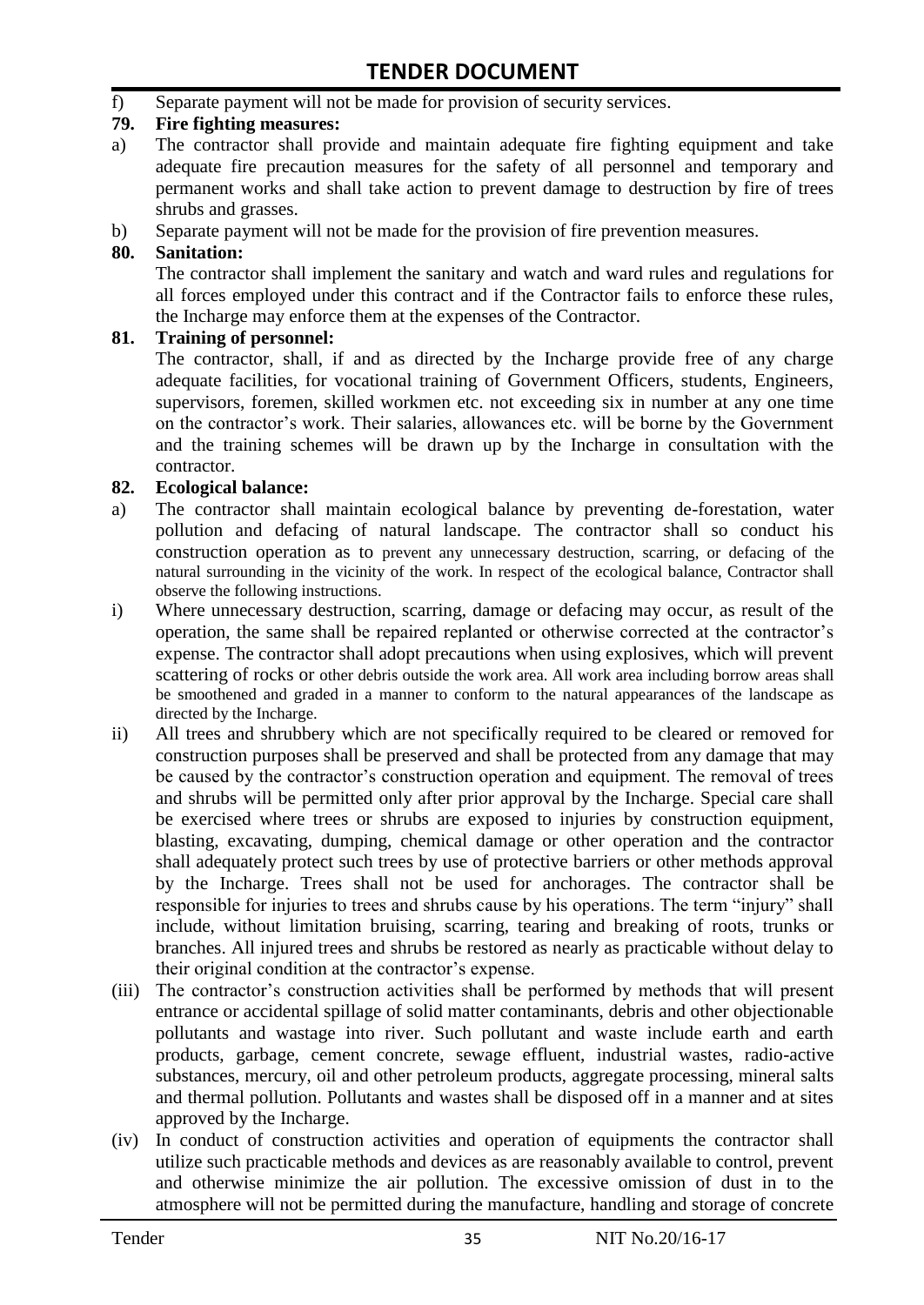aggregates and the contractor shall use such methods and equipment as a necessary for collection and disposal or prevention of dust during these operation. The contractor's methods of storing and handling cement shall also include means of eliminating atmospheric discharges of dust, equipment and vehicles that give objectionable omission of exhaust gases shall not be operated. Burning of materials resulting from clearing of trees, bushes, combustible construction materials and rubbish may be permitted only when atmospheric conditions for burning are considered favourable.

b) Separate payment will not be made for complying with the provisions of this clause and all cost shall be deemed to have been included in the unit rates and prices included in the contract if any provision is not complied with within a reasonable time even after issue of a notice in this respect, the necessary operations would be carried out by the Incharge at the cost of the Contractor, Orders of the Incharge in this respect would be final and binding on the contractor.

#### **83. Preservation of existing vegetation:**

- a) The contractor will preserve and protect all existing vegetation such as trees, on or adjacent to the site which do not unreasonably interfere with the construction as may be determined by the Incharge. The contractor will be held responsible for all unauthorized cutting or damage of trees, including damage due to careless operation of equipment, stockpiling of materials or tracking of grass areas by equipment. Care shall be taken by the Contractor in felling tress authorised for removal to avoid any unnecessary damages to vegetation and tress that are to remain in place and to structures under construction or in existence and to workmen.
- b) All the produce from such cutting of trees by the contractor shall remain the property of Government and shall be properly stacked at site, approved by the Incharge. No payment whatsoever, shall be made for such cutting and its stacking by the Contractor. If an produce from such cutting is not handed over to the Government by the contractor, he shall be charged for the same at the rates to be decided by the Incharge. The recovery of this amount shall be made in full from the intermediate bill that follows.
- c) The contractor shall also make arrangements of fuel deposits for supply of required fuel for the labourer to be employed for cooking purpose at his own cost in order to prevent destruction of vegetation growth in the surrounding area of the work site.

#### **84. Possession prior to completion:**

The Incharge shall have the right to take possession of or use any completed part of work or works or any part there of under construction either temporarily or permanently. Such possession or use shall not be deemed as an acceptance of any work either completed or not completed in accordance with the contract, except where expressly otherwise specified by the Incharge.

#### **85. Payment upon termination:**

If the contract is terminated because of a fundamental breach of contract by the contractor, the Incharge shall issue a certificate for the value of the work done less advance payment received upon the date of the issue of the certificate and less the rate to apply to the work not completed as indicated in the contract data. Additional liquidated damages shall not apply. If the total amount due to the Department exceeds any payment due to the contractor the difference shall be a debt payable to the Department. In case of default for payment within 28 days from the date of issue of notice to the above effect, the contractor shall be liable to pay interest at 12% per annum for the period of delay.

#### **86. Access to the contractor's books:**

Whenever it is considered necessary by the Incharge to ascertain the actual cost of execution of any particular extra item of work or supply of the plant or material on which advance is to be made or of extra items or claims, he shall direct the contractor to produce the relevant documents such as payrolls, records of personnel, invoices of materials and any or all data relevant to the item or necessary to determine its cost etc. and the contractor shall when so required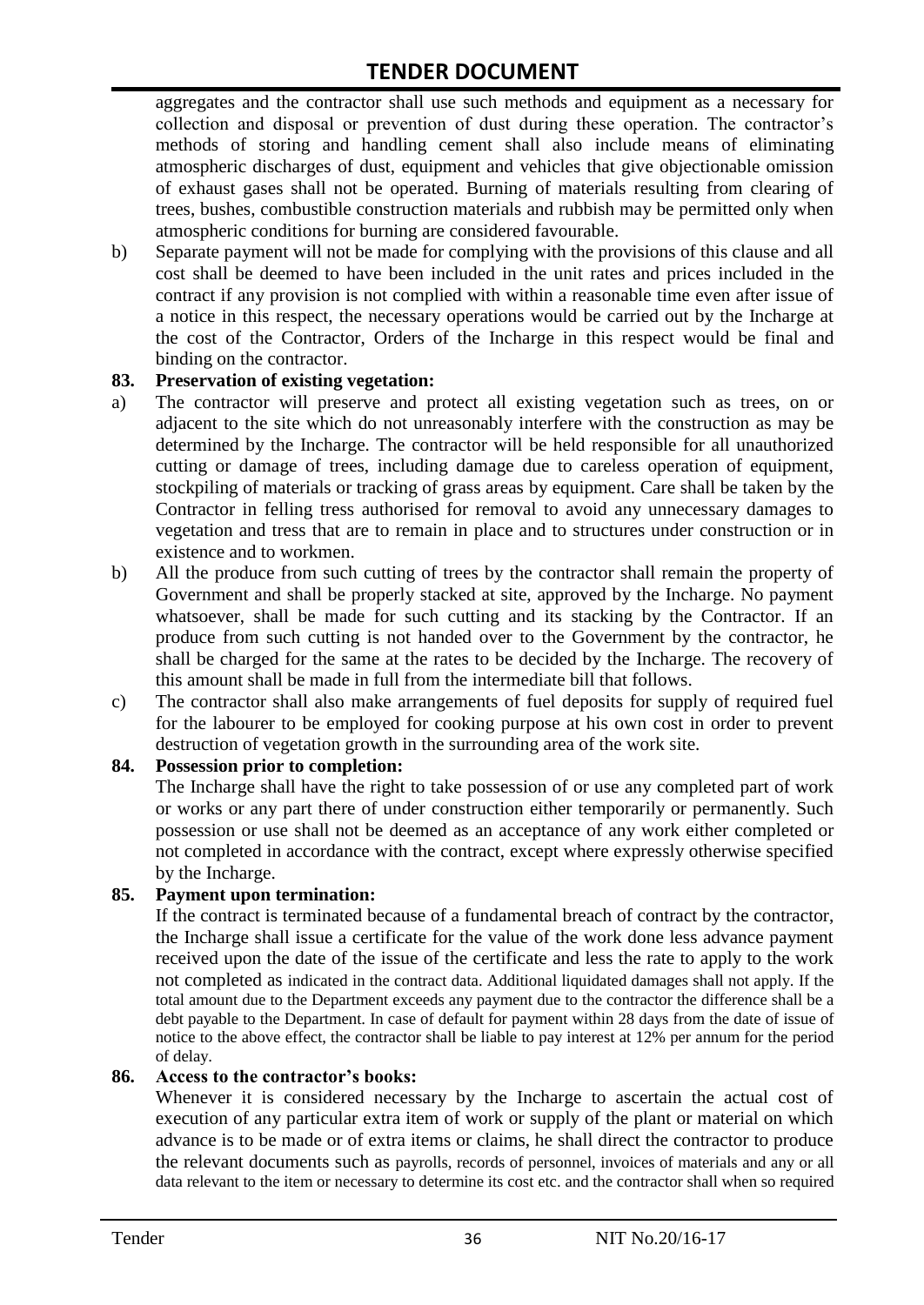furnish all information pertaining to the aforesaid items in the mode and manner that may be specified by the Incharge.

#### **87. Drawing to be kept at site:**

One copy of the drawings furnished to the contractor shall be kept by the contractor on the site and the same shall at all reasonable time be available for inspection and use by the Incharge and the Incharge"s representative and by any other persons authorized by the Incharge in writing.

#### **88. B.I.S. [I.S.I.] books to be kept at site:**

A complete set of Indian Standard specification referred to in "Technical Specifications" shall be kept at site for reference.

#### **89. Site Order Book:**

An order book shall be kept at the site of the work. As far as possible, all orders regarding the work are to be entered in this book. All entries shall be signed and dated by the Department Officer in direct charge of the work and by the contractor or by his representative. In important cases, the Incharge will countersign the entries, which have been made. The order book shall not be removed from the work, except with the written permission of the Incharge.

#### **90. Variations by way of modification, omissions or additions:**

For all modifications, omissions from or additions to the drawings and specifications, the will issue revised plans, or written instructions, or both and no modification, omission or addition shall be made unless so authorised and directed by the Incharge in writing. The shall have the privilege of ordering modifications, omission or additions at any time before the completion of the work and such orders shall not operate to annual those portions of the specifications with which said changes do not conflict. "s Decision:

It shall be accepted as in separable part of the contract that in matters regarding materials, workmanship, removal of improper work, interpretation of the contract drawings and contract specification, mode of the procedure and the carrying out o the work, the decision of the Incharge, which shall be given in writing shall be binding on the contractor.

- **91. Income tax**
- **a) During the currency of the contract deduction of income tax at 2.24% shall be made from the gross value of each bill of the contract, the contract value of which is in excess of Rs. 10,000/- for deduction of tax at rates lower than 2.24% procedure stipulated under section 194-C(4) of Income Tax Act, 1961 shall be followed.**
- **b) Income Tax clearance certificate should be furnished before the payment of final bill.**
- **c) The contractor's staff, personnel and labour will be liable to pay personnel income taxes in respect of their salaries and wages as are chargeable under the laws and regulations for the time being in force, and the contractor shall perform such duties in regard to such deductions thereof as may be imposed on him by such laws and regulations.**
- **92. Value Added Tax (VAT):**
- **92.1. The Contractor has to pay the Sales Tax/ VAT wherever payable.**
- **92.2. The contractor should produce a valid Value Added Tax Clearance Certificate before the payment of the final bill, otherwise payment to the contractor will be withheld.**

#### **93. Supply of construction materials:**

- i) The contractor has to make his own arrangements for procurements, supply and use of construction materials.
- ii) All materials so procured should confirm to the relevant specifications indicated in the bidding documents.
- iii) The contractor shall follow all regulations of the Department/Government of India in respect of import licenses etc., of the procurement of the materials is through imports and he shall be responsible for the payment of applicable duties and taxes, port clearances, inland transportation etc.
- iv) The contractor shall make his own arrangements for adequate storage of the materials.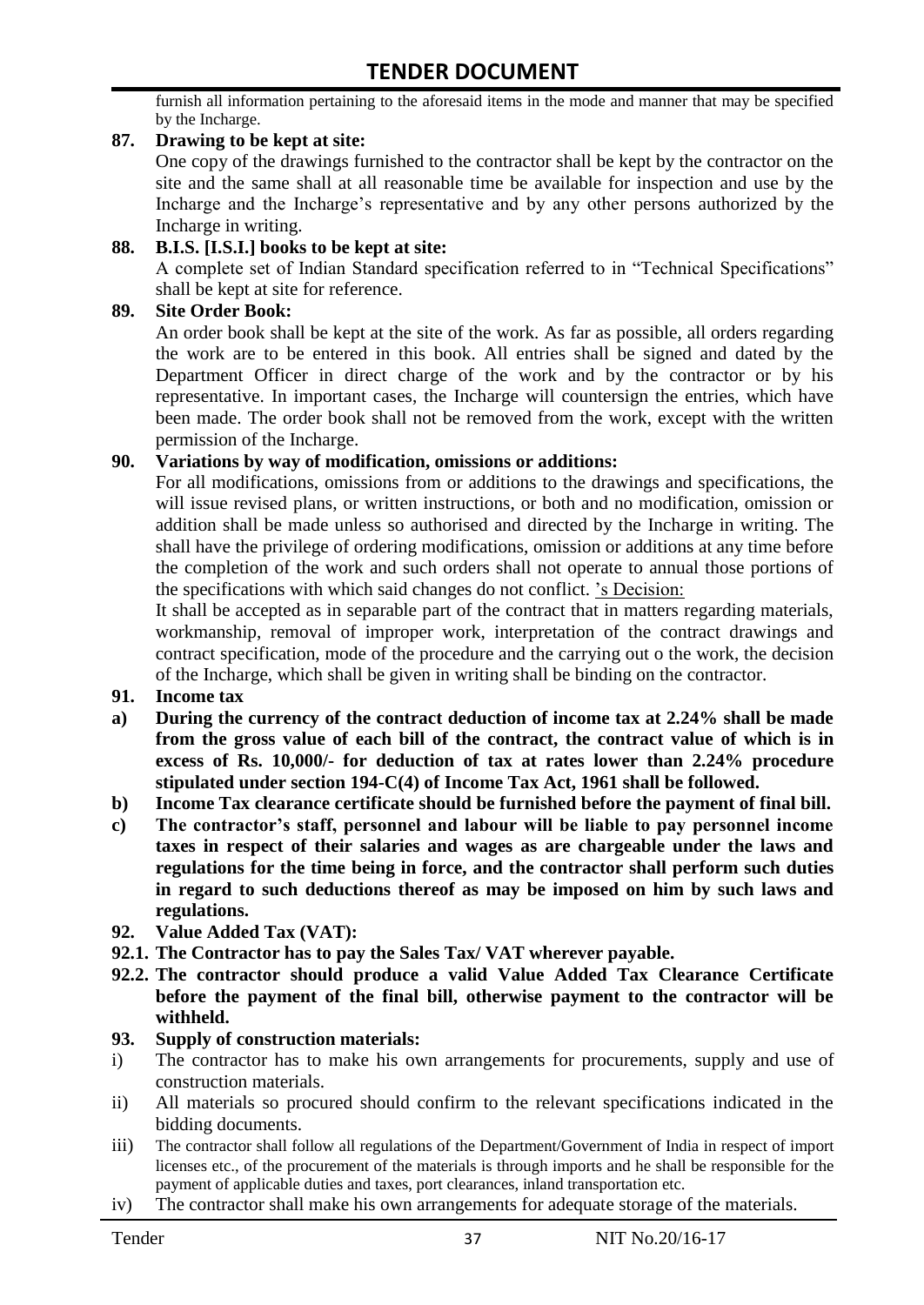# **ADDITIONAL CONDITIONS TO TENDER NOTICE**

A Statement giving brief particulars of equipment and resources that will be put at the disposal of the work under the following classification should accompany the tender

- 1. a. Equipment transport for material viz. Lorrie / Carts, Crushers etc.,
	- b. Organization: 1.Technical 2. Unskilled
	- c. Methods that will be adopted to speed up the work to ensure completion within the prescribed time.
- 2. The contractor shall make his own arrangements for all the tools and plants required for the execution of the work. The equipment if any, available with the Department may be hired to the contractor at rates and conditions prescribed by the Department.
- 3. National Savings Certificates and other Government Bonds will not be accepted towards the Earnest Money Deposit.
- 4. A Separate tender must be submitted to each work as mentioned in the list of works enclosed. Tenders submitted for more than one work in one cover will be rejected. Only one tender should be enclosed in the cover.
- 5. All rejected materials shall be removed from the site, within 24 hours after written instructions of rejecting and materials and ordering their removal have been issued in case of default, on the part of the contractor to carryout such order, the materials will be got removed through other agency at the contractor's risk and cost.
- 6. All materials rejected or obstructing traffic shall be removed by the Contractor, with the least possible delay, within the time specified, failing which it is open to the Department to remove them at the contractor's risk, through other agency. All labour in testing and measuring during measurements and check measurements should be borne by the contractor.
- 7. The contractor shall with his own expenses, make all the arrangements and take all possible steps and precautionary measures, for the safety of the public, during the execution of the electrical works. The rates offered by the contractor should be inclusive of such incidental charges.
- 8. Fully accepted agreement rates will be paid only after all the items of work are completed. The agreement executing authority will decide the exact items, the rates of which are considered to be high, for the purpose of this clause and his decision of the Incharge shall be final and binding on the contractor.
- **9. As per new section 104 – C of the Income Tax 1961, deduction at the rate of 2.24% on the gross amounts of payments, will be made towards Income Tax should the value of the contract exceeds Rs. 10,000/- (Vide Government of India Reference F. N. 275 / 100/ 72 –1 – TJI – dated 29-5-72).**
- 10. Where the value of the contract exceeds the sum of Rs. 10,000/- the contractor has to produce a valid income tax clearance certificate along with the tender, atleast at the time of payment of final bill of the work. In case the final bill is withheld, the bill will be paid only after production of the certificate.
- 11. Once a contractor buys a tender schedule he shall not be permitted to return the schedule.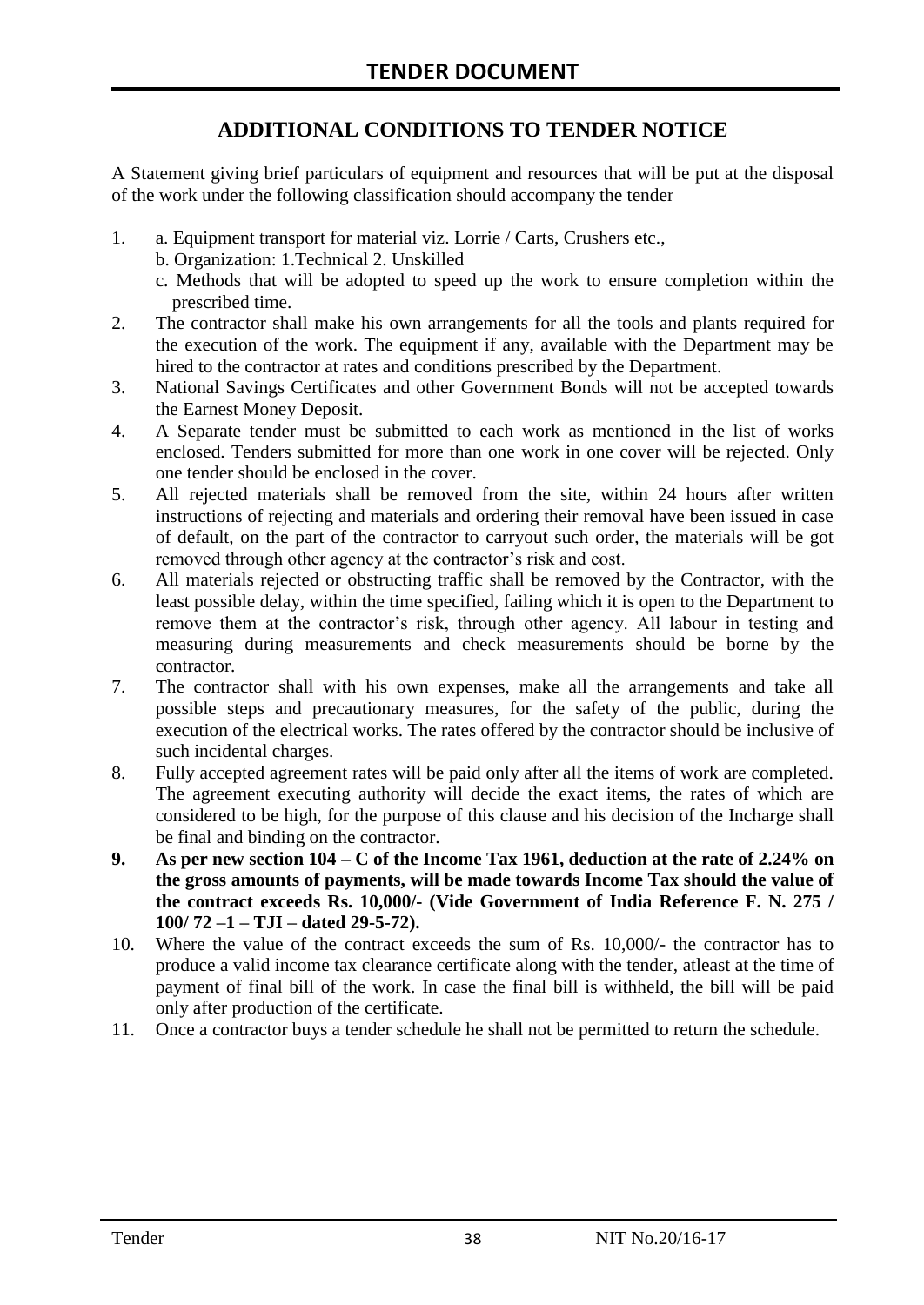# **GENERAL SPECIFICATIONS**

#### **1. General Specifications for (Name of the work)**

#### **2. General Specifications and Instructions for Electrical Work**

- 1. I.E. RULES 1956: The installation shall generally be carried out in conformity with the Indian Electricity rule 1956 as amended from time to time and National Electrical code which contains specific regulations to be adhered to in the supply and use of electricity energy in the interest of safety.
- 2. PRESSURE AND FREQUENCY OF SUPPLY: All current consuming devices shall be suitable for the pressure and frequency of supply stated in the special conditions of contract
- 3. SYSTEM OF WIRING: The wiring shall be carried out on such a system as may be specified in the conditions of contract. "Power wiring shall be kept separate and distinct from lighting wiring. All conductors shall be run as far as possible along the walls and ceiling, so as to be easily accessible for inspection. The balancing of circuits in 3 phase

#### **a) General Conditions for Electrical Works**

- 1. The make of material mentioned in the Schedule A, should be used on the work in variably and the Department reserves the right to insist upon using any of the make of the material mentioned in the Schedule – A from their choice.
- 2. The work shall be carried out strictly in conformity with (i) code of practice for Electrical wiring and fittings in Government Building (ii) The Indian Standard Specification (iii) The Department specification, if the work carried out does not comply with the code of practice and Departmental specifications and if the work man ship is unsatisfactory it will be binding of the contractor to redo the job without any extra cost and pay penalty as decided by the department towards inconvenience caused , if any.
- 3. The work should be carried out under the direct supervision of persons holding a certificate of competency for the type of work involved.
- 4. After completion of work a plan of building should be furnished indicating the location of various main and sub- boards and all the fittings together with a circuit diagram duly numbered ( in the diagram)
- 5. The contractor will be responsible for any defect noticed during either improper workmanship or defective materials supplied by him for two calendar years from the date of final completion of work.
- 6. Lugs should be provided for all earth connections.
- 7. The contractor himself should arrange for the transportation of men and material to their work spot.
- 8. All Civil works and patch works indicated for providing electrical installations should be well finished to the satisfaction of the authorities. A certificate from them should be obtained to the effect that the Civil and patch work done is to the satisfaction of authorities. It will be the responsibility of the electrical contractor to obtain such certificate from the Engineer. Unless such certificate is produced this office will have right to with held the bill.
- 9. Concreting to the pole and providing independent earthing should be done in presence of departmental staff.
- 10. The distribution boards with Switch controls shall be separate in each floor for normal supply and essential supply.
- 11. The lighting circuits shall be provided with separate conductor to enable to connect the normal lighting and essential lighting without linking to any of the above systems to ensure to switch over to essential supply in order to have minimum lighting to avoid inconvenience to the staff working.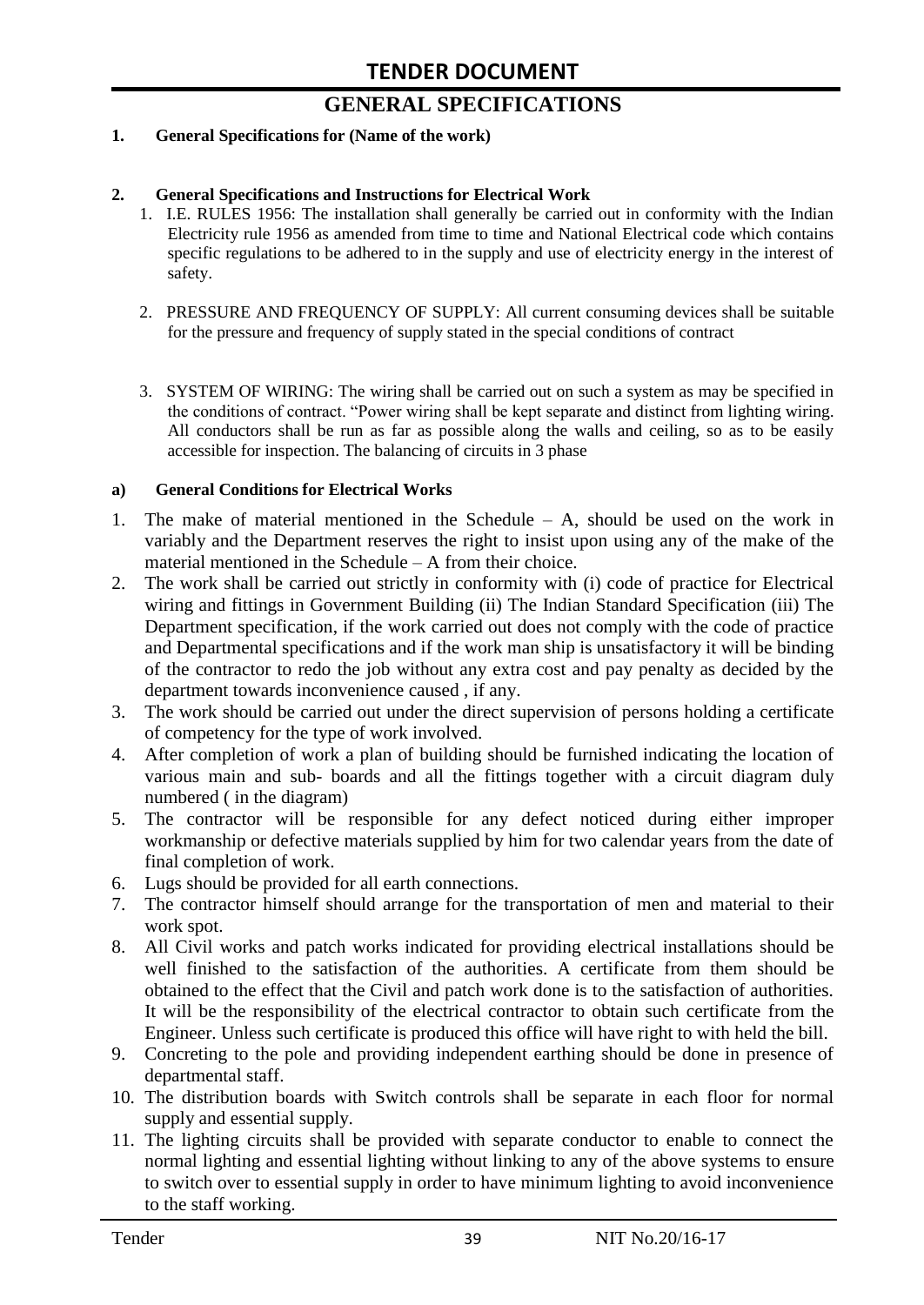- 12. The control for the luminaire to be provided in the hall for both to be connected to the normal supply and essential supply shall be separate and away from the each system.
- 13. For the points to be connected to essential supply, a separate conduit system is to be laid as enumerated in the above conditions includes circuit main of any system.
- 14. The locations for the D. B"s and Switch controls for essential supply will be decided during the course of execution where the circuit conduit way have to be terminated.
- 15. The tenderer / agency is bound to supply the materials prescribed in Schedule A and no change of specification and make will be entertained. The tenderer has to survey the market regarding availability of the materials for specified item brand / specified make in schedule – A of the tender schedules before tendering for the work. In case of Discrepancy Final Decision will be taken by the tender accepting authority.
- 16. The tenderer has to furnish the copy of the relevant test certificates /delivery challan against the materials supplied in support of genuine electrical materials.
- 17. Tenderer has to furnish compliance report comprising the details of the testing of the installation duly indicating IR values and fitness before the Energisation as per IE rules and he is solely responsible after Energisation of the installation during the defect liability.
- 18. It is bounded duty of the tenderer to see that the site is taken over after issue of the work order or after signing the agreement and should commence the work without delay. Any failure in this regard will be viewed seriously and necessary penalty will be levied as per agreement conditions.
- 19. The tenderer has to keep the necessary test equipment at site at his own cost for the convenience of the inspecting officers till the work is completed.

#### **Drawings**

#### **1. Discrepancies**

- 1.1 In case of discrepancies between documents the following order of procedure shall apply:-
- 1.1.1 Between the written description of written dimensions in the drawings and the corresponding one in the specifications, the latter shall apply.
- 1.1.2 Figured dimensions shall supersede scaled dimensions. The drawings on a larger scale shall take precedence over those on a smaller scale.
- 1.1.3 Drawings issued as construction drawings from time to time shall supersede tender drawings and also the correspondence drawings previously issued.
- Note: The contractor should not execute any component of work without obtaining the working drawings. Any work done without drawings shall be at the contractor"s responsibility only. Acceptance for such work will be at the discretion of the Incharge.

#### **2.0 SECRECY CLAUSE**

The drawings and specifications made available to the tenderer shall exclusively be used on the work and they are retained from passing on each plan to any unauthorized hand either in parts or in full under the provisions of Section-3 and 5 of the official secrets Act 1923. Any violation in this regard will entail suitable action under appropriate clause or official secret Act 1923.

- 3. The Drawings enclosed to the tender are as follows:
	- a. Site plan and Building Plan **(as per page No.).**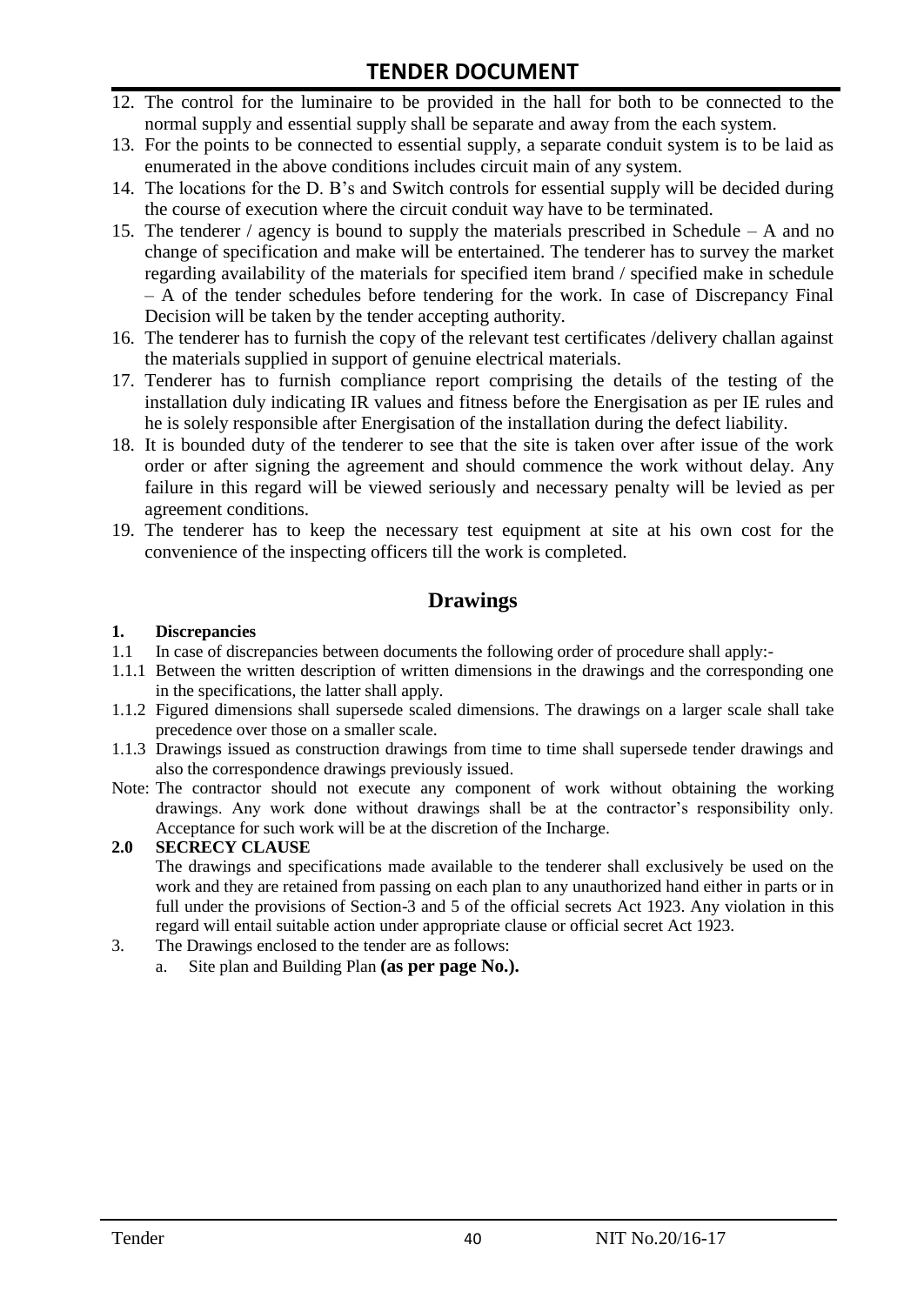#### **BILL OF QUANTITIES**

#### **Name of work: Construction of retention wall along the sides of wallowing tank at ICAR-RCER, Patna (Size: 32.0 m, width: 29.0 m and depth: 2.0 m). PREAMBLE**

- 1. The Bill of Quantities shall be read in conjunction with the instructions to Tenderers, General and Special conditions of Contract Technical Specifications and Drawings.
- 2. The quantities given in the Bill of Quantities are estimated and provisional and are given to provide common basis for tendering. The quantities here given are those upon which the lumpsum tender cost of the work is based but they are subject to alterations, omissions, deductions or additions as provided for in the conditions of this contract and do not necessarily show the actual quantities of work to be done. The basis of payment will be actual quantities of work ordered and carried out as measured by the Contractor and verified by the Engineer and valued at the estimate rate plus or Bill of Quantities where applicable, and otherwise at such rates and prices as the Incharge may fix within the terms of Contract.
- 3. The estimate rates in the Bill of Quantities shall, except in so-far as it is otherwise provided under the Contract include cost of all constructional material, labour, machinery, transportation, erection, maintenance, profit, taxes and duties together with all general risks, liabilities and obligations set out or implied in the Contract.
- 4. The plans enclosed with the tender are liable to be altered during execution of work as per necessity of site conditions. The Tender rate quoted by the tenderer shall hold good for execution of work even with altered plans.
- 5. The whole cost of complying with the provisions of the Contract shall be included in the estimated rates for items provided in the Bill of Quantities and where no items are provided in the Bill of Quantities, their cost shall be deemed to be distributed among the estimate rates entered for the related items of work.
- 6. General directions and descriptions of work and materials are not necessarily repeated nor summarised in the Bill of Quantities. References to the relevant sections of the Contract documentation shall be made before entering estimate rate against each item in the Bill of Quantities.
- 7. The method of measurements of completed work for payment shall be in accordance with the relevant B.I.S. Codes.
- 8. All items of work are to be executed as per the drawings / specifications supplied with the contract documents. If there is any contradiction between the drawings and the text of the specifications, the

later shall prevail.

- 9. The Tenderer should inspect and select the quarries of his choice before he quotes the tender rate in the Schedule of Bill of Quantities and satisfy himself about the availability of required quantum of materials.
- 10. Diversion drains should be excavated before completion of the embankments and the useful soils should be used in the nearby embankments.
- 11. The actual mix proportion by weight to be adopted during execution will be got designed in the laboratories to suit the grade of concrete and mortar to be used. It will be the responsibility of the contractor to manufacture concrete and mortar of required strength.
- 12. The quantum of measurement for all items of earthwork involving conveyance manually or by machinery shall be as assessed by level measurement. The measurements for the embankment will be for the consolidated banks only.
- 13. Wherever bailing out of water is involved either for excavation or for foundations or for constructions, the rate quoted shall take into account the dewatering charges necessary. No separate payment will be made for dewatering.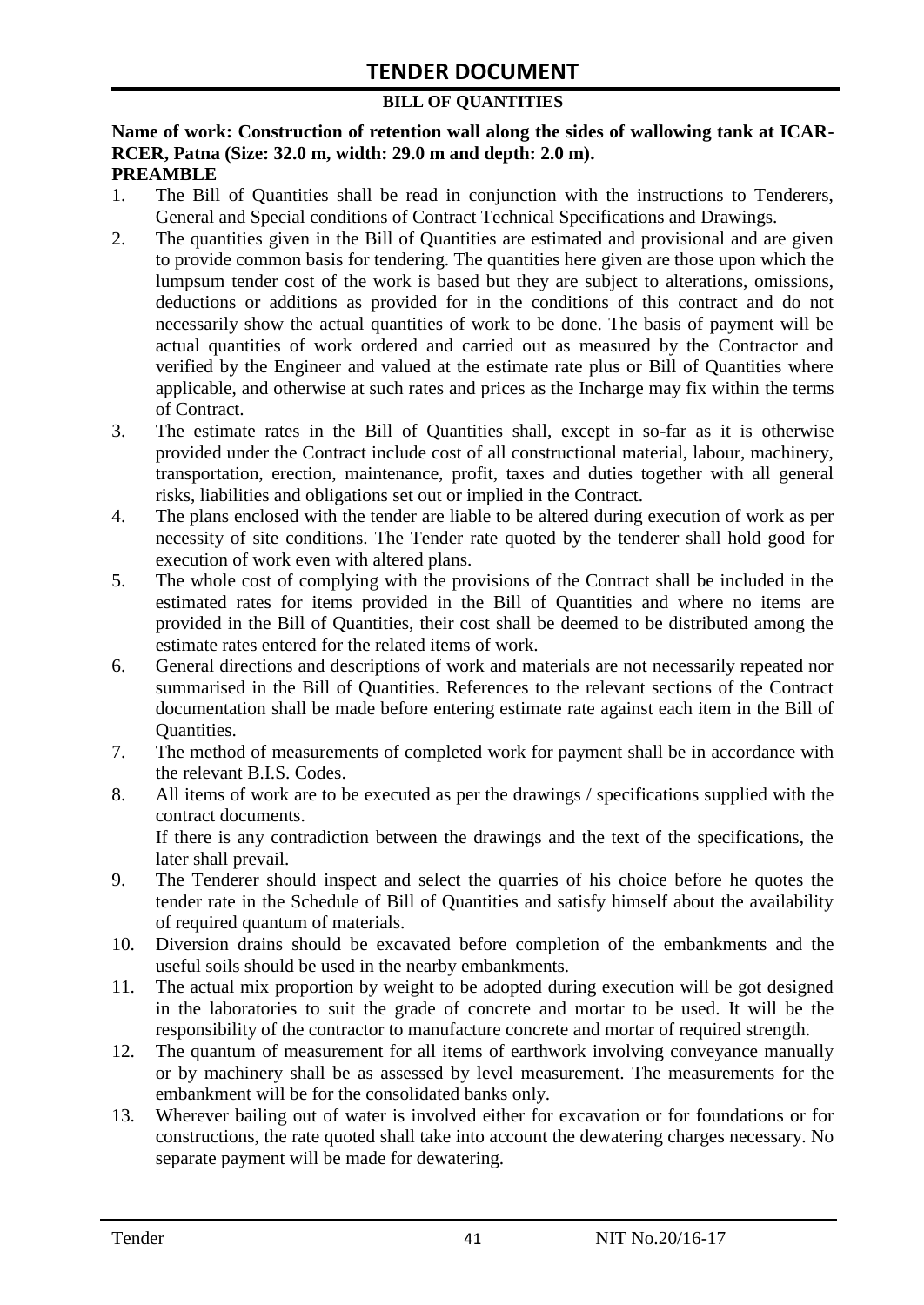- 14. Wherever embankment work is involved, useful soils approved by the Incharge from the cutting reaches and diversion drains shall be taken and used for forming nearby embankments soils used for constructions will be at free of cost.
- 15. The quoted tender rates shall also include the work of any kind necessary for the due and satisfactory construction, completion and maintenance of the works according to the drawings and these specifications and further drawings and orders that may be issued by the Incharge from time to time. The quoted tender rate shall include compliance by the Contractor with all the general conditions of contract, whether specifically mentioned or not in the various clauses of these specifications, all materials, machinery, plant, equipment, tools, fuel, water, strutting, timbering, transport, offices, stores, workshop staff, labour and the provision of proper and sufficient protective works, diversions, temporary fencing and lighting. It shall also include safety of workers, first aid equipments suitable accommodation for the staff and workmen, with adequate sanitary arrangements, the effecting and maintenance of all insurances, the payment of all wages, salaries, fees, royalties / Taxes, duties or other charges arising out of the execution of works and the regular clearance of rubbish, reinstatement and clearing-up of the site as may be required on completion of works safety of the public and protection of the works and adjoining land. The work of Building in quality control / assurance shall be deemed to be covered in the quoted rate.
- 16. The Contractor shall ensure that, the quoted tender r a t e shall cover all stages of work such as setting out, selection of materials, selection of construction methods, selection of equipment and plant, deployment of personnel and supervisory staff, quality control testing etc. The work quality assurance shall be deemed to be covered in the tender rate.
- 17. a) The special attention of the tenderer is drawn to the conditions in the tender notices and the Standard preliminary specifications containing therein. These preliminary specifications shall apply to the agreement to be entered into between the contractor and the ICAR-RCER and shall form an in-separable condition of the contract along with the estimate. All these documents taken together shall be deemed to form one contract and shall be complimentary to another.

b) The tenderer shall examine, closely the BIS also the standard preliminary specifications contained therein and sign the Incharge office copy of the BIS and its addenda volume in token of such study before submitting his overall tender rate which shall be for finished work in-situ. He shall also carefully study the drawings and additional specifications and all the documents, which form part of the agreement to be entered into by the successful tenderer.

- 18. The tenderers attention is directed to requirements for materials conforming to the Bureau of Indian Standards specifications etc., shall be used on the work and the tenderers shall quote his overall tender rate accordingly.
- 19. The tenderer has to do his own testing of materials and satisfy himself that they conform to the specifications of respective I.S.I. Codes before tendering.
- 20. The contractor shall himself procure the required construction materials of approved quality including the earth for formation of embankment and water from quarries / sources of his choice. All such quarries / sources of materials required for the work shall be got approved by the Incharge in writing well before their use of the work.
- 21. The contractor shall himself procure the steel, cement, Bitumen, Blasting materials, sand, metal, soils, etc., and such other materials required for the work well in advance. The contractor has to bear the cost of materials for conveyance. The department will not take any responsibility for fluctuations in market in cost of the materials, transportation and for loss of materials etc.
- 22. Inspection of site and quarries by the tenderer: Every tenderer is expected before quoting his overall tender rate, to inspect the site of proposed work. He should also inspect the quarries and satisfy himself about the quality, and availability of materials. The best class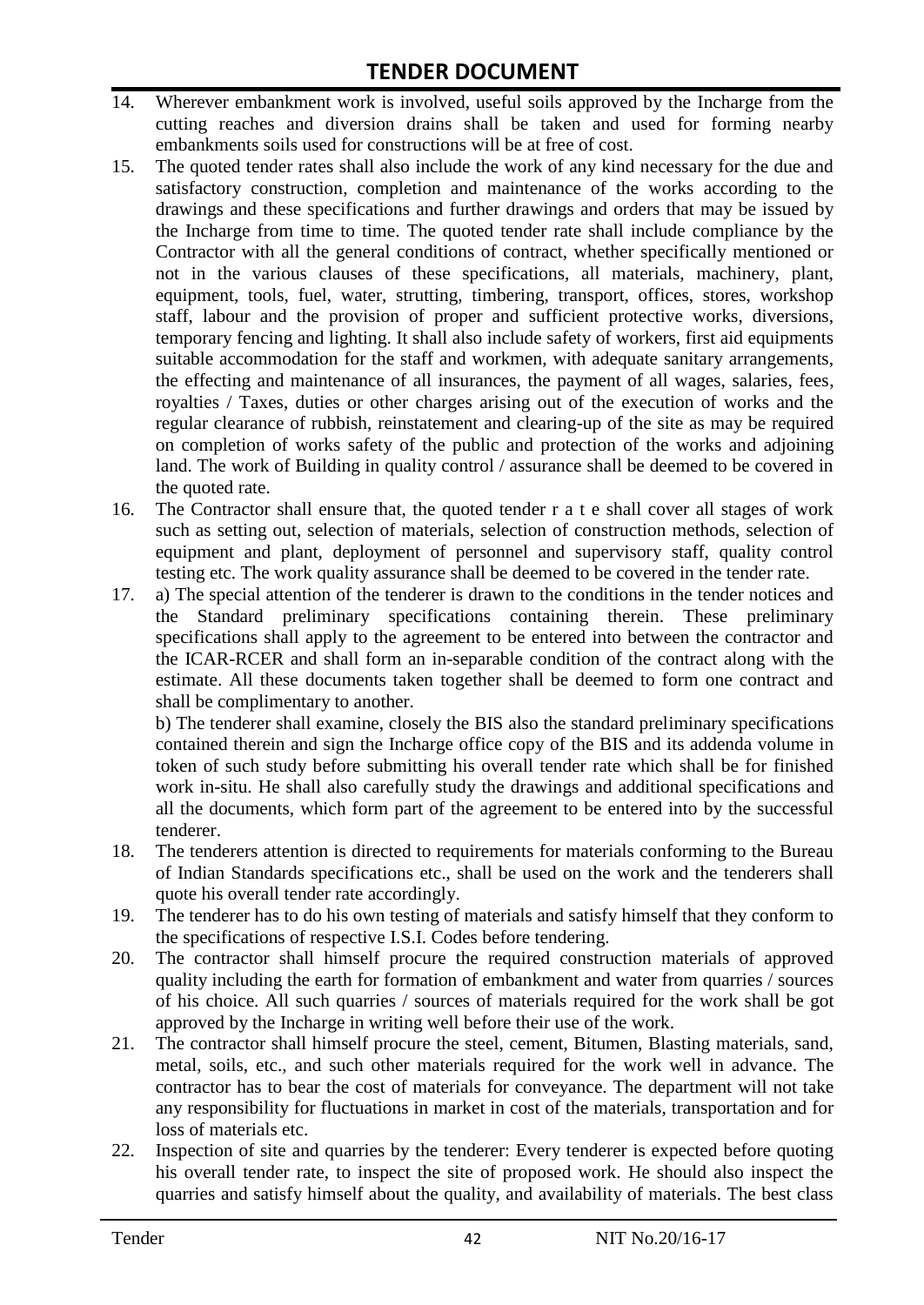of materials to be obtained from quarries, or other sources shall be used on the work. In every case the materials must comply with the relevant standard specifications. Samples of materials as called for in the standard specifications or in this tender notice, or as required by the, in any case, shall be submitted for the "s approval before the supply to site of work is begun.

- 23. The tenderer"s particular attention is drawn to the sections and clauses in the BIS/CPWD specification dealing with
	- a) Test, inspection and rejection of defective materials and work.
	- b) Carriage
	- c) Construction plant
	- d) Water and lighting
	- e) Cleaning up during the progress and for delivery.
	- f) Accidents
	- g) Delays
	- h) Particulars of payments.

The contractor should closely peruse all the specification clauses, which govern the overall tender rate he is tendering.

- 24. The defect liability period of contract in terms of GO Ms No: 8, T(R&B)Dept.dated: 8.1.2003 is twenty four months.
- 25. The estimate rates for items shown in the Schedule "A" include all construction materials. No escalation in rates will be paid unless specified in the tender document. The tenderer has to quote an overall tender rate considering all the aspects of the tender to complete the finished item of work as per the B.I.S. specifications, the special specifications appended, Drawings etc.
- 26. If there is any contradiction between UE / and B.I.S. specifications, listed and detailed technical specifications, the latter shall prevail.
- 27. In case of a job for which specifications are not available with the Schedule or in B.I.S. code and are required to be prescribed, such work shall be carried out in accordance with the written instructions of the Incharge.
- 28. The contractor should use the excavated useful soils and stone for construction purpose. Soils used for construction either for homogeneous section in hearting or in casing zone based on the suitability will be at free of cost and the cost of stone used for construction purpose will be recovered from the contractor's bill.

The contractor should quote his tender rate keeping in view of the above aspects.

- 29. Additions and alternations by the Tenderer in the Schedule of quantities will disqualify the tender.
- 30. In the case of discrepancies between the written description of the item in the Schedule "A" and the detailed description in the specification of the same item, the latter shall be adopted.
- 31. The Unit rates noted below are those governing payment of extras or deductions for omissions according to the conditions or the contract as set-forth in the preliminary specifications of the Indian standard specifications and other conditions of specification of this contract.
- 32. It is to be expressly understood that the measured work is to be taken according to the actual quantities when in place and finished according to the drawings or as may be ordered from time to time by the and the cost calculated by measurement or weight at their respective rates without any additional charge for any necessary or contingent works connected works connected herewith. The rate quoted are for works in situ and complete in every respect.
- 33. For all items of work in excess of the quantities indicated the rates payable for such excess quantities will be tendered rates.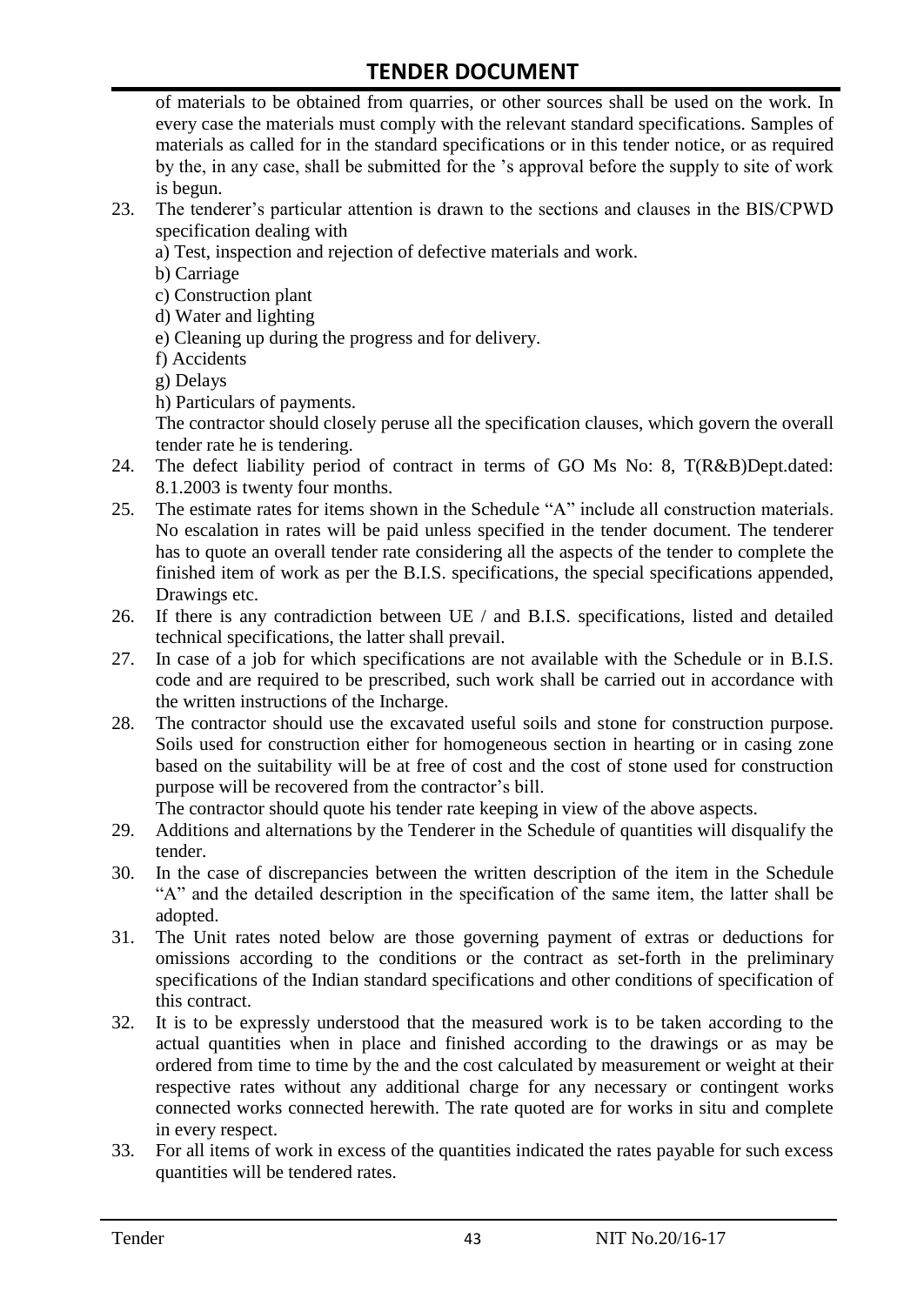- 34. For all items of work, intermediate payment will be made provisionally as per relevant clause. Full-accepted agreement rates will be paid only after all the items of works are completed.
- 35. The contractor is bound to execute all supplemental works that are found essential incidental and inevitable during execution of main work.
- 36. The payment of rates for supplement items of work will be regulated as under.

Supplemental items directly deductible from similar items in the original agreement.

The rates shall be derived by adding to or subtracting from the agreement rate of such similar item the cost of the difference in the quantity of materials labour between the new items and similar items in the agreement worked out with reference to the schedule of rates adopted in the sanctioned estimate with which the tenders are compared.

a) Similar items but the rates of which cannot be directly deducted from the original agreement.

b) Purely new items which do not correspond to any item in the agreement.

The rate of all such items shall be overall tender rate.

#### **37. ENTRUSTMENT OF ADDITIONAL ITEMS.**

- a) Where ever additional items not contingent on the main work and outside the scope of original agreement are to be entrusted to the original contractor dispensing with tenders and if the value of such items exceeds the limits upto which the officer is empowered to entrust works initially to contractor without calling for tenders approval of next higher authority shall be obtained. Entrustment of all such items on nomination shall be rates not exceeding the estimate rates.
- b) Entrustment of supplement items contingent on the main work will be authorised by the officers upto the monetary limits upto which they themselves are competent to accept items in the original agreement so long as the total amounts upto which they are competent to accept in an original agreement rates for such items shall be worked in accordance with the procedure prescribed by CPWD.
- c) Entrustment of either the additional supplemental items shall be further subject to the provisions under CPWD Code viz., the items shall not be ordered by an officer on his own responsibility if the revised estimate or deviation statement providing for the same requires the sanction of higher authority.
- Note:It may be noted that the term estimate rate used above means the rate in the sanctioned estimate with which the tender"s compared or if no such rate is available in the estimate the rate derived will be with reference to the schedule of rates adopted in the sanctioned estimate with which tenders are compared.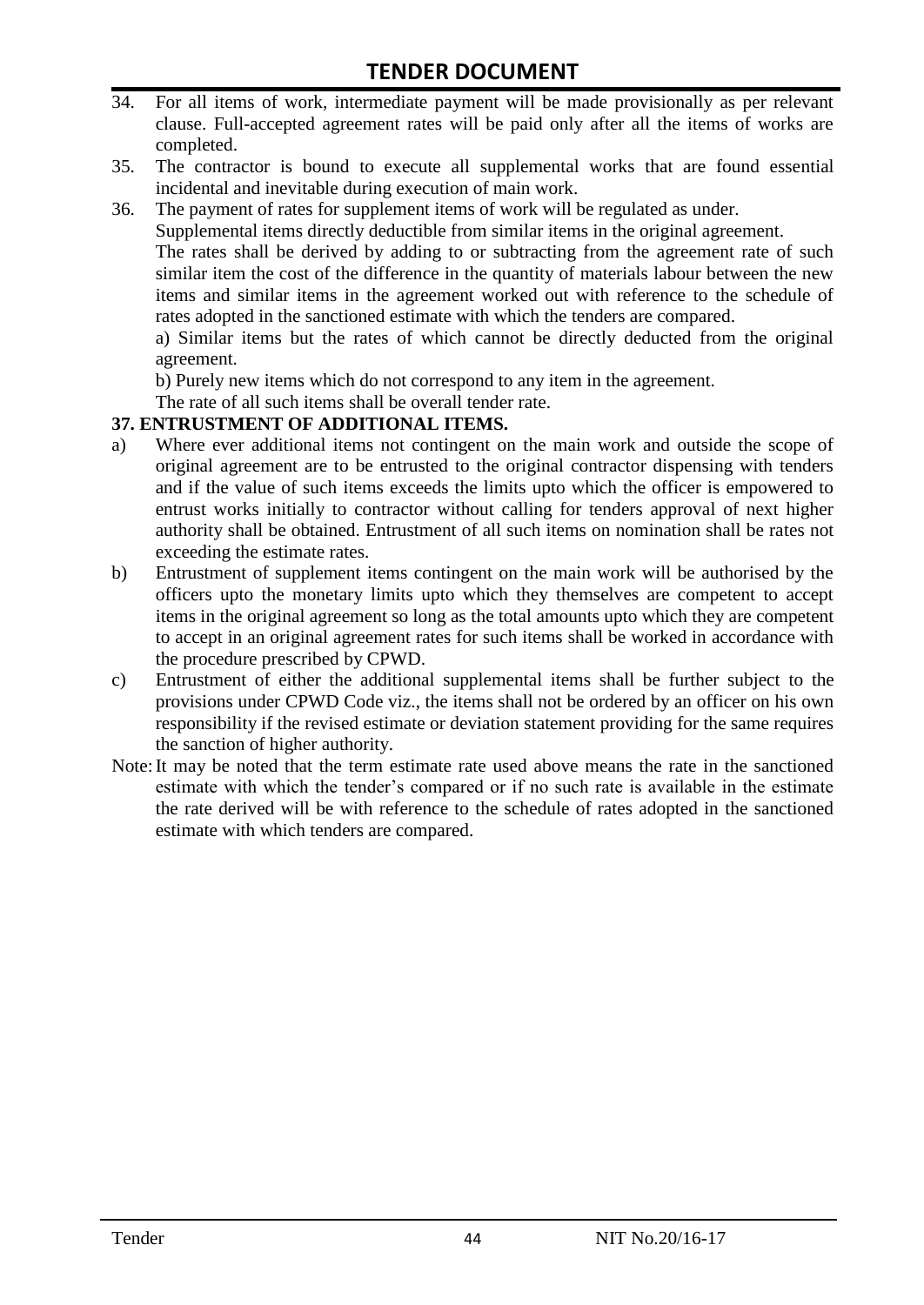# **Schedule - A Price Schedule & Bill of Quantities**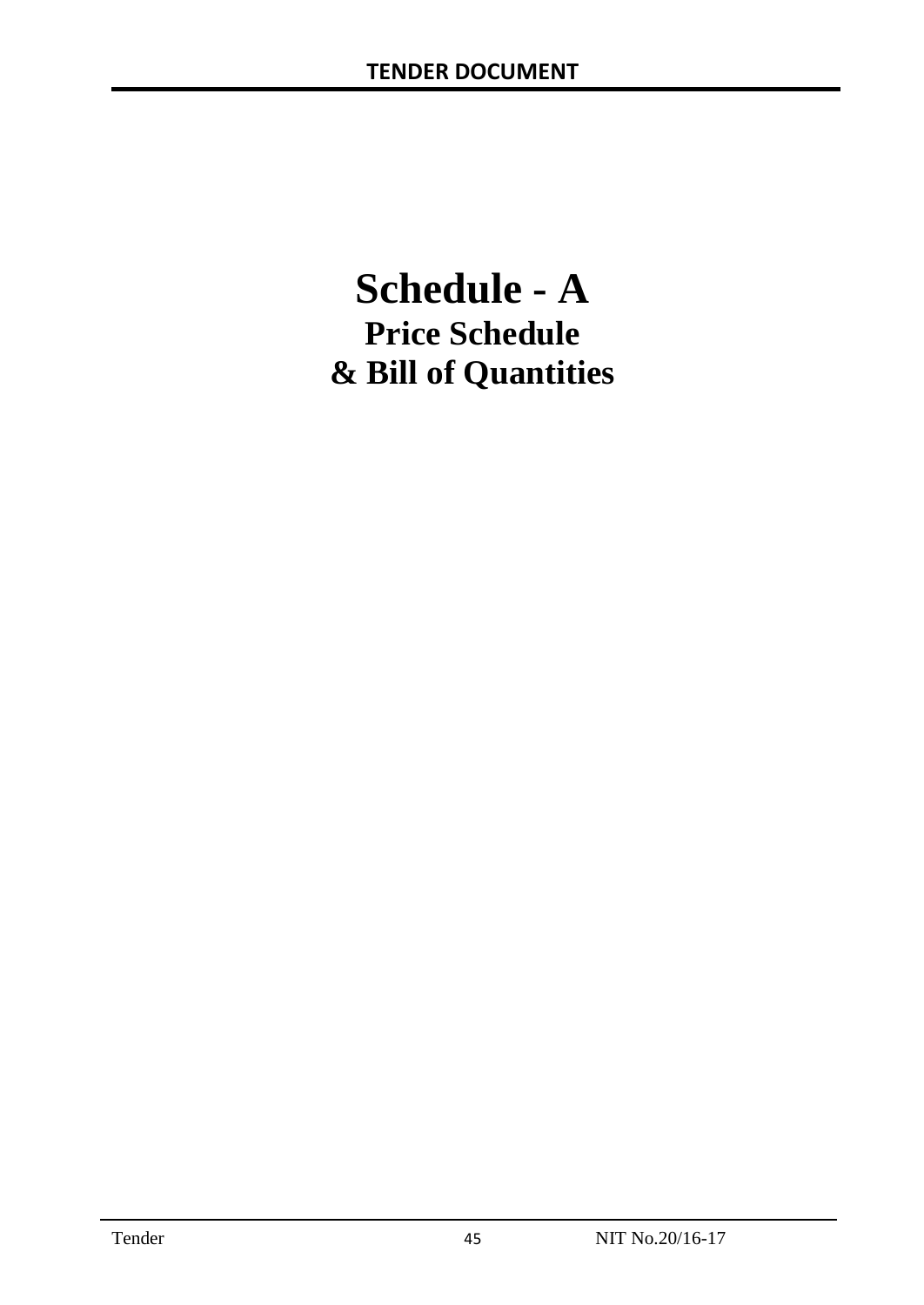#### **PRICE SCHEDULE OF CONTRACT**

Date : …………………

To, Director, ICAR-RCER, ICAR Parisar, Patna-14 Sir,

I/We do hereby tender and if this tender is accepted, undertake to execute the following work viz {**Construction of retention wall along the sides of wallowing tank at ICAR-RCER, Patna (Size: 32.0 m, width: 29.0 m and depth: 2.0 m)** as per the specifications, drawings and such other data furnished.

I/We have studied the scope of work, including item wise specifications, with unit rates and agree to execute the work, when the lump sum payment under the terms of the agreement is varied by payment on measurement quantities. I/We certify that I/We have inspected the site of the work before quoting my rate excess or less on ECV, I/We have satisfied about the quality, availability and transport facilities for all the materials.

I/We undertake to execute the work indicated in price schedules of this tender at the rates quoted below:

| Package   Description | Price   | Price      |
|-----------------------|---------|------------|
| of package            | In Rs.) | (In Words) |
| Civil Works           |         |            |

I/We hereby distinctly and expressly, declare that the rates quoted by us is inclusive of all taxes and duties, prevailing at the time of execution of work. Further, I/We declare that I/We will not claim any price escalation or extra compensation on this account.

I/We agreed to keep the offer in this tender valid for a period of 6 (Six) Months mentioned in Tender Notice and not to modify the whole or any part of it for any reason within above period. If the tender is withdrawn by me / us for any reasons whatsoever, the earnest money deposit (EMD) paid by me / us will be forfeited to the Government.

IF MY / OUR tender is not accepted the sum shall be returned to me/us on application when intimation is sent to me/us of rejection or at the expiration of three months from last date of receipt of this tender, whichever is earlier. If my/our tender is accepted the earnest money shall be retained by the Government as security for the due fulfilment of this contract. If upon written intimation to me/us by the Office, I/We fail to attend the said office on the date herein fixed or if upon intimation being given to me/us or acceptance of my/our tender, and if I/We fail to make the additional security deposit or to enter into the required agreement as defined in the tender notice, then I/We agree the forfeiture of the earnest money. Any notice required to be served on me/us here under shall be sufficiently served on me/us if delivered to me/us hereunder shall be sufficiently served on me/us if delivered to me/us personally or forwarded to me/us by post to (registered or ordinary) or left at my/our address given herein. Such notice shall if sent by post be deemed to have been served on me/us at the time when in due course of post it would be delivered at the address to which it is sent.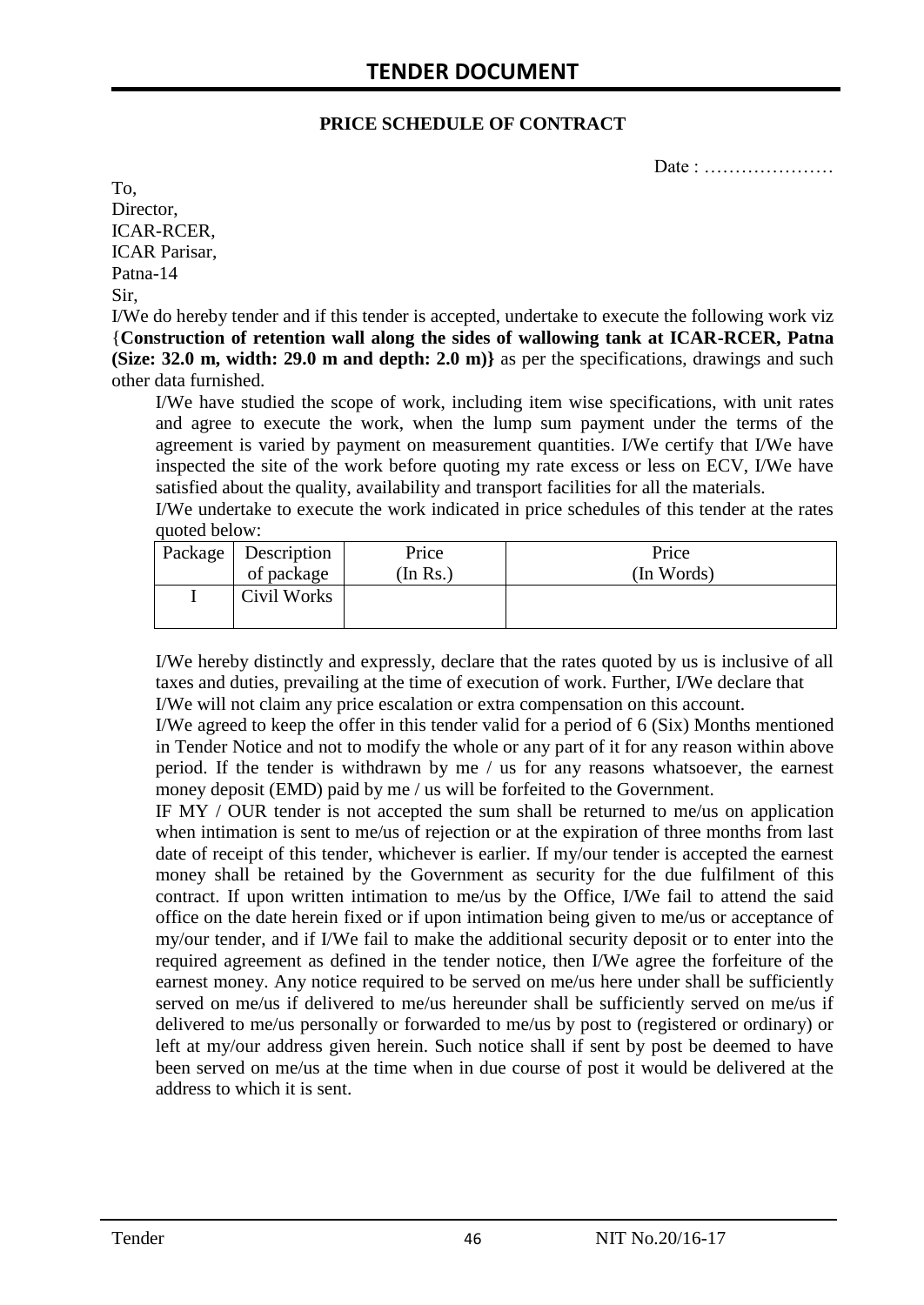I/WE fully understand that the written agreement to be entered into between me/us and Government shall be the foundation of the rights of the both the parties and the contract shall not be deemed to be complete until the agreement has first been signed by me/us and then by the proper officer authorised to enter into contract on behalf of Government. The bid form of the tender is duly signed by the authorized signatory of the Firm/company and sealed in presence of the following witness.

| Address of the Tenderer:                                                                  | (Signature of Tender). |
|-------------------------------------------------------------------------------------------|------------------------|
|                                                                                           |                        |
|                                                                                           |                        |
|                                                                                           |                        |
| $(Fax No: \dots \dots \dots \dots \dots \dots \dots \dots \dots \dots \dots \dots \dots)$ |                        |
|                                                                                           |                        |

#### WITNESS:

| 1 |  |
|---|--|
| ⌒ |  |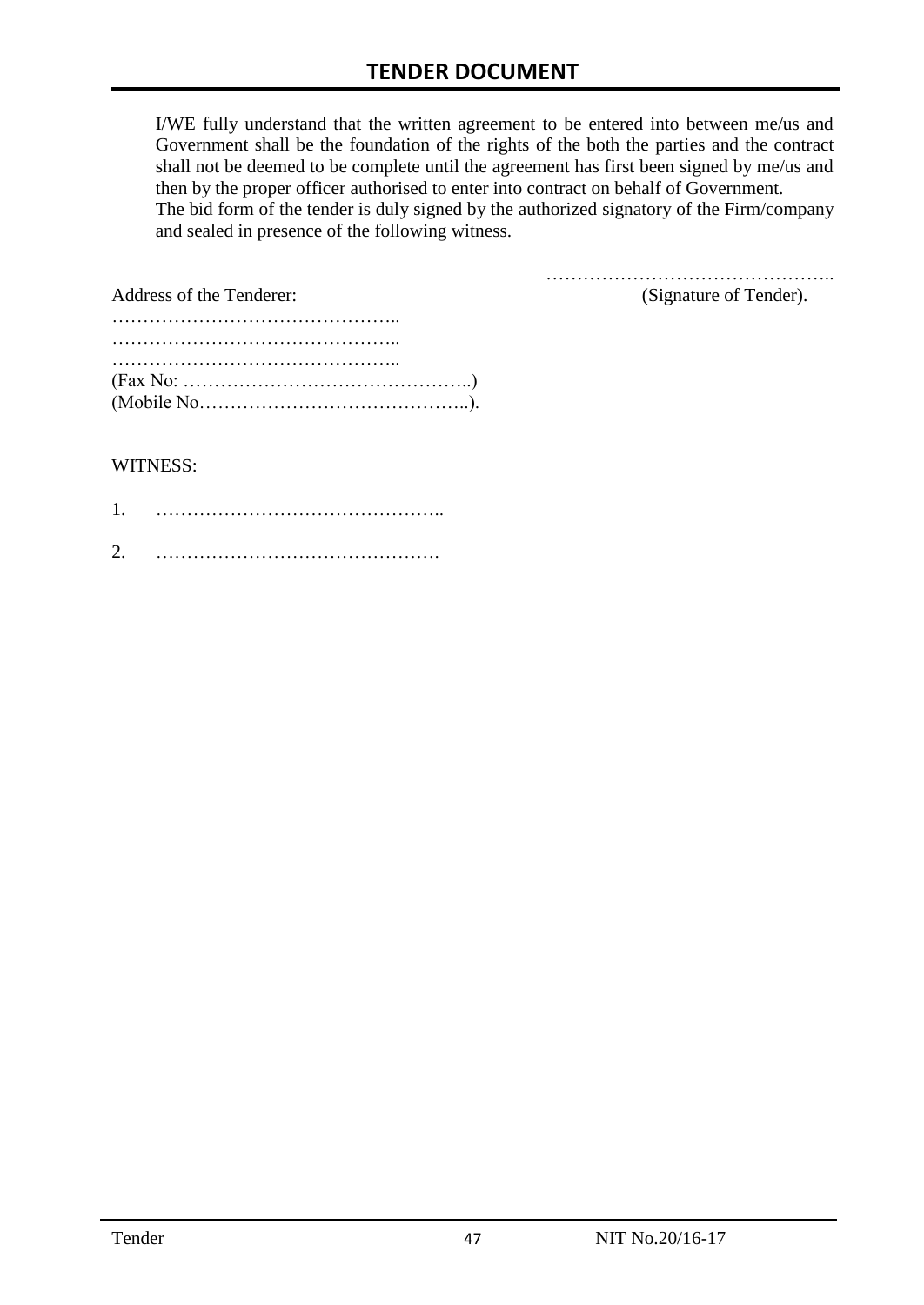#### **PRICE SUMMARY**

**Name of the work: Construction of retention wall along the sides of wallowing tank at ICAR-RCER, Patna (Size: 32.0 m, width: 29.0 m and depth: 2.0 m).**

PACK-I : CIVIL & ALLIED WORKS: AMOUNT. (Rs).

1 Civil Works.

GRAND TOTAL FOR PROJECT (INCL.TAXES)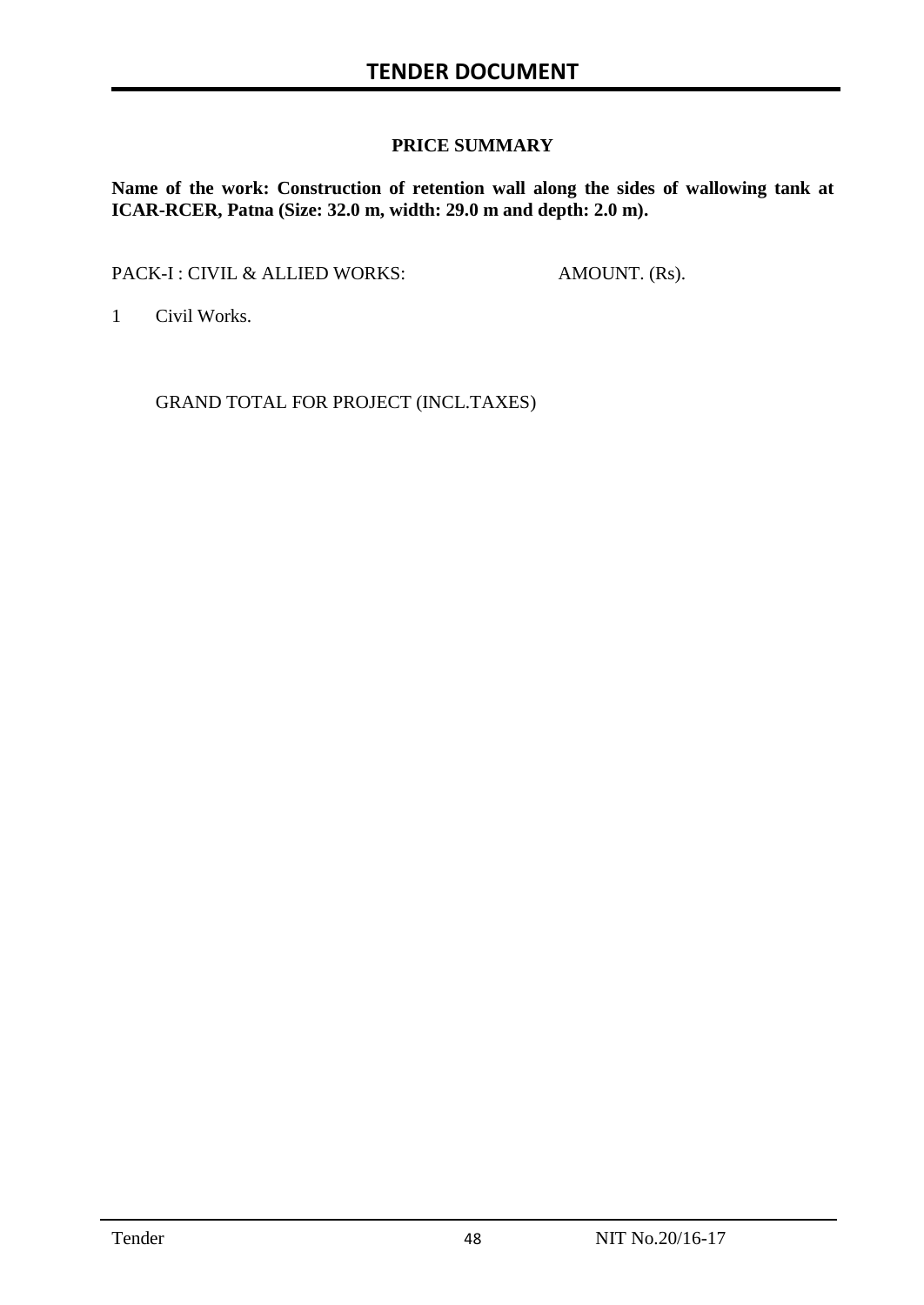Price Schedule for: Construction of retention wall along the sides of wallowing tank at **ICAR-RCER, Patna (Size: 32.0 m, width: 29.0 m and depth: 2.0 m).**

| Name of Work:- Construction of retention wall along the sides of wallowing tank at ICAR- |                                                                                                                                                                                                                                                                                                                         |       |      |      |                           |
|------------------------------------------------------------------------------------------|-------------------------------------------------------------------------------------------------------------------------------------------------------------------------------------------------------------------------------------------------------------------------------------------------------------------------|-------|------|------|---------------------------|
|                                                                                          | RCER, Patna (Size: 32.0 m, width: 29.0 m and depth: 2.0 m).                                                                                                                                                                                                                                                             |       |      |      |                           |
| SI.<br>N <sub>0</sub>                                                                    | <b>Description of item</b>                                                                                                                                                                                                                                                                                              | Qty   | Unit | Rate | <b>Amount</b><br>(in Rs.) |
| $\mathbf{1}$                                                                             | Cleaning grass & surface dressing of ground<br>including removing vegetation $\&$ in-equalities<br>water, mud, etc and disposal of rubbish with all<br>complete jobs.                                                                                                                                                   | 30.5  | sqm  |      |                           |
| 2                                                                                        | 122x0.25=30.5sqm<br>Making 25cm dia bore pile upto 6'0" deep below<br>the ground with hand auger of approved quality of<br>materials<br>with<br>all<br>complete<br>jobs.<br>46x2.13=97.98>98m                                                                                                                           | 98    | m    |      |                           |
| $\overline{3}$                                                                           | Dry brick on edge flooring in required pattern with<br>bricks of class designation 7.5 on a bed of 12 mm mud<br>mortar, including filling joints with sand, with common<br>burnt clay non modular bricks.<br>$122x0.25=30.5sqm$                                                                                         | 30.5  | sqm  |      |                           |
| $\overline{4}$                                                                           | Supplying $&$ filling sand in plinth or under floor<br>including watering, ramming, consolidating and<br>dressing with all complete jobs.<br>122x0.25x0.07=2.13cum                                                                                                                                                      | 2.13  | cum  |      |                           |
| 5                                                                                        | Providing and laying in position specified grade M:15<br>of reinforced cement concrete, excluding the cost of<br>centering, shuttering, finishing and reinforcement<br>Pile- $3.14x0.1252x98=4.80$<br>Tie beam- $0.20x0.25x122=6.1$<br>Pillar- 0.25x0.25x1.6.x46=4.60<br>Band- $0.25x0.10x122=3.05$ Total =<br>18.55cum | 18.55 | cum  |      |                           |
| 6                                                                                        | Providing centering $\&$ shuttering including<br>strutting, propping etc and its removal with proper<br>alignment, leveling etc with all complete jobs.<br>$122x0.20x2+1.6x0.25x46x2+122x0.1x2=110$ sqm                                                                                                                 | 110   | sqm  |      |                           |
| $\tau$                                                                                   | Providing reinforcement for R.C.C work including<br>straitening, cutting, bending and binding placing<br>in position with all complete jobs.<br>$\Phi$ 8 = -600kg $\Phi$ 6-475kg Total = 1075kg                                                                                                                         | 1075  | kg   |      |                           |
| 8                                                                                        | Providing Brickwork with 1 <sup>st</sup> class brick with<br>specified motar C: M 1:6 including raking,<br>scaffolding, curing etc with all complete job<br>$[122-11.5]x1.6x0.25=44.2um$                                                                                                                                | 44.2  | cum  |      |                           |
|                                                                                          | Total (Rs.)                                                                                                                                                                                                                                                                                                             |       |      |      |                           |

#### **(Signature of Contractor/Firm with seal and date)**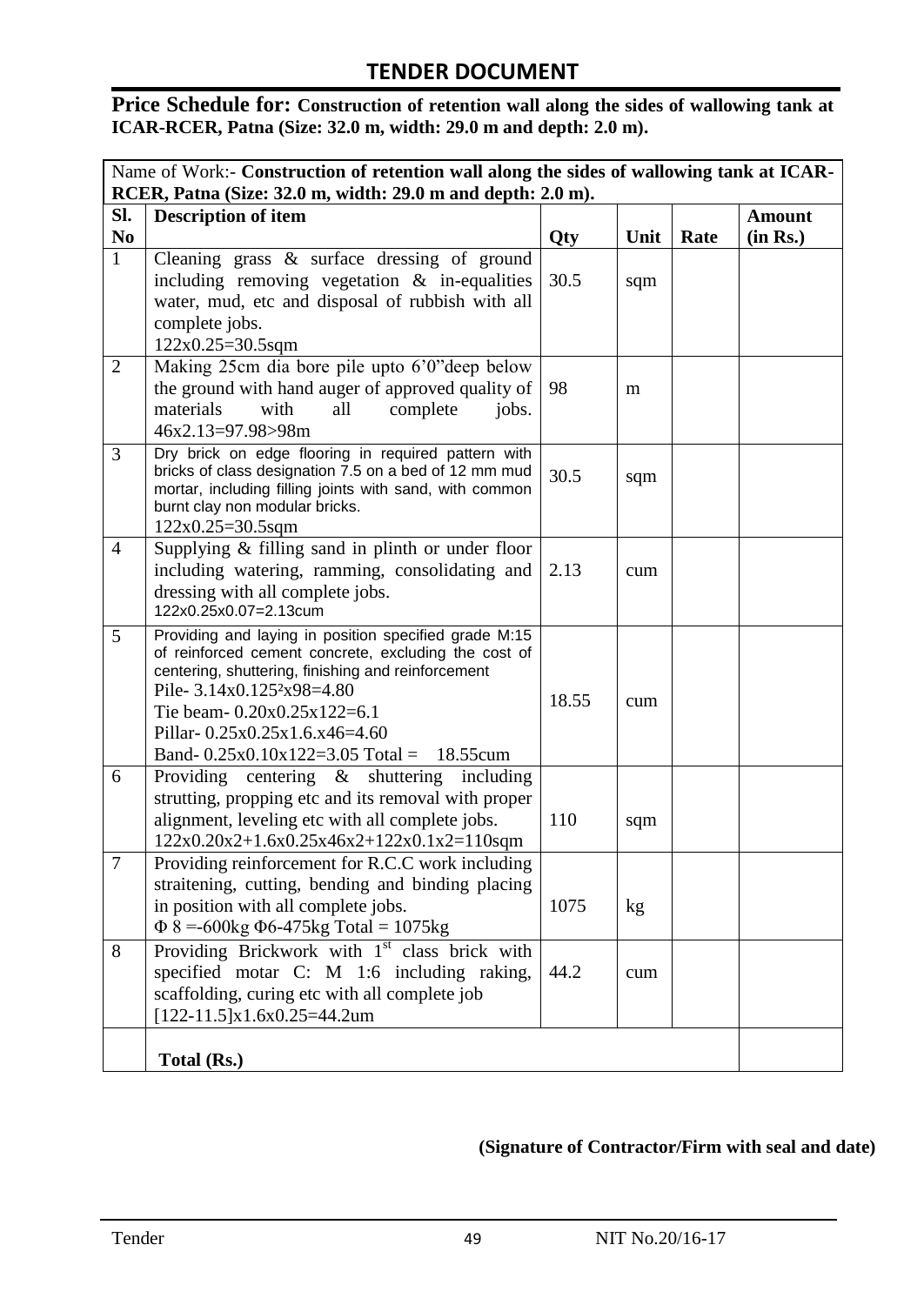#### **CONTRACT FORM**

| This Contract made the |                                                                                                          |
|------------------------|----------------------------------------------------------------------------------------------------------|
|                        | (Month), _______________(Year) between the Hon'ble President of Indian Council of                        |
|                        | Agricultural Research acting through the Director, ICAR Research Complex for Eastern                     |
|                        | <b>Region</b> (Indian Council of Agricultural Research), <b>Patna – 800014</b> (Bihar) (name and address |
|                        |                                                                                                          |
|                        | (name and address of contractor) (hereinafter called "the <b>Contractor</b> " of the other party).       |

WHEREAS the Employer is desirous that the Contractor executes the Work of:-

#### **1. Construction of retention wall along the sides of wallowing tank at ICAR-RCER, Patna (Size: 32.0 m, width: 29.0 m and depth: 2.0 m).**

(Ref. No………………………………….) (name and identification number of contract) (hereinafter called "the **Works**") at ICAR-RCER, Patna -800014 (Bihar) and the **Employer** has accepted the Bid by the **Contractor** for the execution and completion of such works and the remedying of any defects therein, at a contract price of **Rs……………(Rupees …………………………………… only)**

#### NOW, THEREFORE, IT IS HEREBY AGREED BETWEEN THE PARTIES AS FOLLOWS:

- 1. In this Contract, words and expressions shall assume the same meanings as are respectively assigned to them in the conditions of Contract hereinafter referred to and they shall be deemed to form and be read and construed as part of this Agreement.
- 2. In consideration of the payments to be made by the Employer to the Contractor as hereinafter mentioned, the Contractor hereby covenants with the Employer to execute and complete the works and remedy the defects therein in conformity in all aspects with the provisions of the contract.
- 3. The Employer hereby covenants to pay the Contractor in consideration of the execution and completion of the works and in remedying the defects wherein the Contract Price or such other sum as may become payable under the provisions of the Contract at the times and in the manner prescribed by the Contract.
- 4. The following documents shall be deemed to form and be read and construed as part of this Contract, viz.:
	- i) Letter of Acceptance
	- ii) Notice to proceed with the works
	- iii) Contractor's Bid
	- iv) Bidding data
	- v) General conditions of contract (including special conditions of contract)
	- vi) Specifications
	- vii) Drawings
	- viii) Bill of quantities
	- ix) Any other documents listed in the contract data as forming part of the contract